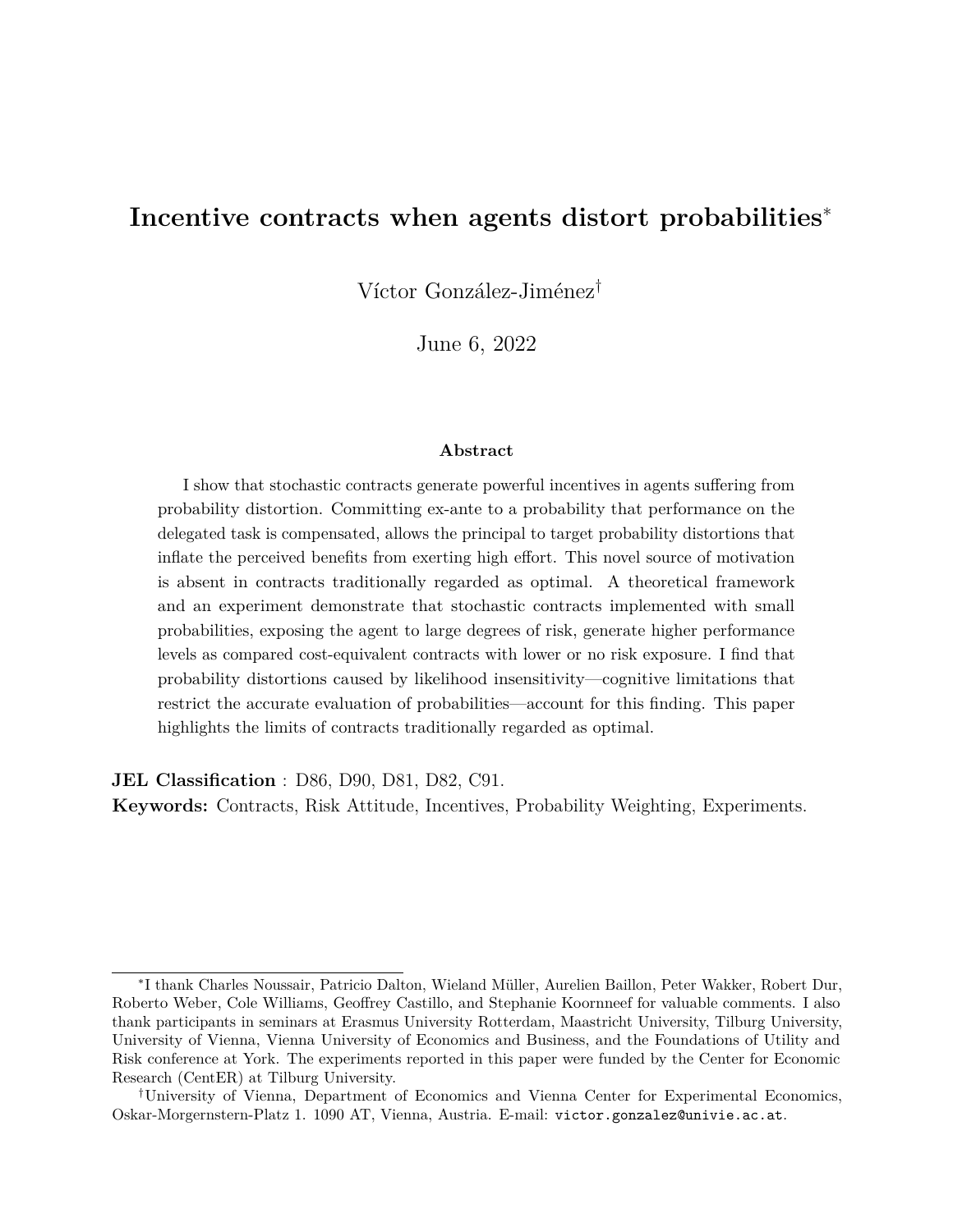### **1. Introduction**

A fundamental result in contract theory is that the principal optimally motivates the agent with a contract resulting from a tradeoff between efficiency and insurance [\(Holmstrom,](#page-33-0) [1979\)](#page-33-0). On the one hand, high effort levels are elicited with a schedule of transfers in which the agent's compensation increases with performance. On the other hand, the risk exposure implied by such a schedule should be moderate not to disincentivize the agent from accepting that contract.

This paper shows that such tradeoff can disappear when the agent suffers from probability distortion. Specifically, I demonstrate that contracts introducing additional risk in the agent's environment can enhance motivation without requiring the principal to offer higher average payments. As a consequence, if probability distortion is a prevailing phenomenon of decision-making in risky environments, contracts traditionally regarded as optimal need to be modified to impart effective incentives.

Abundant empirical evidence from decision theory indeed shows that individuals, when making decisions under risk, tend to distort probabilities. They overweight small probabilities and underweight medium to large probabilities [\(Tversky and Kahneman,](#page-34-0) [1992,](#page-34-0) [Tversky and](#page-33-1) [Fox,](#page-33-1) [1995,](#page-33-1) [Wu and Gonzalez,](#page-34-1) [1996,](#page-34-1) [Gonzalez and Wu,](#page-33-2) [1999,](#page-33-2) [Abdellaoui,](#page-31-0) [2000,](#page-31-0) [Bruhin et al.,](#page-32-0) [2010,](#page-32-0) [Abdellaoui et al.,](#page-32-1) [2011\)](#page-32-1). With stochastic contracts, i.e. lottery-like incentive schemes, the principal introduces additional risk in the agent's environment to *target* the probability distortions that enhance the agent's motivation to exert effort. Since these incentives are absent in contracts traditionally regarded as optimal, because they generally seek to insure the agent, stochastic contracts can generate greater output at no extra cost for the principal.

I consider a simple version of stochastic contracts in which the agent obtains one of two possible outcomes: a monetary compensation that depends on performance on the delegated task and a performance-insensitive payment. When offered this contract, the agent faces the risk that the level of effort exerted in the task does not count toward his compensation. Importantly, the principal can adjust the desired amount of risk that is faced by the agent by choosing the probability that the performance-contingent compensation is paid. Therefore, under full commitment, the agent's decision about how much effort to exert not only depends on the compensation offered by the contract, but also on the perceived probability that effort influences this compensation.

To understand how stochastic contracts can outperform traditional contracts, consider a setting in which both are cost-equivalent for the principal. That is, the agent's *expected* compensation under the stochastic contract is the same as the compensation that would have been given to him if the same level of effort were supplied under a traditional contract.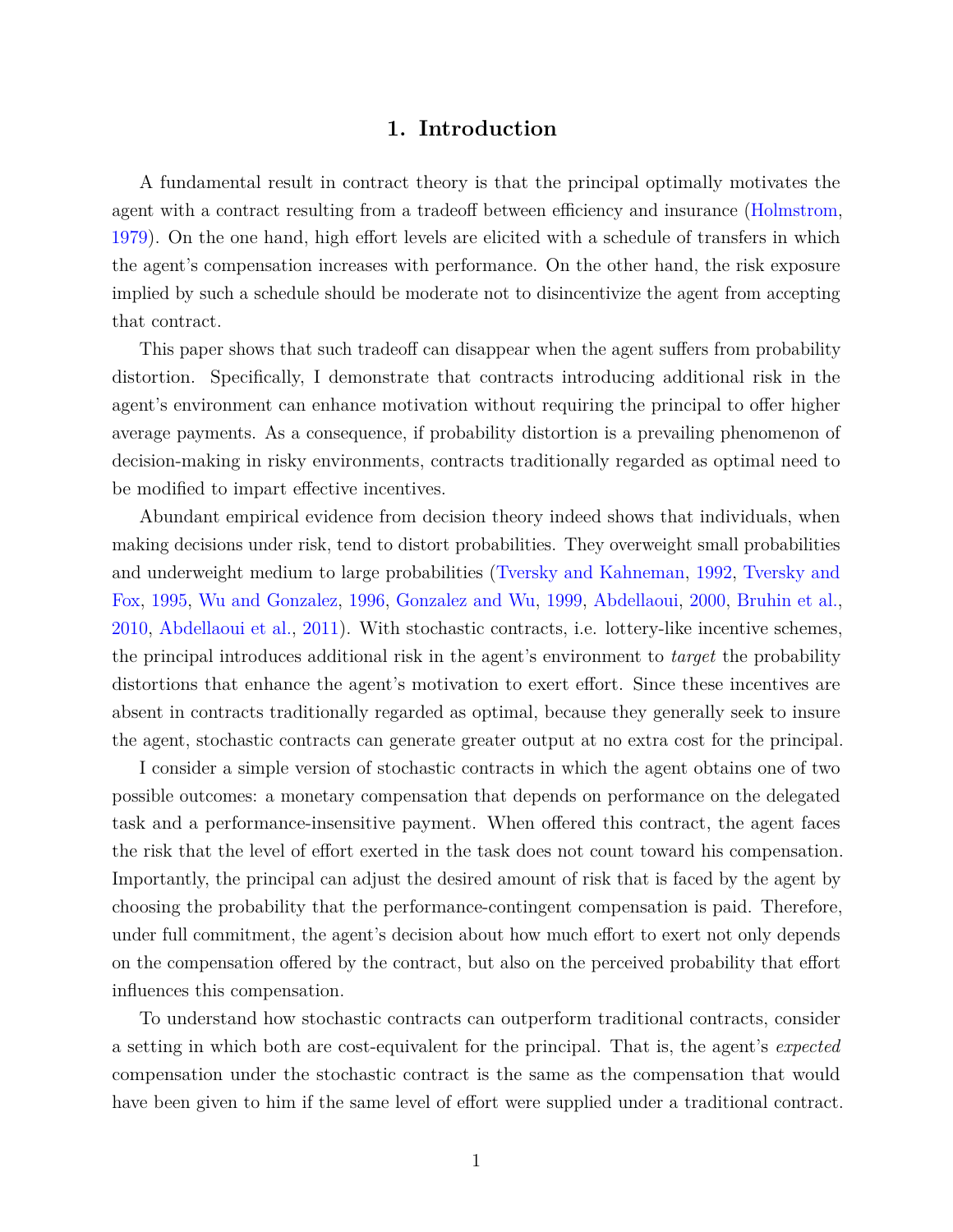As a result, an expected value maximizer would be equally motivated under both incentive schemes. However, when the assumption that probabilities are perceived accurately is relaxed and it is instead assumed that the probability that the performance-contingent outcome of the stochastic contract realizes is overweighted, the stochastic contract would be more motivating. Such distortion of probabilities inflates the agent's perceived benefits of supplying higher levels of effort.

A simple theoretical framework serves two purposes. First, it pins down the conditions guaranteeing the main result of the paper, which is that stochastic contracts generate more motivation than contracts tradionally regarded as optimal. To focus on the incentives resulting from introducing different degrees of risk in the agent's environment, the model keeps the monetary incentives constant across the options available to the principal. I find that when the agent's probability weighting function attains a lower bound, representing the extent of probability overweighting needed to make him risk seeking, the principal is better off offering the stochastic contract. It generates stronger incentives as traditional contracts at similar costs. Second, the theory provides a set of predictions that are empirically tested with a laboratory experiment.

A laboratory experiment shows that stochastic contracts implemented with a small probability, i.e.  $p = 0.10$ , yield higher performance in an effort-intensive task as compared to a cost-equivalent piece-rate contract. In contrast, I find that stochastic contracts implemented with larger probabilities, namely  $p = 0.30$  or  $p = 0.50$ , yield no differences in performance as compared to the cost-equivalent piece rate. The experiment also features an elicitation of the utility and probability weighting functions of subjects. These data show that subjects display linear utilities and an average weighting function with an inverse-S shape. I demonstrate that this pattern of probability distortion fully explains the treatment effects found in the effort task. Further analyses of the data show that probability distortions due to *likelihood insensitivity*, which refers to the cognitive inability of individuals to accurately evaluate probabilities [\(Tversky and Wakker,](#page-34-2) [1995,](#page-34-2) [Wakker,](#page-34-3) [2010\)](#page-34-3), explain the difference in performance between the stochastic contract implemented with  $p = 0.10$  and the piece-rate contract.

While stochastic contracts are typically treated in the literature as a theoretical idea and their literal application might be prohibited in countries where gambling is forbidden, their incentives can be brought to practice using standard tools of personnel economics. For instance, bonus contracts offering monetary rewards after a production target is achieved expose the worker to different degrees of risk. When the production target is set high, the probability of obtaining the bonus is small and the agent is exposed to more risk than if the target were low. This paper shows that when the worker overweights the probability that the bonus is awarded, the principal elicits more motivation than if she were to use a linear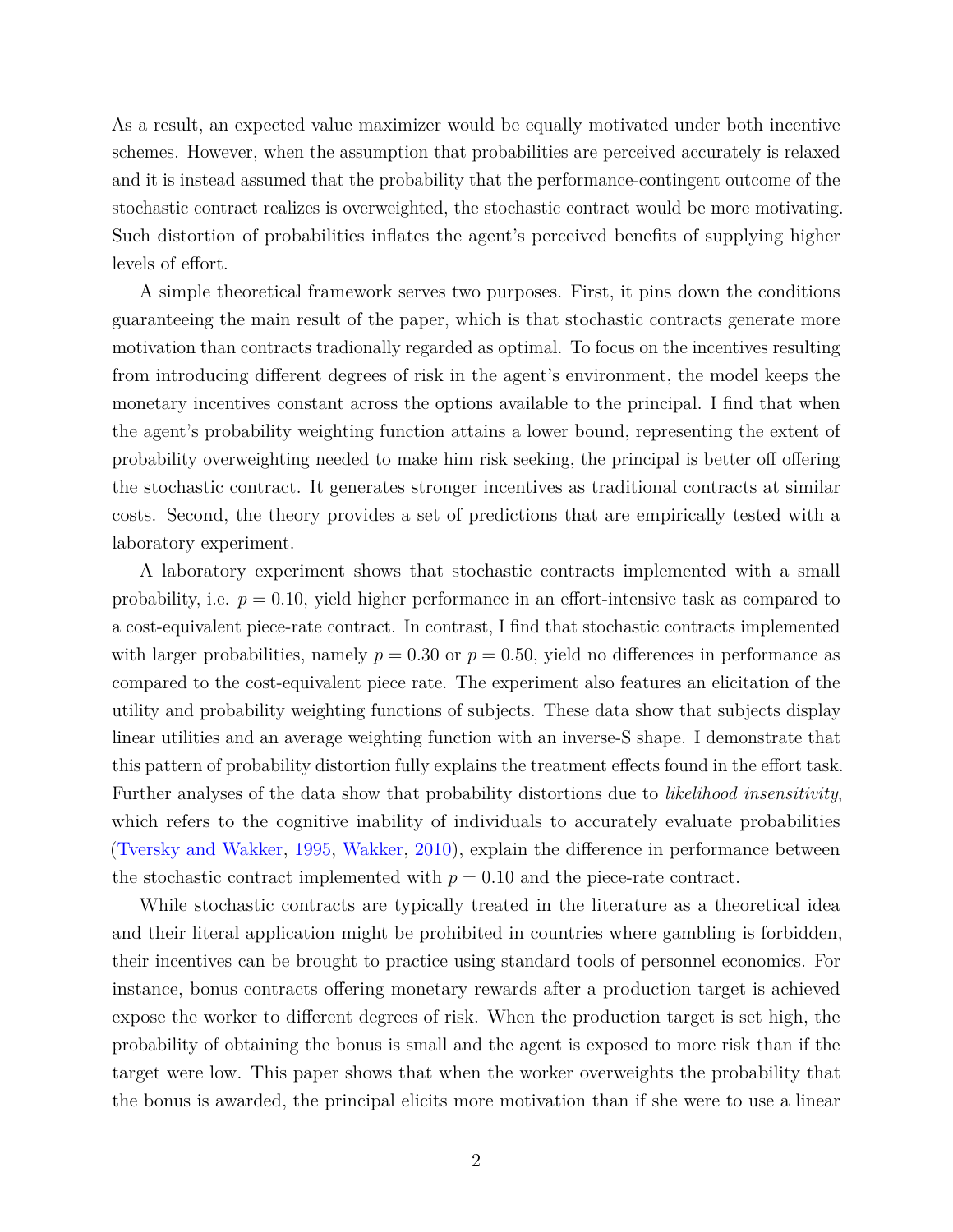contract or a bonus contract with a less challenging target. I provide a detailed explanation of this application and provide some more in the last section of the paper.

This paper contributes to at least three strands of literature. Its results add to the literature of behavioral contract theory (See [Koszegi](#page-33-3) [\(2014\)](#page-33-3) for a review). The main contribution to that literature is the result that, when agents distort probabilities, stochastic contracts introducing large amounts of risk motivate the agent to a greater extent than contracts traditionally regarded as optimal. This is at odds with the standard result from incentive theory stating that, at the optimum, the principal faces a trade-off between incentives and insurance. Moreover, while the optimality of stochastic contracts has been put forward in theoretical settings, such as multitasking environments [\(Ederer et al.,](#page-32-2) [2018\)](#page-32-2), when agents exhibit aspiration levels [\(Haller,](#page-33-4) [1985\)](#page-33-4), or when agents are loss averse [\(Herweg et al.,](#page-33-5) [2010\)](#page-33-5), I am the first to demonstrate both theoretically and empirically that they are desirable when agents exhibit probability weighting.

To the best of my knowledge only [Spalt](#page-33-6) [\(2013\)](#page-33-6) has studied optimal contract design under probability weighting. The most relevant distinction with respect to that paper is that I include the agent's incentive compatibility constraint in the principal's program. That is, I study the incentives that result from offering risky contracts. Spalt's (2013) analysis does not consider these incentives and, due to the setting studied in his paper, ignores that constraint. Another relevant difference with that paper is that I study the incentives of a general class of contracts introducing risk in the agent's compensation. These incentives can be brought to practice in multiple ways, not necessarily by means of compensation plans with stock options.[1](#page-3-0)

Second, the results of this study also contribute to the literature of decision theory. To the best of my knowledge, I am the first to provide applications of probability weighting elicitation techniques to the context of incentives. Furthermore, the experimental results further illustrate the importance of using parametrized probability weighting functions that separate the components of likelihood insensitivity and optimism/pessimism. I use the different methods proposed by [Wakker](#page-34-3) [\(2010\)](#page-34-3) and [Abdellaoui et al.](#page-32-1) [\(2011\)](#page-32-1) to isolate these two components of probability weighting and show that they contribute unequally to the effectiveness of stochastic contracts.

Finally, I contribute to the literature of experimental economics and its methodology. The main merit of the experiment is to relate the participants' performance under different

<span id="page-3-0"></span><sup>&</sup>lt;sup>1</sup>Other important differences with [Spalt](#page-33-6) [\(2013\)](#page-33-6) are: i) I use analytical solutions rather than calibrations to show that stochastic contracts are more effective in motivating agents than more traditional contracting devices, and ii) I use an experiment to directly link the subjects' performance under stochastic contracts to their risk preferences, allowing me to cleanly establish whether the subjects probability weighting functions drive the result that stochastic contracts can generate greater performance.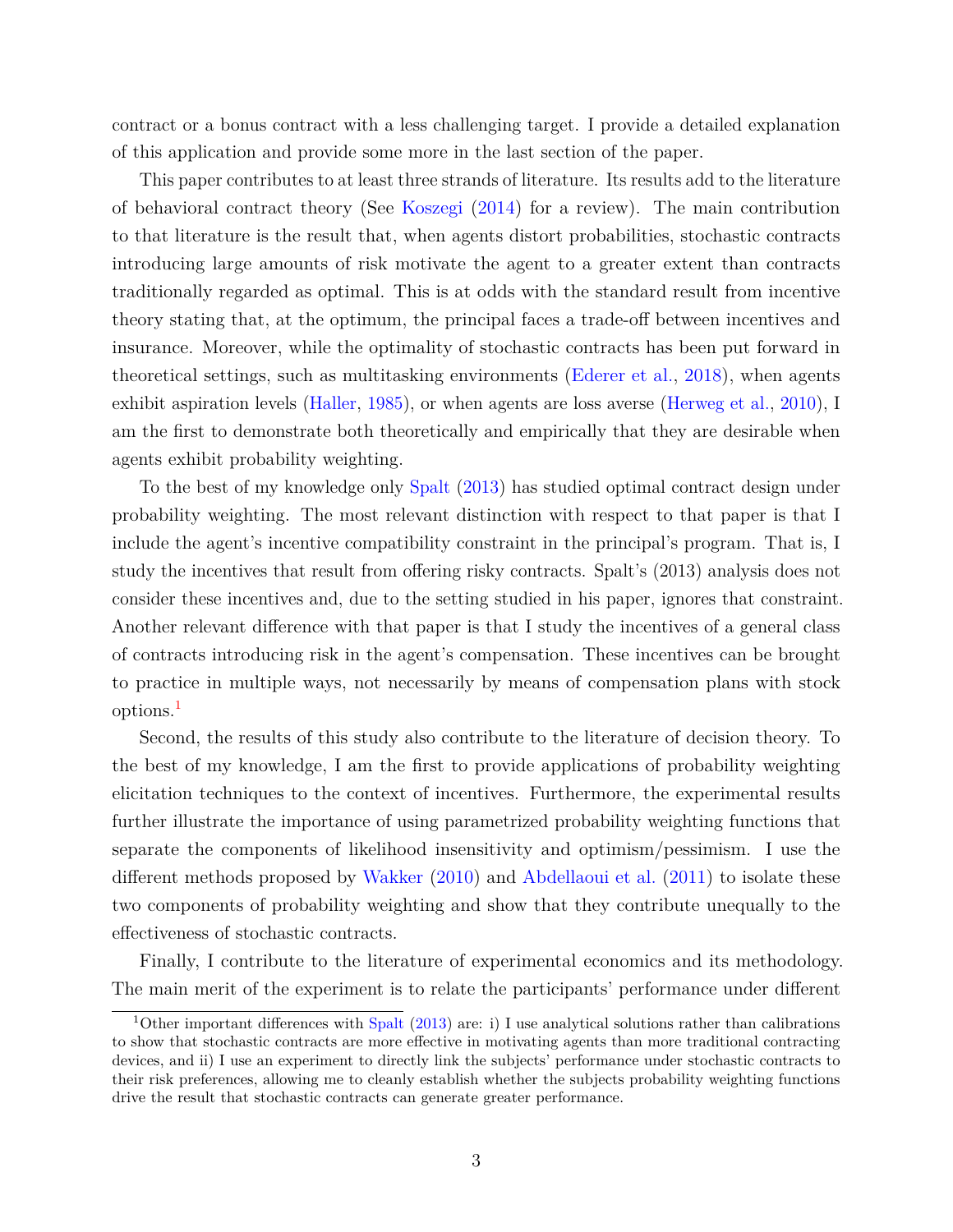contracts to their risk preference. This relationship is essential to corroborate the predictions derived from the theory, and makes controlled laboratory experiments the natural candidate to perform such empirical validation [\(Charness and Kuhn,](#page-32-3) [2011\)](#page-32-3). Furthermore, stochastic contracts are implemented using the random incentive lottery. The treatment effects and their robust relationship to the agent's risk preferences support the hypothesis of isolation in a real-effort setting. To the best of my knowledge this is the first study to formally show that participants facing the random lottery incentive mechanism exert effort on the task as if each round was an isolated decision. In addition, my findings show that the random incentive lottery can leverage higher performance than paying for all tasks/rounds. I demonstrate that this effect goes beyond a potential difference in income effects across the treatments and is in fact due to probability distortions.

### **2. The model**

Consider a principal who delegates a task to an agent. The agent's decision consists of exerting an effort level  $e \in [0, \bar{e}]$  on the task. This decision depends on the disutility associated to exerting effort, as well as on the monetary incentives included in a take-it or leave-it contract offered by the principal offered before the agent makes a choice.

The agent experiences marginally increasing disutility from exerting effort. Specifically, the disutility from effort is represented by the cost function  $c(e)$ , a continuously differentiable, strictly increasing, and convex function.

## <span id="page-4-1"></span>**Assumption 1** (cost of effort).  $c(e): [0, \bar{e}] \rightarrow [0, +\infty)$  *is*  $\mathcal{C}^2$  *with*  $c'(e) > 0$  *and*  $c''(e) > 0$ .

Output on the task, *y*, is a random variable that may take any possible value in the interval  $[y, \bar{y}]$ . Both principal and agent know that output is distributed according to the cumulative density function  $F(y|e)$  about which I make the following assumptions

<span id="page-4-2"></span>**Assumption 2** (output distribution).  $F(y|e): [y, \bar{y}] \rightarrow [0, 1]$  *admits a density function*  $f(y|e)$ *, is*  $C^2$  *with respect to e, and exhibits*  $F_{ee}(y|e) > 0$ *.* 

It is well known that convexity of the ditribution function,  $F_{ee}(y|e) > 0$ , ensures the optimality of contracts derived from the first-order approach [\(Mirrlees,](#page-33-7) [1999,](#page-33-7) [Jewitt,](#page-33-8) [1988\)](#page-33-8).

I assume that effort and output relate according to the monotone likelihood ratio property

<span id="page-4-0"></span>**Assumption 3** (monotone likelihood ratio property).  $\frac{d}{dy} \left( \frac{f_e(y|e)}{f(y|e)} \right)$ *f*(*y*|*e*)  $\big)\geq 0$ 

Assumption [3](#page-4-0) implies that high output levels are more likely to be drawn from a distribution conditional on higher effort levels.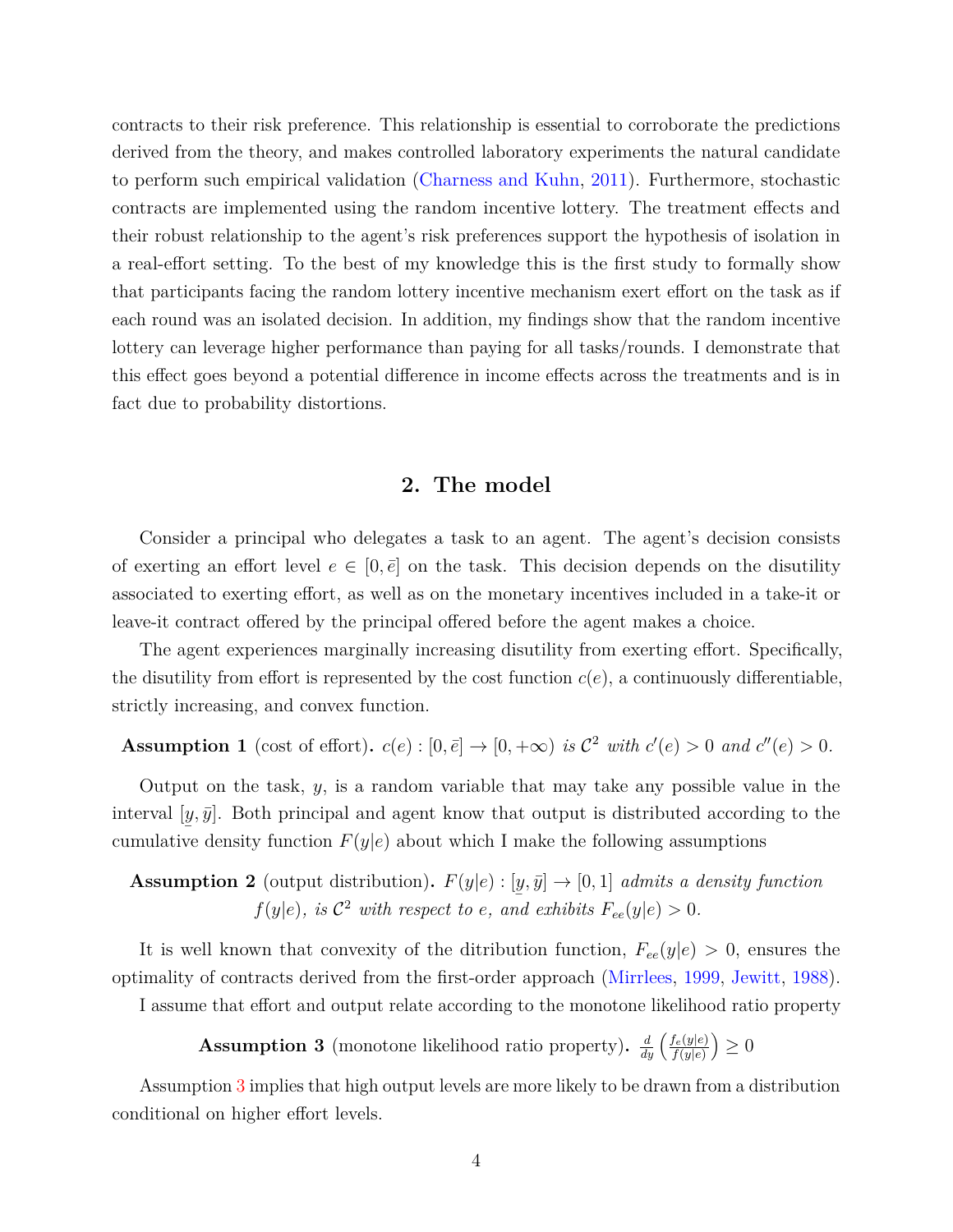The principal is assumed to be an expected value maximizer. Her objective function is given by

$$
\Pi(t, e) = \int_{\underline{y}}^{\overline{y}} \left( S(y) - t(y) \right) f(y|e) dy.
$$
 (1)

The function *S*(*y*) captures the benefit derived from output production and *t*(*y*) is the transfer given to the agent in exchange of performing the task. It is assumed that  $S'(y) > 0$ which together with Assumption [3](#page-4-0) implies that  $t(y)$  must be chosen to convince the agent to exert high effort levels.

The transfer  $t(y)$  enters the agent's utility through the function  $u$  about which I make the following assumption:

<span id="page-5-3"></span>**Assumption 4** (consumption utility). 
$$
u(t(y)) : [0, +\infty) \to [0, +\infty)
$$
 is  $\mathcal{C}^2$  with  $u(0) = 0$  and  $u'(t(y)) > 0$  and  $u''(t(y)) < 0$ .

All in all, the agent's expected utility (EU, henceforth) when offered a contract  $t(y)$  is:

<span id="page-5-0"></span>
$$
EU(t(y), e) = \int_{\underline{y}}^{\overline{y}} u(t(y)) f(y|e) dy.
$$
 (2)

Throughout, I relax the standard assumption that the agent's preferences conform to EU (Eq. [\(2\)](#page-5-0)). Instead, I assume that preferences are characterized by rank-dependent utility (RDU, henceforth) [\(Quiggin,](#page-33-9) [1982\)](#page-33-9). Thus, the agent can distort probabilities. This inaccurate perception of probabilities is modeled through a probability weighting function  $w(p)$  about which I make the following assumptions.

<span id="page-5-1"></span>**Assumption 5** (probability weighting functions). Let  $p \in [0, 1]$ . The function

 $w(p) : [0, 1] \to [0, 1]$  *is*  $C^2$  *with:* 

- $w'(p) > 0$  *for all*  $p \in [0, 1]$ *;*
- $w(0) = 0$  *and*  $w(1) = 1$ ;
- There exists  $\tilde{p} \in [0,1]$  such that  $w''(p) < 0$  if  $p \in [0,\tilde{p})$  and  $w''(p) > 0$  if  $p \in (\tilde{p},1]$ ;
- $\lim_{p\to 0^+} w'(p) > 1$  *if*  $\tilde{p} > 0$ *;*
- $\lim_{p \to 1^{-}} w'(p) > 1$  *if*  $\tilde{p} < 1$ *.*

According to Assumption [5,](#page-5-1)  $w(p)$  is an increasing and two-times continuously differentiable function that maps the unit interval onto. The probability weighting function contains *at least* two fixed-points: one at  $p = 0$  and another one at  $p = 1$ . Furthermore,  $w(p)$  can exhibit three possible shapes: a concave shape if  $\tilde{p} = 1$ , a convex shape if  $\tilde{p} = 0$ , and an inverse-S shape if  $\tilde{p} \in (0,1)$ . The latter shape generates an additional interior fixed-point,  $\hat{p} \in (0,1)$ .<sup>[2](#page-5-2)</sup>

All in all, the rank-dependent expected utility of the agent when offered a contract *t* is:

<span id="page-5-2"></span><sup>&</sup>lt;sup>2</sup>As noted by [Wakker](#page-34-3) [\(2010\)](#page-34-3), a weighting function with *cavexity*, that is first concave and then convex, does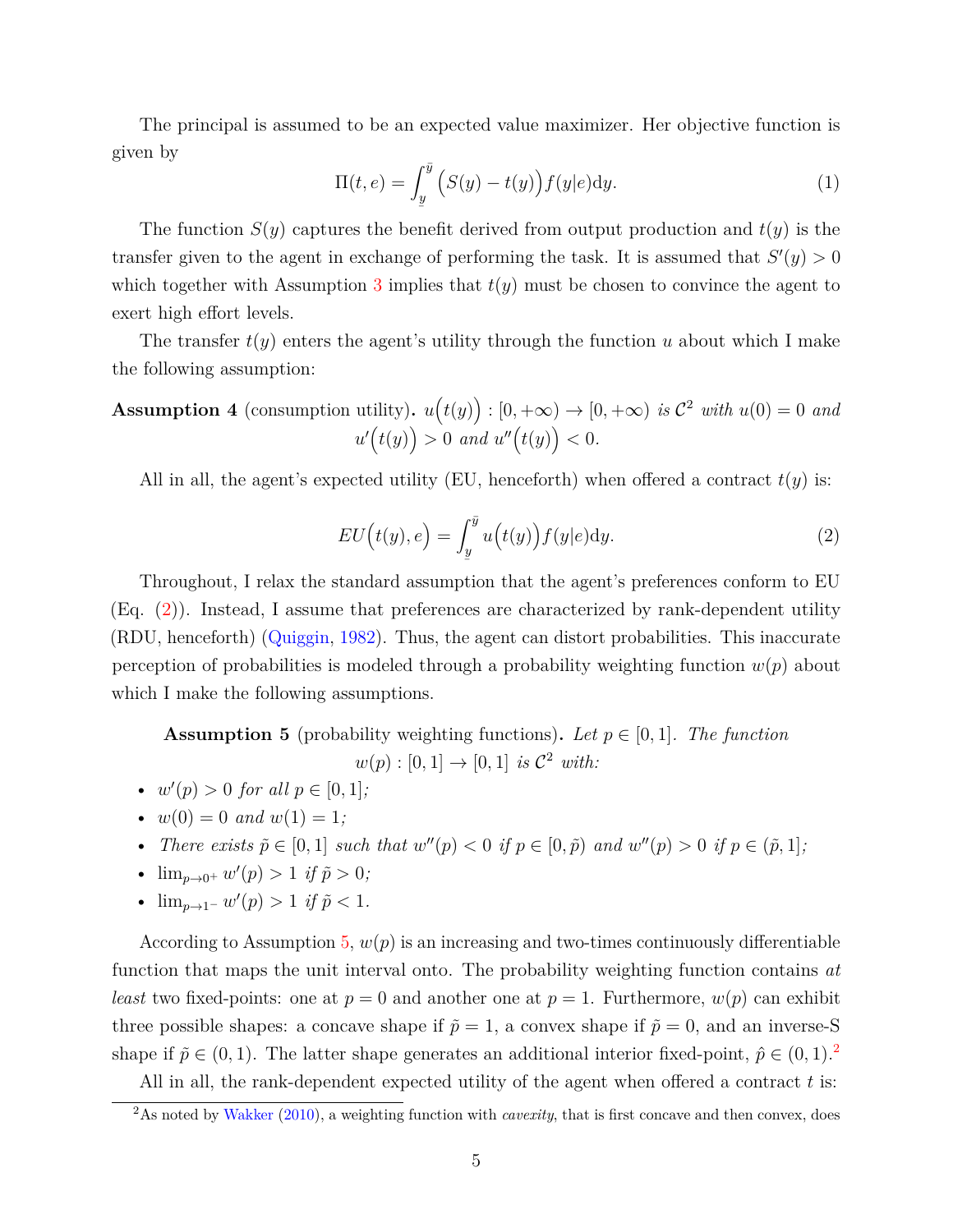<span id="page-6-1"></span>
$$
RDU(t(y), e) = \int_{y}^{\bar{y}} u(t(y)) w_y \left(1 - F(y|e)\right) f(y|e) dy \tag{3}
$$

Under RDU, the agent's risk attitudes are jointly determined by two factors: the curvature of  $u(t)$  and the curvature of  $w(p)$ . The former factor is common to EU and RDU while the latter is exclusive to RDU. The influence of  $w(p)$  on risk attitude is informally known in the literature as *probabilistic risk attitude*, I will use that terminology throughout and focus on the effects of this non-traditional source of risk attitude on optimal contracting. Moreover, note that in the absence of probabilistic risk attitude, that is when  $w(p) = p$ , RDU collapses to EU.

Another theory of risk that incorporates probability distortions through probability weighting functions is Cumulative Prospect Theory (CPT, henceforth) [\(Tversky and Kahneman,](#page-34-0) [1992\)](#page-34-0). CPT is a more descriptive version of RDU. An agent with CPT preferences exhibits, just like the RDU agent, probabilistic risk attitudes but also displays reference dependence. In the interest of space, I relegate the formal description of CPT preference and the analysis of the incentives produced by stochastic contracts on agents with CPT preferences to Appendix C.

### **2.1. Probabilistic risk attitudes and their decomposition**

This subsection can be omitted if the reader is acquainted with the concepts of likelihood insensitivity [\(Tversky and Wakker,](#page-34-2) [1995,](#page-34-2) [Wakker,](#page-34-3) [2010\)](#page-34-3), and pessimism and optimism toward risk [\(Yaari,](#page-34-4) [1987,](#page-34-4) [Abdellaoui,](#page-31-1) [2002\)](#page-31-1). To exhaustively analyze how probabilistic risk attitude affects optimal contracting, I make a distinction between two components of probability weighting. The following decomposition is due to [Wakker](#page-34-3) [\(2010\)](#page-34-3).

The first component captures *motivational* deviations from EU stemming from pessimist or optimist attitudes toward risk. These factors affect probability evaluations because of the agent's irrational belief that unfavorable outcomes, in the case of pessimism, or favorable outcomes, in the case of optimism, realize more often. Pessimism is represented with a convex weighting function and optimism is represented with a concave weighting function. Figure [1](#page-7-0) presents graphical examples of optimism and pessimism.

<span id="page-6-0"></span>**Definition 1.** *Optimism (pessimism) is characterized by a probability weighting function w*(*p*) *with the properties of Assumption* [5](#page-5-1) *and*  $\tilde{p} = 1$  ( $\tilde{p} = 0$ )*.* 

It is useful to determine when an agent suffers from stronger degrees of optimism or

not necessarily ensure the existence of an interior point fixed-point. However, the assumptions  $\lim_{p\to 0^+} w'(p)$ 1 if  $\tilde{p} > 0$  and  $\lim_{p\to 1^-} w'(p) > 1$  if  $\tilde{p} < 1$  along with *cavexity* and  $\tilde{p} \in (0,1)$  guarantee the existence of the interior fixed point  $\hat{p} \in (0, 1)$ .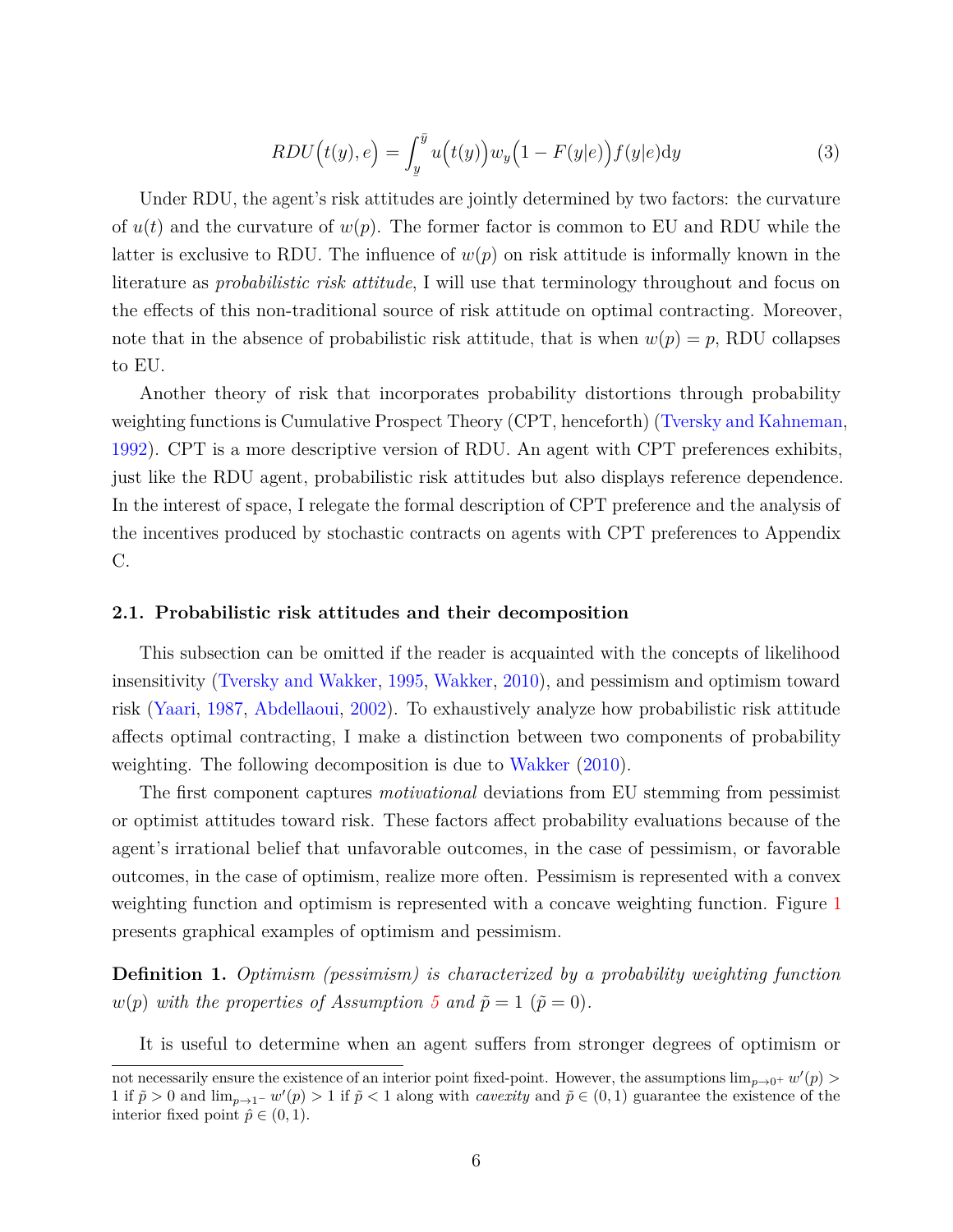<span id="page-7-0"></span>

Figure 1: Motivational sources of probability distortion

pessimism. The following definition, due to [Yaari](#page-34-4) [\(1987\)](#page-34-4), formalizes these comparisons.

<span id="page-7-2"></span>**Definition 2.** An agent *i* with weighting function  $w_i(p)$  is more optimistic (pessimistic) than an agent j with weighting function  $w_j(p)$  if  $w_i(p) = \theta(w_j(p))$ , where  $\theta : [0,1] \to [0,1]$ , is  $\mathcal{C}^2$ *with*  $\theta' > 0$  *and*  $\theta'' < 0$  ( $\theta'' > 0$ )*.* 

The second component influencing probability weighting is likelihood insensitivity [\(Tversky](#page-34-2) [and Wakker,](#page-34-2) [1995,](#page-34-2) [Wakker,](#page-34-3) [2010\)](#page-34-3). This component captures the notion that individuals distort probabilities because they are not sufficiently sensitive towards changes in intermediate probabilities and are overly sensitive to changes in extreme probabilities. This deviation from EUT is due to cognitive and perceptual limitations. An extreme characterization of likelihood sensitivity is a step-shaped probability weighting function assigning  $w(p) \approx 0.5$  to all interior probabilities  $p \in (0, 1)$ , i.e. a weighting funtion with the properties of Assumption [5](#page-5-1) plus  $\hat{p} = 0.5$ ,  $\lim_{p\to 0^+} w(p) = 0.5$ , and  $\lim_{p\to 1^-} w(p) = 0.5$ . The opposing characterization to likelihood insensitivity is that of an EU agent who is fully sensitive to probabilities,  $w(p) = p$ . Figure [2](#page-8-0) presents illustrates examples of different degrees of likelihood insensitivity.<sup>[3](#page-8-1)</sup>

<span id="page-7-1"></span>**Definition 3.** *Likelihood insensitivity is characterized by a probability weighting function w*(*p*) *with the properties of Assumption* [5](#page-5-1) *and*  $\tilde{p} = 0.5$ *.* 

It will become useful to understand the conditions under which an agent suffers from stronger likelihood insensitivity. The following definition based on [Tversky and Wakker](#page-34-2) [\(1995\)](#page-34-2)'s subadditivity provides us with that comparative.

**Definition 4.** *An agent i with weighting function wi*(*p*) *is more likelihood insensitive than* an agent j with weighting function  $w_j(p)$  if  $w(p)_i = \phi(w(p)_j)$ , where  $\phi : [0,1] \to [0,1]$  is  $\mathcal{C}^2$ *and subadditive in the sense of [Tversky and Wakker](#page-34-2) [\(1995\)](#page-34-2).*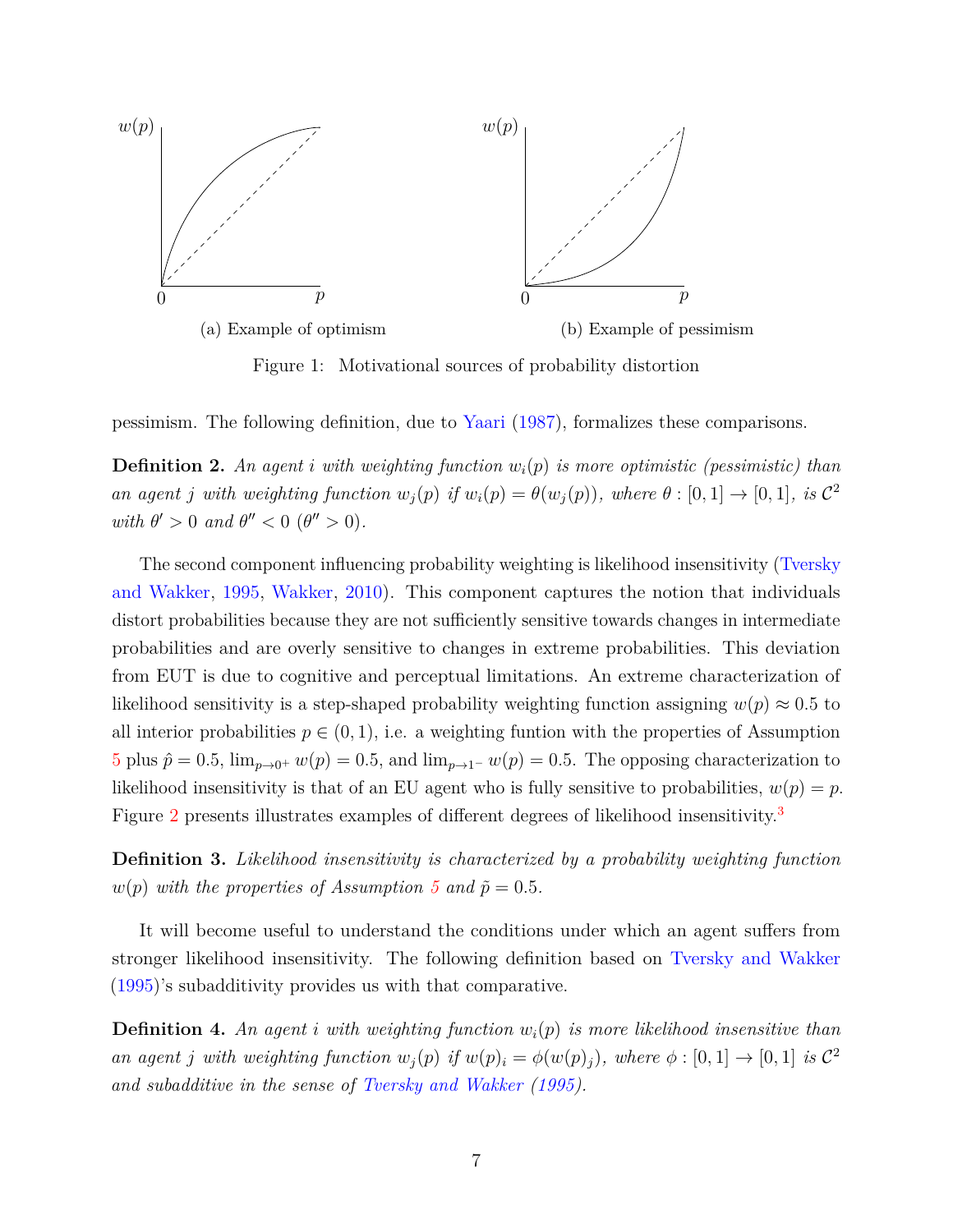<span id="page-8-0"></span>



The co-existence of likelihood insensitivity and optimism or pessimism, generates probabilistic risk attitudes that can be represented with an inverse-S probability weighting function. The location of the interior fixed-point,  $\hat{p}$  depends on whether the agent displays pessimism or optimism. For instance, a pessimist agent who is also likelihood insensitive, exhibits a  $w(p)$ with an interior fixed-point located in the interval  $\hat{p} \in (0, 0.5)$ . In contrast, an optimist agent who is also likelihood insensitive has a  $w(p)$  with an interior fixed-point in  $\hat{p} \in (0.5, 1)$ .

### **2.2. The optimality of stochastic contracts**

The principal's problem when facing an RDU agent with probabilistic risk attitudes consists on implementing a contract with a transfer that ensures participation, i.e. that the agent accepts the contract, and incentivizes him to exert high effort levels. Formally, her program is

<span id="page-8-2"></span>
$$
\max_{\{t(y)\}} \int_{\underline{y}}^{\overline{y}} \left( S(y) - t(y) \right) f(y|e) dy
$$
\ns.t. 
$$
\int_{\underline{y}}^{\overline{y}} u(t(y)) w_y \left( 1 - F(y|e) \right) f(y|e) dy - c(e) \ge \overline{U},
$$
\n
$$
\max_{\{e\}} \int_{\underline{y}}^{\overline{y}} u(t(y)) w_y \left( 1 - F(y|e) \right) f(y|e) dy - c(e).
$$
\n(4)

The following lemma shows that contracts resulting from the first-order approach are optimal under certain shapes of the probability weighting function. The proofs of the main theoretical results of the paper are relegated to Appendix A.

**Lemma 1.** *Let Assumptions [1-](#page-4-1)[5](#page-5-1) hold. The candidate solution from the first-order approach*  $t^{fo}$  *is optimal if*  $w''(p) \ge 0$  *for*  $p \in (0, 1)$ *.* 

<span id="page-8-1"></span><sup>3</sup>These two phenomena have been addressed in the psychological literature as *curvature* and *elevation* [\(Gonzalez and Wu,](#page-33-2) [1999\)](#page-33-2). I adhere to the jargon used in economics.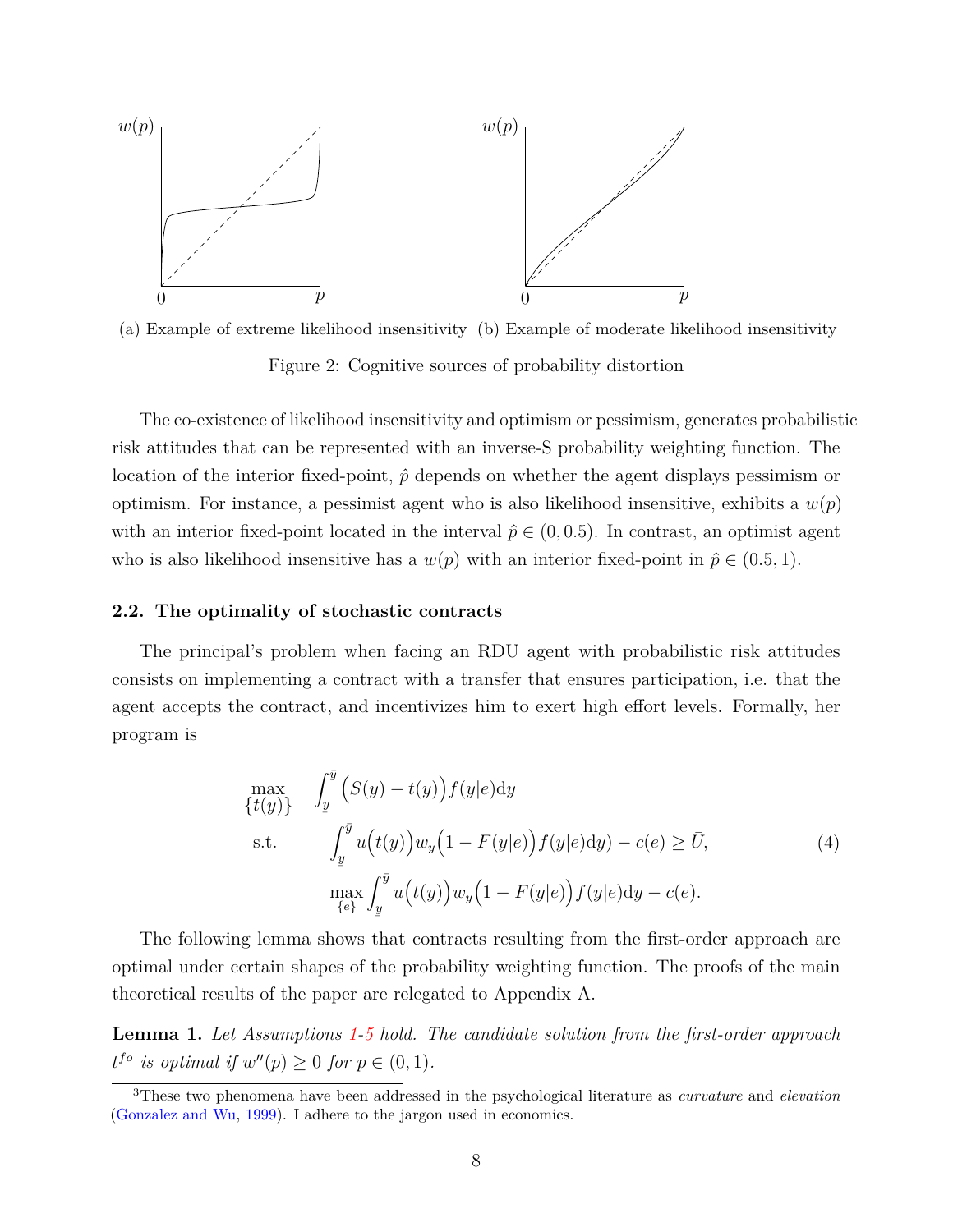Offering the candidate solution contract from the first-order approach,  $t^{fo}$ , s optimal when the agent has a weighting function that is convex. A concave weighting function instead can lead to situations in which this contract is not optimal. This result emerges even though the convexity of the density function  $F(y|e)$  (Assumption [2\)](#page-4-2) is guaranteed; a condition known to ensure the optimality of  $t^{fo}$ . Intuitively, when the agent exhibits probabilistic risk seeking attitudes, emerging from a concave weighting function, a contract that would be otherwise optimal can become ineffective.

Since probability risk seeking is behind the potential suboptimality of this traditional contract, a natural candidate solution is a contract that introduces risk in the agent's environment. I consider lottery-like contracts of the form  $L := (r, T; 1 - r, 0)$  with  $r \in (0, 1)$ . Where  $T > 0$  represents a monetary quantity and  $r \in (0,1)$  a probability chosen by the principal. Throughout, I use *r* to refer to the probability chosen by the principal to be included in the stochastic contract while *p* refers to a generic probability.

The timing of the stochastic contract is as follows. The principal moves first choosing *r* and *T*. After this choice is made, *r* and *T* are communicated to the agent before he makes a decision. Next, the agent chooses *e*. Finally, when the contracted work-span concludes, a random device to which the principal credibly commits determines whether or not the agent's compensation depends on *y*. Therefore, the principal has now two channels to motivate the agent: i) via monetary rewards and ii) via changes in the likelihood that these rewards are paid.

I make the symplifying assumption that stochastic contracts offer, on expectation, the same monetary rewards as a traditional contract, *t*(*y*). This assumption enables me to focus on the incentives generated by choosing different probabilities *r* over and beyond differences in monetary incentives between *t* and *T*.

### <span id="page-9-0"></span>**Assumption 6** (cost equivalence)**.** *The incentives of stochastic and traditional contracts relate according to*  $T(y) \equiv \frac{t(y)}{r}$  $\frac{y}{r}$ .

Hence, instead of offering the potentially suboptimal contract  $t^{fo}$ , the principal can offer  $L^f := \left(r, \frac{t^{fo}}{r}\right)$  $\left( \frac{f^o}{r}; 1-r,0 \right)$ . Notice that such "convexification" can be applied to any standard contract  $t(y)$ .

The following proposition presents the conditions ensuring the optimality of stochastic contracts of the form  $L = \left(r, \frac{t(y)}{r}\right)$  $(\frac{y}{r}; 1-r, 0).$ 

<span id="page-9-1"></span>**Proposition 1.** Let assumptions [1-](#page-4-1)[6](#page-9-0) hold. A contract L improves upon any contract  $t(y)$  if *and only if*  $w(r) > u(r)$ .

Proposition [1](#page-9-1) shows that the optimality of stochastic contracts depends on the agent's risk attitudes, i.e. the shape of functions  $w(p)$  and  $u(t)$ . Stochastic contracts elicit higher effort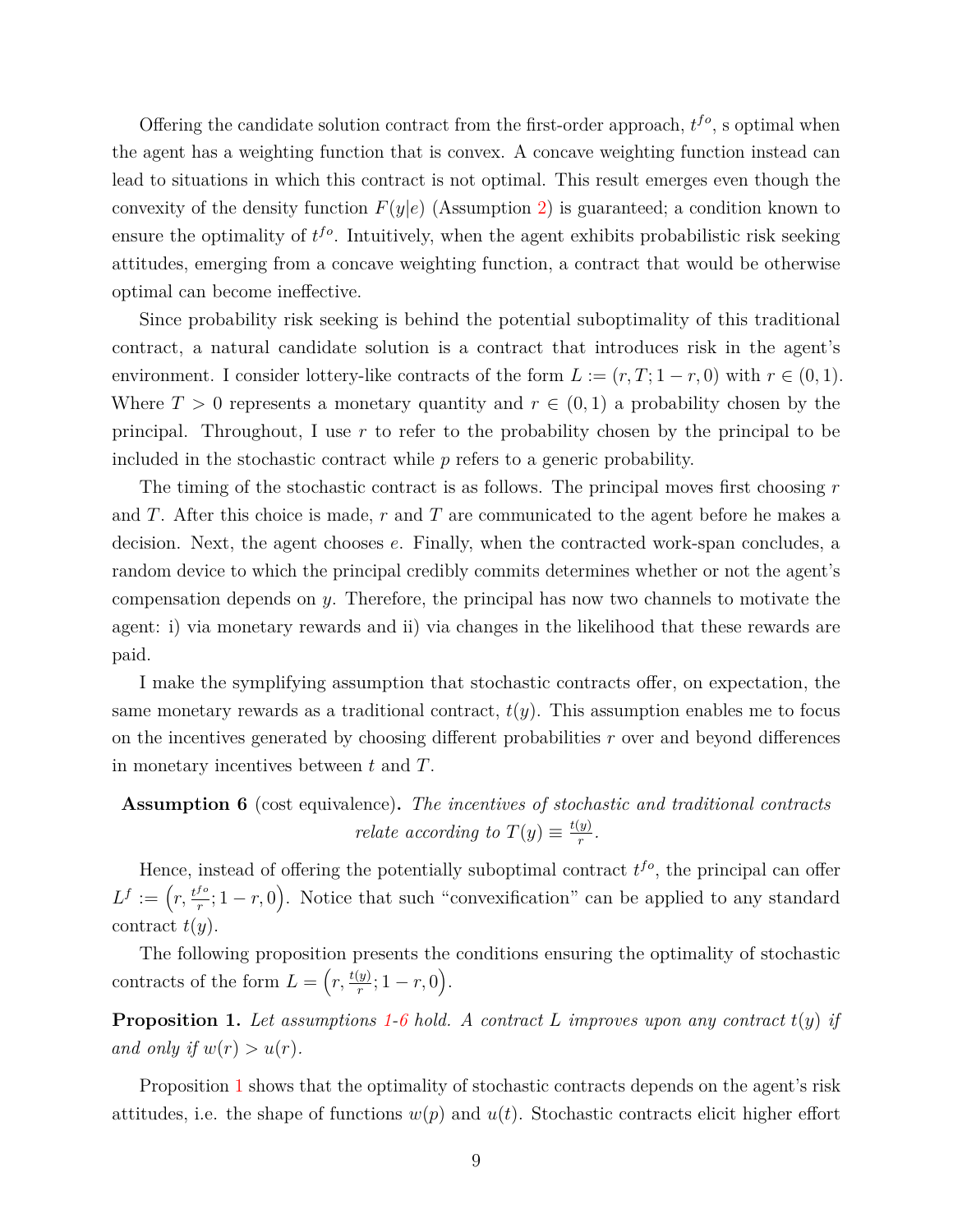than any cost-equivalent traditional contract if the agent's probability weighting function sufficiently overweights the probability chosen by the principal. The condition  $w(r) > u(r)$ specifies the lower bound or minimum extent of probability overweighting to be attained for this result to hold. The right-hand side of that inequality captures the agent's risk attitudes emerging from utility curvature brought to the probability space. If *r* chosen by the principal ensures that the agent's probabilistic risk attitude is stronger than the potential risk averse attitude stemming from the agent's utility curvature, the agent will be risk seeking, have a taste for risky contracts, and will be more motivated with a stochastic contract implemented with probability *r*.

The intuition of this implication is further elucidated by the following examples.

**Example: Linear utility.** Let  $u(T) = T$ . In that case the condition in Proposition [1](#page-9-1) becomes  $w(r) \geq r$ . Hence, contract *L* needs to be implemented with any probability  $r < \hat{p}$ , a feasible implementation as long as  $\hat{p} > 0$ . In words, the agent with linear utility needs to overweight probabilities in some non-empty interval to be more motivated under the stochastic contract.

To make this example more concise, consider [Prelec](#page-33-10)  $(1998)$ 's weighting function  $w(p)$  =  $\exp(-\beta(-\ln(p))^{\alpha})$ . Suppose first that  $\alpha = 1$ . The weighting function becomes  $w(p) = p^{\beta}$ , a power function. In that case, if  $\beta < 1$  then  $\hat{p} = 1$  and the first condition in Proposition  $1 w(r) \geq r$  $1 w(r) \geq r$  holds for any  $r \in (0,1)$ . In words, when the weighting function is everywhere concave, which according to Definition [1](#page-6-0) is equivalent to the agent exhibiting optimism, any interior probability ensures that the stochastic contract generates higher output. Now suppose instead that  $\beta = 1$ , then the weighting function becomes  $w(p) = \exp(-(h(p))^{\alpha})$ . In that case, if  $\alpha < 1$  then  $\hat{p} = \frac{1}{\hat{p}}$  $\frac{1}{e}$ ). An inverse-S function, which according to Definition [3](#page-7-1) is equivalent to the agent having likelihood insensitivity. This shape enables stochastic contracts to generate higher output if the contract is implemented with a probability  $r < \frac{1}{e}$ , the region of probability overweighting.

**Example 2: CRRA utility.** Let  $u(T) = T^{\gamma}$  where  $\gamma \in \mathbb{R}$ . The condition in Proposition [1](#page-9-1) becomes  $w(r) \geq r^k$ . To be more motivated under the stochastic contract, the agent's probabilistic risk seeking attitudes must exceed the agent's risk attitudes from utility curvature brought to the probability space,  $r^{\gamma}$ .

As in Example 1 consider [Prelec](#page-33-10) [\(1998\)](#page-33-10)'s weighting function. Suppose that  $\alpha = 1$ . The condition for Proposition [1](#page-9-1) becomes  $r^{\beta} \geq r^{\gamma} \Leftrightarrow \beta < \gamma$ . Hence, if  $\beta < \gamma$  then  $w(r) \geq r$ holds for any  $r \in (0,1)$ . In words, the agent needs to be sufficiently optimistic for stochastic contracts to be more motivating. Now consider  $\beta = 1$ . The stochastic contract generates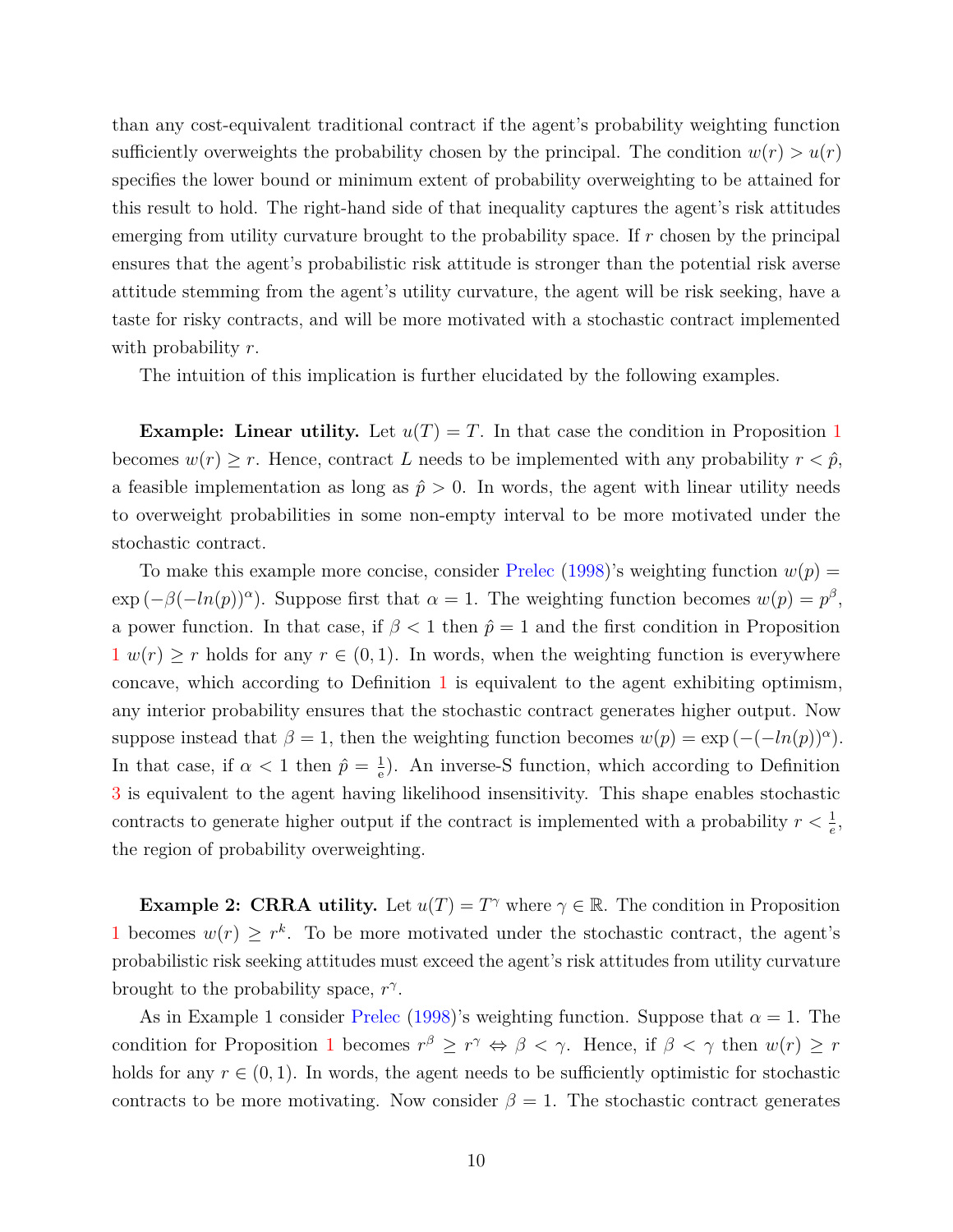higher performance if  $\exp(-(ln(r))^{\alpha}) > r^{\gamma}$ . A sufficient condition for that inequality to hold is that the agent is likelihood insensitive to an extent such that the concavity implied by  $\alpha$  in the interval  $r \in (0, \frac{1}{\alpha})$  $\frac{1}{e}$ ) is larger than that implied by  $r^{\gamma}$ . In that case the contract must be implemented with  $r < \frac{1}{e}$ .

A less general but not less important implication of Proposition [1](#page-9-1) is that it captures the conventional wisdom that introducing risk in the agent's environment is counterproductive. This result emerges when it is assumed that the agent's risk preference is characterized by EU. In that case, the principal would be better off incentivizing the agent with a standard contract. A finding that highlights the importance of RDU preference for the implementability of stochastic contracts.

### <span id="page-11-2"></span>**Corollary 1.** Let assumptions [1-](#page-4-1)[4,](#page-5-3) [6,](#page-9-0) and  $w(p) = p$  hold. Contract L cannot be optimal.

A final implication of Proposition [1](#page-9-1) regards the contribution of motivational and cognitive components of probability weighting. The following proposition shows that optimism on its own, guarantees the optimality of stochastic contracts.

### <span id="page-11-0"></span>**Proposition 2.** *There exists a level of optimism that guarantees Proposition [1.](#page-9-1)*

To understand Proposition [2](#page-11-0) recall that optimism, on its own, is equivalent to the probability weighting function having a concave shape with all interior probabilities being overweighted. Stronger optimism, in the sense of Definition [2,](#page-7-2) implies that interior probabilities are overweighted to a greater extent, making it more likely that the agent becomes risk seeking. The proposition states that potential risk averse attitudes emerging from the curvature of the utility function can be offset by a sufficiently strong level of optimism. If the agent attains that degree of optimism, he will be risk seeking and more motivated under the stochastic contract.

The following result shows that likelihood insensitivity on its own guarantees the optimality of stochastic contracts.

## <span id="page-11-1"></span>**Proposition 3.** *There exists a level of likelihood insensitivity that guarantees Proposition [1](#page-9-1) if*  $r < \tilde{r}$ .

Likelihood insensitivity implies that probabilities smaller than the interior fixed point  $\hat{p}$ are overweighted. As the agent becomes more likelihood insensitive, that is as his weighting function becomes more subadditive, these probabilities are overweighted to a greater extent. Making more likely that he is risk seeking at those probabilities. Proposition [3](#page-11-1) states that the potential risk averse attitudes emerging from the curvature of the utility function can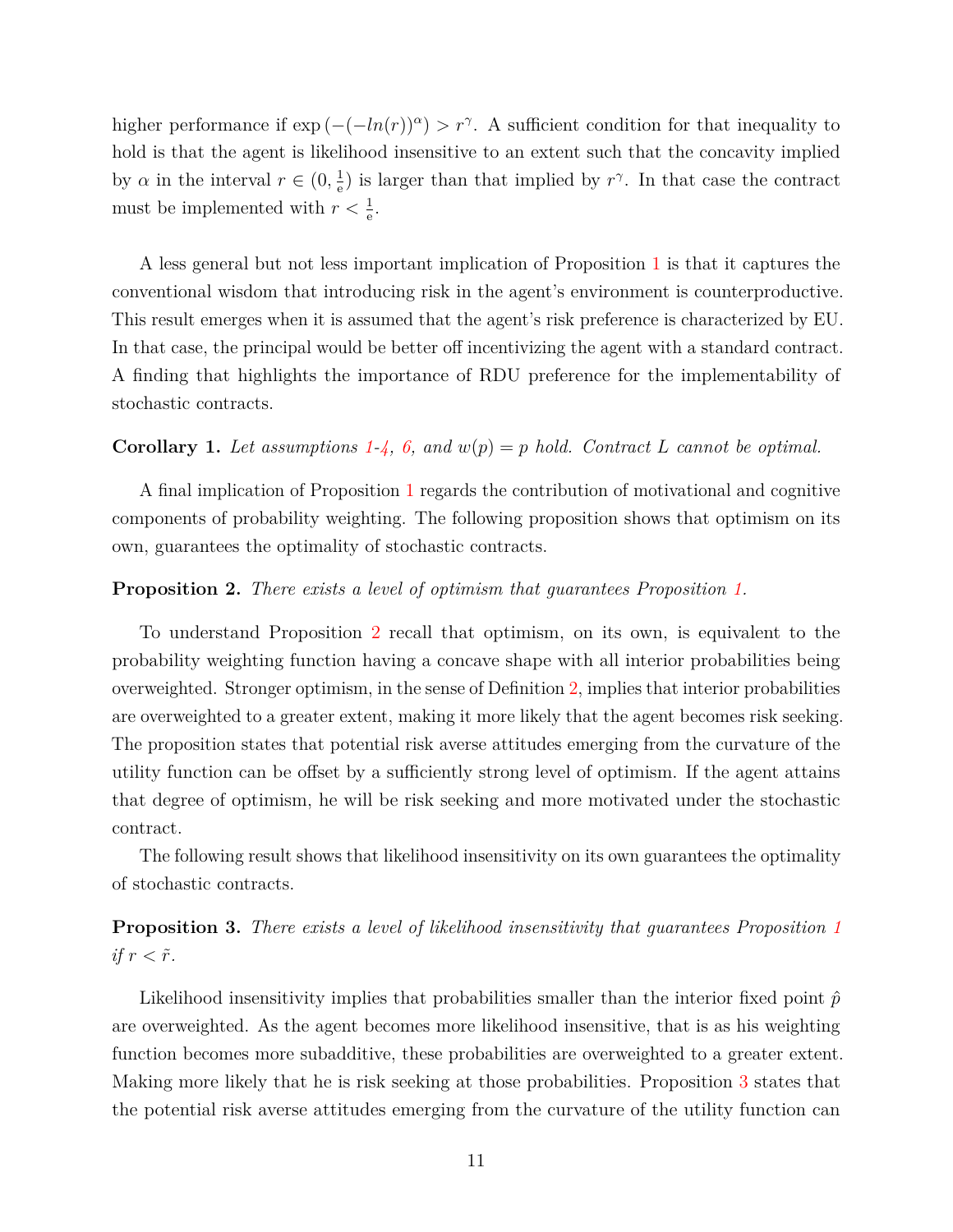be offset by a sufficiently strong degree of likelihood insensitivity. If the agent attains that degree of likelihood insensitivity, he will be risk seeking and thus more motivated under the stochastic contract if implemented at  $r < \tilde{p}$ .

A set of extensions further corroborate and generalize Proposition [1.](#page-9-1) Appendix B shows that a result similar to Proposition [1](#page-9-1) emerges in a setting in which effort, *e*, is binary. This framework is more restrictive and less realistic but more widely used in the literature. That is because the first-order approach yields optimal solutions without the strong restriction of convexity of the density function included in Assumption [2.](#page-4-2) Appendix C shows that for an agent with CPT preferences the result presented in Proposition [1](#page-9-1) is achieved under similar conditions for the domain of gains, while less stringent conditions are required when the contract locates the agent in the domain of losses.

## **3. Experimental Method**

#### **3.1. The general setup**

The experiment was conducted at Tilburg University's CentERLab. The participants were all students at that university and were recruited using an electronic system. The data consist of 15 sessions with a total of 172 subjects. On average, a session lasted approximately 80 minutes. Between eight and eighteen subjects took part in a session. The currency used in the experiment was Euros. I used Z-Tree [\(Fischbacher,](#page-32-4) [2007\)](#page-32-4) to implement and run the experiment. Subjects earned on average 15.83 Euros. The instructions of the experiment are presented in Appendix G.

The experiment consisted of two parts. Upon arrival, participants were informed that their earnings from either part one, or those from part two would become their final earnings and were told that this would be decided by chance at the end of the experiment.<sup>[4](#page-12-0)</sup> In the first part of the experiment subjects performed a task that demanded their effort. The task consisted of summing five two-digit numbers multiple times. Each summation featured randomly drawn numbers by the computer, ensuring similar levels of difficulty between subjects. When a participant knew the answer to the numbers that appeared on the computer screen, he could submit it using the computer interface. Immediately after submission, a new summation appeared on the screen and the participant was invited to solve it. In total, subjects had 10

<span id="page-12-0"></span><sup>4</sup>This randomization of payments could be a source of concern if subjects distort probabilities. However, as it will be shown in §6, subjects on average exhibit  $w(p) \approx 0.5$ , so the probability underlying this randomization of payments was approximately perceived accurately. Moreover, as it will explained later on, isolation guarantees that this randomization of payments across tasks generates proper measurement of risk attitude and effort elicitation.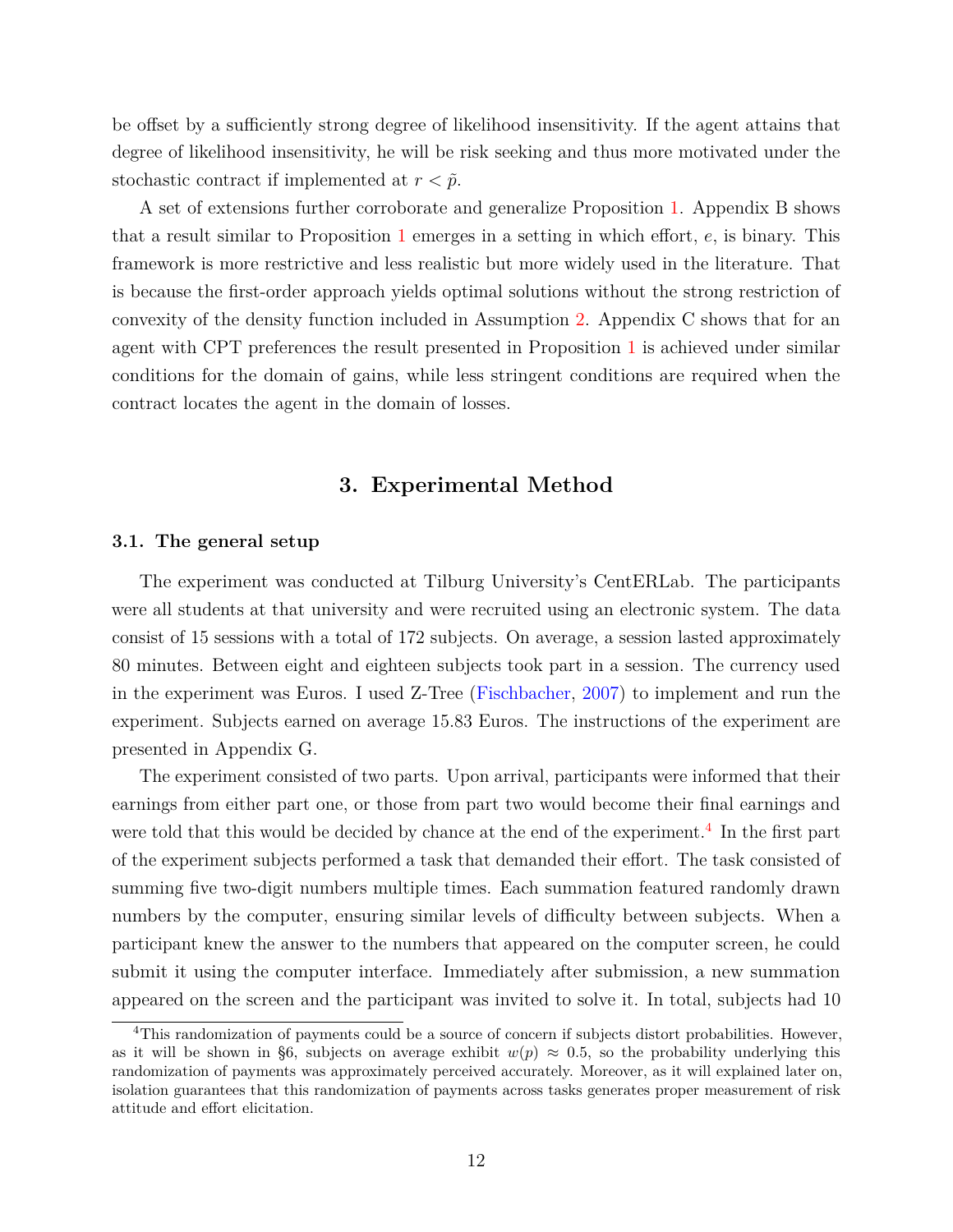rounds of four minutes each to complete as many summations as they could.

In the second part of the experiment, the subjects' task was to choose between two binary lotteries multiple times. This part of the experiment was designed to elicit their utility and probability weighting functions. I use the two-step method developed by [Abdellaoui](#page-31-0) [\(2000\)](#page-31-0). This method has the advantage of not making assumptions about the way in which subjects evaluate probabilities nor the way in which they evaluate monetary outcomes.<sup>[5](#page-13-0)</sup> Subjects were informed that only one of the prefered lotteries will be chosen at random at the end of the experiment, that such lottery will be played, and that the resulting realization will count toward their earnings for the second part of the experiment.

After the second part of the experiment was over, subjects were given feedback about their performance and were informed about their earnings in the first part of the experiment. They were also informed about the lottery that was chosen for compensation for the second part of the experiment and its realization. In addition, subjects learned whether part one or part two counted toward their final earnings. Providing feedback at the end of the experiment minimizes carry-over effects [\(Cox and Epstein,](#page-32-5) [1989\)](#page-32-5).

### **3.2. Treatments in first part**

There were four treatments differing in the type of incentives given to subjects to perform the real-effort task. Subjects were randomly assigned to one of these treatments. As a benchmark of traditional contracts, I use a linear contract of the form  $t_d(y) := ay$ , where  $a > 0$  represents a monetary quantity.<sup>[6](#page-13-1)</sup> While linear contracts are optimal under rather specific conditions, e.g. [Holmstrom and Milgrom](#page-33-11) [\(1987\)](#page-33-11), this type of incentive scheme is broadly used by organizations in practice and is prevalent in the study of incentives [\(Chiappori and](#page-32-6) [Salanié,](#page-32-6) [2002,](#page-32-6) [Bolton and Dewatripont,](#page-32-7) [2005\)](#page-32-7). The treatment using linear contracts is called *Piecerate*. Subjects assigned to that treatment were given 0.25 Euros for every correctly solved summation, thus  $a = 0.25$ .

The other three treatments also offered monetary rewards that depended on individual performance on the task. However, subjects also faced the risk that performance in a round did not count toward their earnings. The magnitude of that risk was varied across treatments to emulate stochastic contracts implemented with different probabilities. Treatments *LowPr*, *MePr* and *HiPr* featured a low, medium, and high probability, respectively, that performance

<span id="page-13-0"></span><sup>5</sup>A drawback of this method is that it can be violate incentive compatibility when subjects are aware of the chained nature of the questions they face. I overcome this disadvantage by adding questions that are not used in the analysis of the data at random, and by randomizing the appearance of the lotteries of decision sets 7 to 11 which will be described in more detail in §3.3.

<span id="page-13-1"></span><sup>&</sup>lt;sup>6</sup>A more general representation of these contracts is  $t_s = F + ay$  where  $F \ge 0$  is a fixed pay that does not depend on the agent's performance. Since *F* does not generate any incentives for the agent to exert effort, the normalization  $F = 0$  is considered throughout.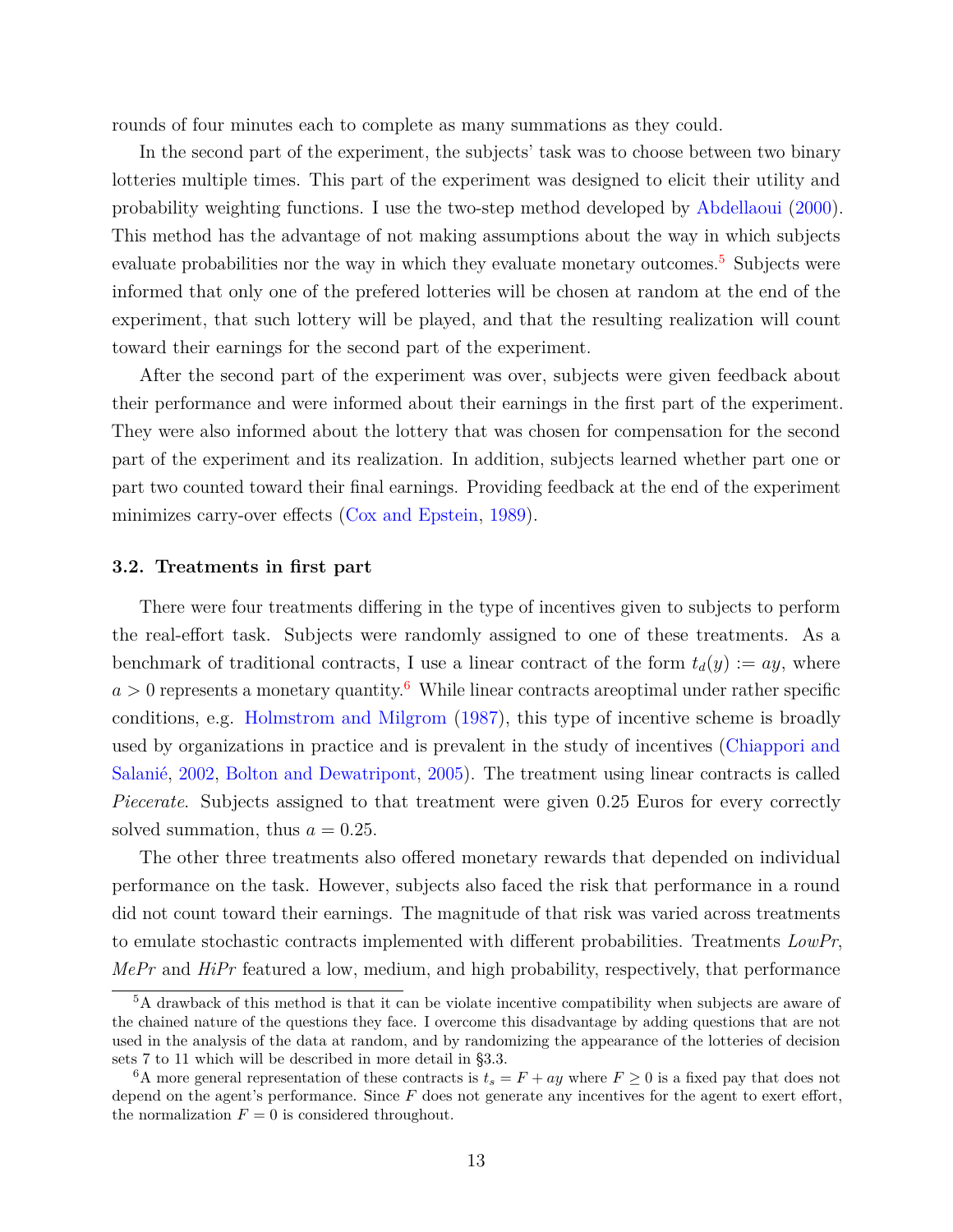in a given round counted toward earnings. In LowPr subjects faced a 10% chance that performance in a given round counted toward earnings. This was implemented by randomly choosing one round (out of ten) at the end of the experiment and paying for the subject's performance in that round only. Subjects were informed about this payment rule before they started working on the task. In MePr and HiPr, three and five rounds, respectively, were randomly chosen at the end of the experiment and only performance in those rounds was paid.

The chosen representation of stochastic contracts assumes isolation. That is, it assumes that the subjects' decision to exert effort in a round does not take into account decisions made or to be made in other rounds. This property is strongly supported by the literature of experimental economics in designs, like this one, using the *random incentive system*—paying a task and/or an exercise of the experiment at random. See for instance [Cubitt et al.](#page-32-8) [\(1998\)](#page-32-8), [Hey](#page-33-12) [and Lee](#page-33-12)  $(2005)$ , [Lee](#page-33-13)  $(2008)$ , and [Baltussen et al.](#page-32-9)  $(2012)$ .<sup>[7](#page-14-0)</sup> Importantly, isolation guarantees proper measurement of risk preference under the random incentive system [\(Baltussen et al.,](#page-32-9) [2012,](#page-32-9) [Hey and Lee,](#page-33-12) [2005\)](#page-33-12). This includes utility and probability weighting measurements [\(Bruhin et al.,](#page-32-0) [2010,](#page-32-0) [Abdellaoui et al.,](#page-32-1) [2011,](#page-32-1) [l'Haridon and Vieider,](#page-33-14) [2019,](#page-33-14) [Bernheim and](#page-32-10) [Sprenger,](#page-32-10) [2020\)](#page-32-10). Therefore, the chosen representation of stochastic contracts generates the desired incentives emerging from probability distortion, produces the same incentives than would be observed in an experiment that consisted of a single round, and enables me to obtain repeated measurement of effort. In contrast, a randomization of payments across subjects has been shown to yield biased estimates of risk preference [\(Baltussen et al.,](#page-32-9) [2012\)](#page-32-9). Hence, my choice of randomizing over rounds and not over subjects.

As in the theoretical framework, the monetary incentives offered in Piecerate, LowPr, MePr and HiPr were calibrated such that subjects faced, on expectation, the same monetary incentives across treatments (See Assumption [6\)](#page-9-0). A subject assigned to LowPr received 2.50 Euros for a correctly solved summation in the round that was chosen for compensation, that is tenfold of what a subject assigned to Piecerate received for a correctly solved summation. This monetary difference exactly accounts for the probability difference that performance in a round is paid between these treatments. Similarly, subjects assigned to the MePr and HiPr treatments received 0.85 and 0.50 Euros, respectively, for a correctly solved summation in the rounds that were chosen for compensation. Importantly, note that this calibration implies that similar average performance across the treatments would be observed if isolation

<span id="page-14-0"></span><sup>7</sup>A widespread misunderstanding regarding the random incentive system is that the independence axiom is a necessary condition to guarantee appropriate experimental measurement, i.e. subjects making effort choices as if each decision was paid and in the absence of income effects. While the independence axiom, along with some dynamic principles, *suffices* for proper experimental measurement, isolation, on its own, also guarantees it [\(Baltussen et al.,](#page-32-9) [2012\)](#page-32-9).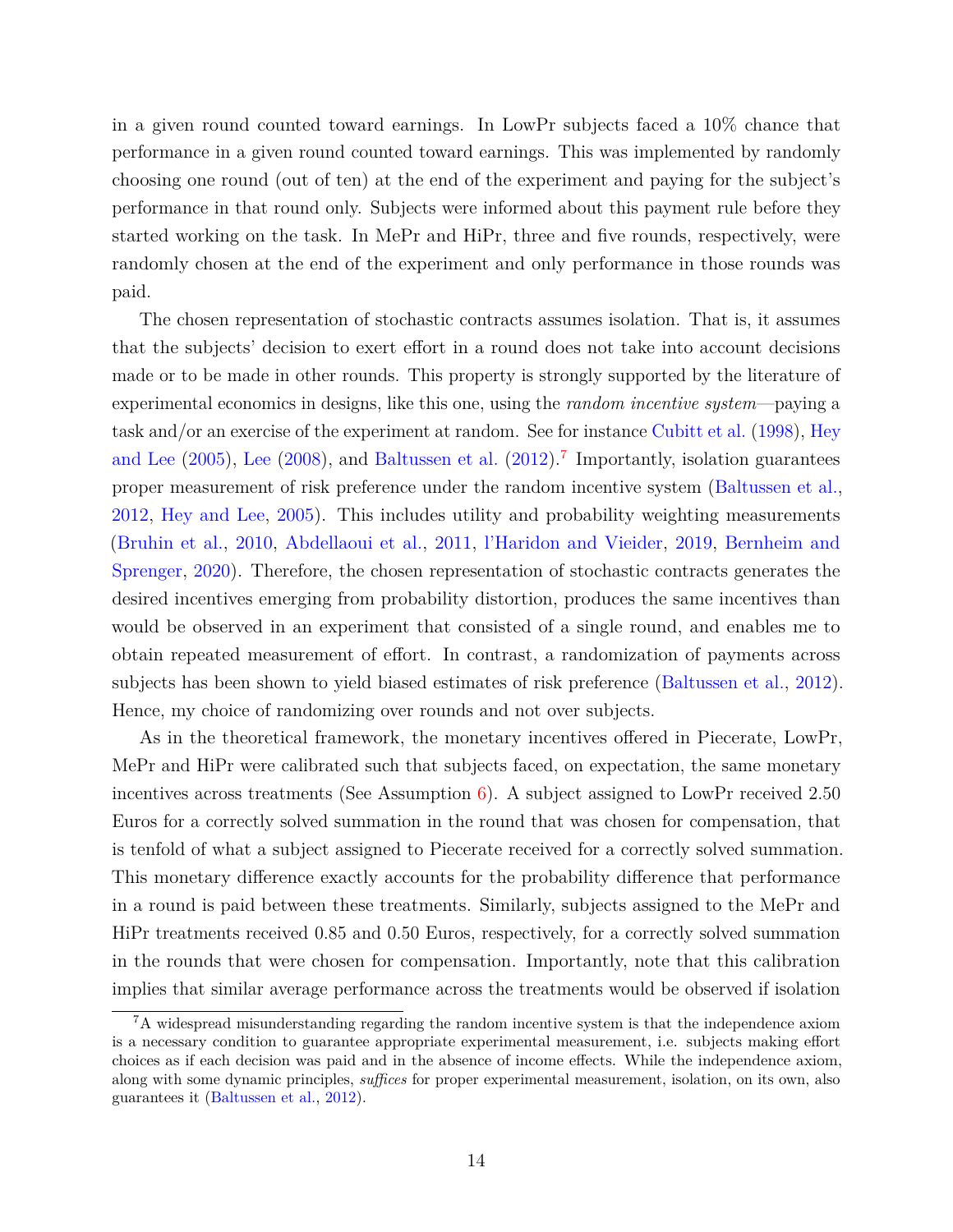is on average violated.

Finally, the probabilities governing the treatments LowPr, MePr and HiPr were chosen according to the common finding in the literature of decision making. Subjects distort probabilities according to an inverse-S shape probability weighting function with an interior fixed point at approximately *p* = 0*.*33 (See [Fehr-duda and Epper](#page-32-11) [\(2012\)](#page-32-11) and [Wakker](#page-34-3) [\(2010\)](#page-34-3) pp. 204 for references finding this pattern). If subjects in the experiment follow this regularity, they should on average overweight the probability that a round is chosen with 10% chance, underweight the probability that a round is chosen with 50% chance, and approximately evaluate accurately the probability that a round is chosen with 30% chance. The treatments were thus designed to generate differences in performance if the incentives from overweighting or underweighting probabilities are strong.

### **3.3. Elicitation of risk preference**

The second part of the experiment consisted of 11 decision sets. Decision sets 1 to 6 constitute the first step of [Abdellaoui](#page-31-0) [\(2000\)](#page-31-0)'s methodology, which is based on [Wakker](#page-34-5) [and Deneffe](#page-34-5) [\(1996\)](#page-34-5). These decision sets elicit a sequence of outcomes  $\{x_1, x_2, x_3, x_4, x_5, x_6\}$ that made the subject indifferent between lottery  $L = (x_{j-1}, 2/3; 0.5, 1/3)$  and lottery  $R = (x_j, 2/3; 0, 1/3)$  for  $j = \{1, ..., 6\}$ . Indifference was found through bisection.<sup>[8](#page-15-0)</sup> The left panel of Table [1](#page-16-0) presents an example of the bisection procedure used for Decision sets 1 to 6. These two lotteries were designed so that the elicited sequence of outcomes yielded equally-spaced utility levels for each subject. Formally,  $u(x_j) - u(x_{j-1}) = u(x_{j-1}) - u(x_{j-2})$ for all for  $j = \{1, ..., 6\}$ .

The starting point of the elicitation program,  $x_0$ , was set at  $\frac{2}{5}$ th of what a subject earned in the first part of the experiment. This is done to more accurately relate the subjects' risk preference to their behavior in the first part of the experiment. Specifically, to better account for utility curvature which might change with the magnitude of the monetary incentives faced by subjects in the real-effort task. Subjects were not informed about this calibration.

Decision sets 7 to 11 constitute the second step of [Abdellaoui](#page-31-0) [\(2000\)](#page-31-0)'s methodology. These decision sets were designed to elicit a sequence of probabilities,

$$
\{w^{-1}(p_1), w^{-1}(p_2), w^{-1}(p_3), w^{-1}(p_4), w^{-1}(p_5)\},\
$$

<span id="page-15-0"></span><sup>&</sup>lt;sup>8</sup>The bisection procedure works as follows: a subject was required to express his preference between two initial versions of lotteries L and R. After having made a choice, the outcome  $x_j$  of lottery R changed as a function of the subject's choice, such that either the outcome of the chosen lottery was replaced by a less attractive alternative, or the outcome of the not chosen one was replaced by a more attractive alternative, while the other lottery remained the same. When facing the new situation, the subject was invited to make a choice again between the modified lotteries *L* and *R*. This process was repeated four times for each decision set.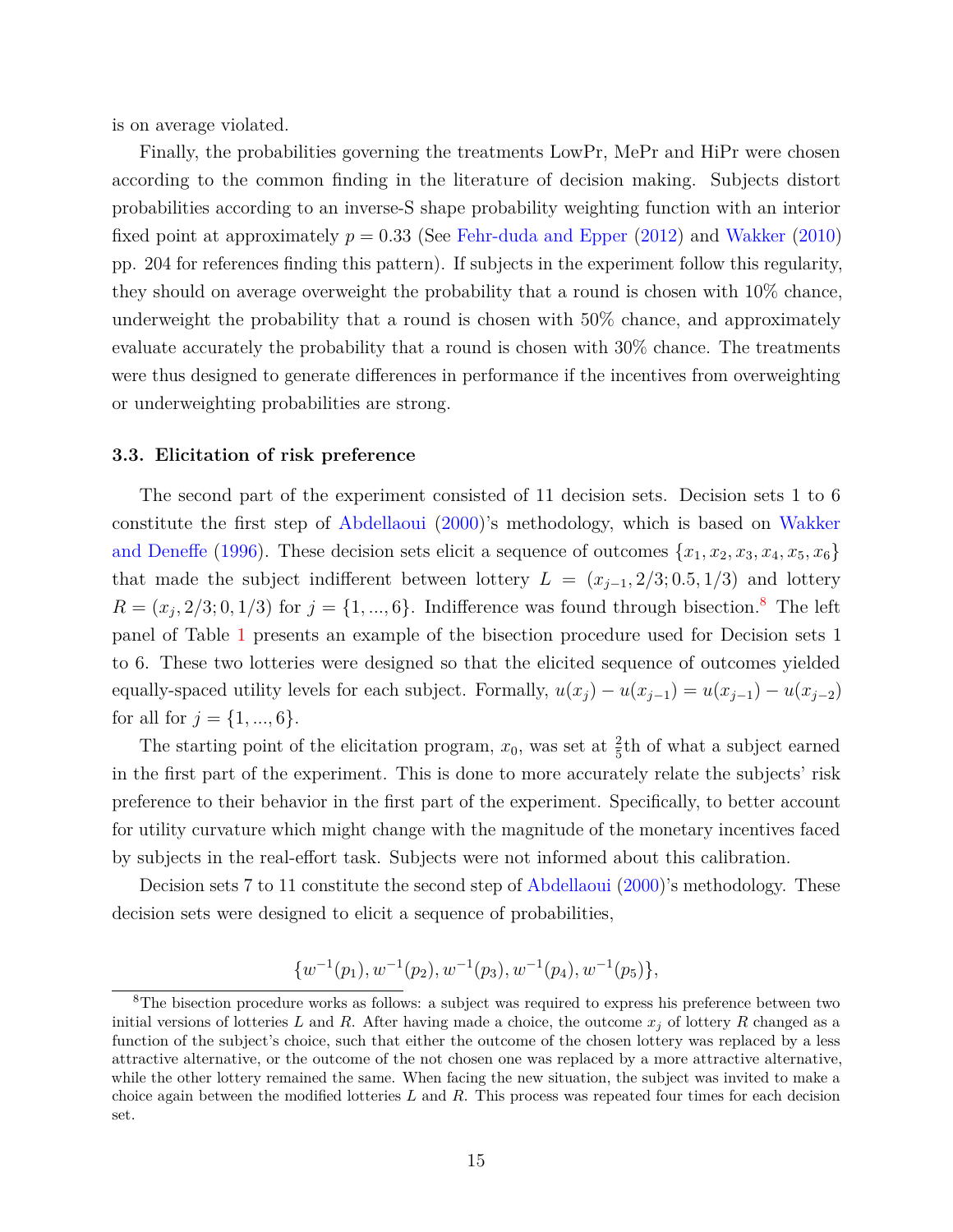where  $p_{j-1} = \frac{j-1}{6}$  $\frac{1}{6}$  and  $j = \{2, ..., 6\}$ . These probabilities made subjects indifferent between the lottery  $L = (x_6, w^{-1}(p_{j-1}); x_0, 1 - w^{-1}(p_{j-1}))$  and the degenerate lottery  $x_{j-1}$ . These two lotteries were designed so that the elicited probabilities yield equally-spaced probability *weights, i.e.*  $w(p_j) - w(p_{j-1}) = w(p_{j-1}) - w(p_{j-2})$  for  $p_{j-1} = \frac{j-1}{6}$  $\frac{1}{6}$  and  $j = \{2, ..., 6\}$ . Again, indifference between these lotteries was found through bisection. The right panel of Table [1](#page-16-0) presents an example of the bisection procedure for these decision sets.

<span id="page-16-0"></span>

| <b>Iteration</b> | Left Panel                |                        |              | <b>Right Panel</b>       |                        |              |
|------------------|---------------------------|------------------------|--------------|--------------------------|------------------------|--------------|
| #                | Lotteries                 | Utility                | Choice       | Lotteries                | Probability            | Choice       |
|                  | Available                 | Interval               | Available    |                          | Interval               |              |
|                  | $L=(1, 0.66; 0.50, 0.33)$ | [1, 6.40]              | $\mathbf{L}$ | $L=(x_1,1)$              | [0,1]                  | L            |
|                  | $R=(3.70, 0.66; 0, 0.33)$ |                        |              | $R=(x_6, 0.50; 1, 0.50)$ |                        |              |
| $\overline{2}$   | $L=(1, 0.66; 0.50, 0.33)$ | [3.70, 6.40]           | $\mathbf R$  | $L=(x_1,1)$              | [0.50, 1]              | $\mathbf{L}$ |
|                  | $R=(5.05, 0.66; 0, 0.33)$ |                        |              | $R=(x_6, 0.75; 1, 0.25)$ |                        |              |
| 3                | $L=(1, 0.66; 0.50, 0.33)$ | [3.70, 5.05]           | $\mathbf R$  | $L=(x_1,1)$              | [0.75, 1]              | $\mathbf R$  |
|                  | $R=(4.38, 0.66; 0, 0.33)$ |                        |              | $R=(x_6, 0.87; 1, 0.13)$ |                        |              |
| $\overline{4}$   | $L=(1, 0.66; 0.50, 0.33)$ | [3.70, 4.38]           | $\mathbf{L}$ | $L=(x_1,1)$              | [0.75, 0.87]           | L            |
|                  | $R=(4.04, 0.66; 0, 0.33)$ |                        |              | $R=(x_6, 0.81; 1, 0.19)$ |                        |              |
| $\overline{5}$   | $L=(1, 0.66; 0.50, 0.33)$ | [4.04, 4.38]           | $\mathbf{L}$ | $L=(x_1,1)$              | [0.81, 0.87]           | $\mathbf{L}$ |
|                  | $R=(4.21, 0.66; 0, 0.33)$ |                        |              | $R=(x_6, 0.85; 1, 0.15)$ |                        |              |
|                  |                           | $x_1 \in [4.21, 4.38]$ |              |                          | $p_1 \in [0.85, 0.87]$ |              |

Table 1: Example of the Abdellaoui's (2000) algorithm

Note: This table illustrates the bisection method used to elicit utility and probability functions. The lotteries in this table are expressed in the form  $(m, p; n, 1 - p)$  where m and n are prizes, and p is a probability. The left panel presents the bisection method to elicit utility and the right panel presents the bisection method to elicit probabilities.

## **4. Hypotheses**

The model generates a set of hypotheses that will be tested with the experiment. To make more concise predictions, two assumptions about subjects' preference are made. First, subjects exhibit linear utility. This assumption is consistent with the moderate stakes used in the experiment together with abundant empirical evidence of linear utility functions for moderate payments [\(Wakker and Deneffe,](#page-34-5) [1996,](#page-34-5) [Abdellaoui,](#page-31-0) [2000,](#page-31-0) [Epper et al.,](#page-32-12) [2011,](#page-32-12) [Abdellaoui et al.,](#page-32-1) [2011\)](#page-32-1). [9](#page-16-1) Second, subjects are RDU decision makers with a probability weighting function that conforms to the common finding of an inverse S-shape with a fixed-point located at  $\hat{p} \approx 0.33$  [\(Wakker,](#page-34-3) [2010,](#page-34-3) [Fehr-duda and Epper,](#page-32-11) [2012\)](#page-32-11).

<span id="page-16-1"></span><sup>&</sup>lt;sup>9</sup>Authors also implement this assumption for empirical purposes when stakes are moderate [\(Diecidue](#page-32-13) [et al.,](#page-32-13) [2007,](#page-32-13) [Homonoff,](#page-33-15) [2018,](#page-33-15) [l'Haridon and Vieider,](#page-33-14) [2019\)](#page-33-14).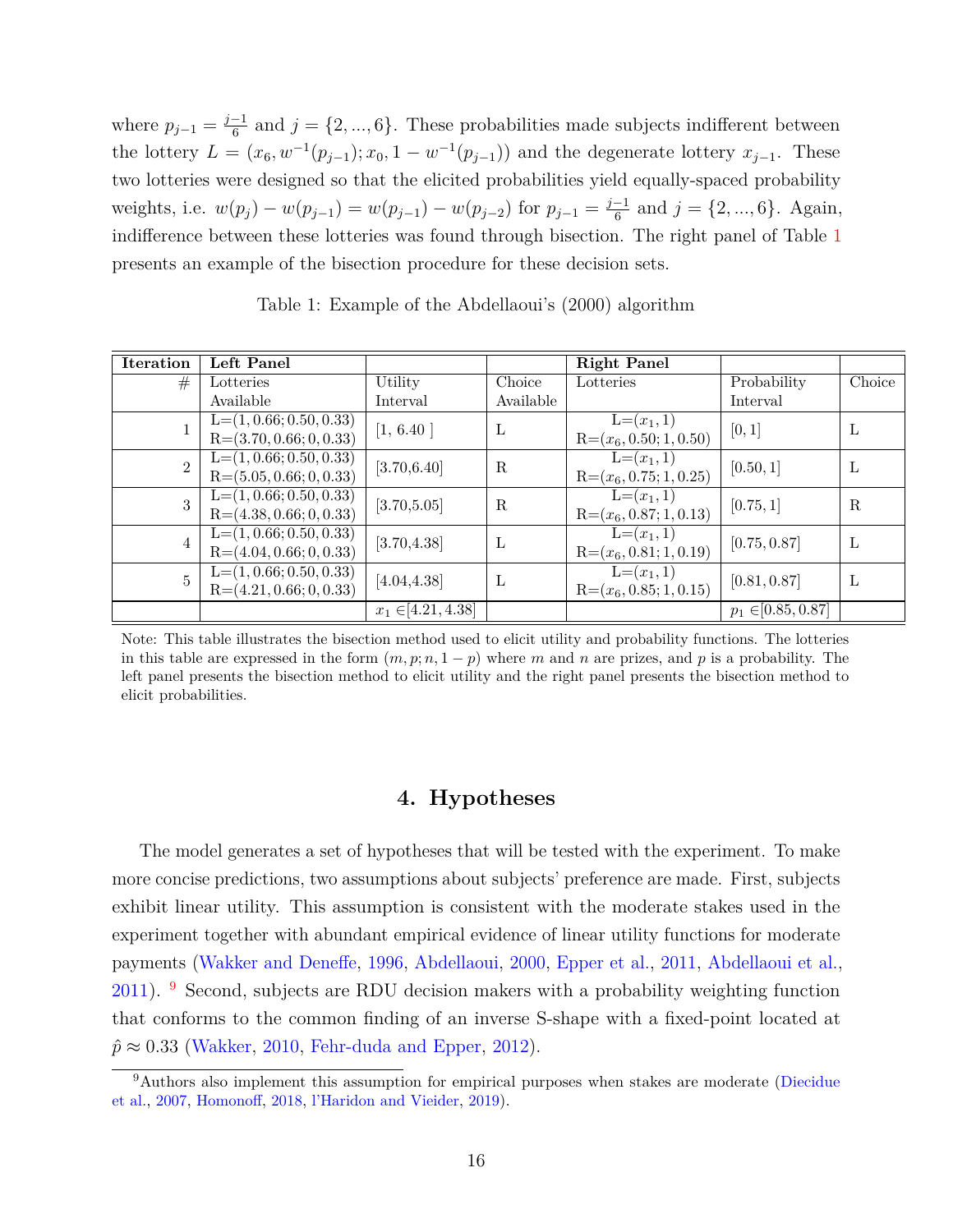Under these additional assumptions, the subjects' risk attitude is fully determined by the shape of the probability weighting function. Specifically, subjects are risk seeking in probabilities  $p \in (0, 0.33)$  and risk averse in probabilities  $p \in (0, 33, 1]$ . Example 1 in Section §2.2 becomes useful in understanding the following hypotheses.

The first hypothesis is based on Proposition [1.](#page-9-1) It states that stochastic contracts implemented with probability  $r = 0.10$  motivate subjects to a greater extent than piece-rate contracts. That is because subjects are risk seeking at that probability. Instead, stochastic contracts implemented with probabilities  $r = 0.30$  and  $r = 0.50$  yield similar and lower motivation, respectively, as compared to Piecerate. Subjects are risk neutral and risk averse at those probabilities.

<span id="page-17-0"></span>**Hypothesis 1.** *Subjects exhibit average performance levels across the treatments that conform to the ranking:*

$$
LowPr > MePr = Piccerate > HiPr.
$$

Empirical support in favor of Hypothesis [1](#page-17-0) would contradict Corollary [1](#page-11-2) and a model in which RDU agents have linear utility and convex weighting functions. Both of which yield similar qualitative predictions. Namely that Piecerate generates the highest average performance, followed by HiPr, which is in turn followed by MePr, and LowPr generates the lowest performance.

If the model is accurate, the performance differences predicted by Hypothesis [1](#page-17-0) should be explained by the subjects' tendency to distort probabilities. The following hypothesis captures this conjecture.

**Hypothesis 2.** *(i) Subjects assigned to LowPr who overweight small probabilities exhibit higher average performance as compared to subjects assigned to Piecerate.*

*(ii) Subjects assigned to HiPr who underweight intermediate probabilities exhibit lower average performance as compared to subjects assigned to Piecerate.*

A validation of Hypothesis [2](#page-0-0) would disregard factors other than probability distortion as explanations for potential performance differences across the treatments.

Finally, I would like to examine whether motivational or cognitive factors of probability weighting generate the predicted differences in performance. I focus on the more interesting prediction that stochastic contracts implemented with  $r = 0.10$  improve upon piece rates. The following hypotheses, based on Proposition [2](#page-11-0) and Proposition [3,](#page-11-1) present specific conjectures about the contribution of these factors to that prediction.

Since utility is expected to be linear, Proposition [2](#page-11-0) can be interpreted as optimism toward risk, regardless of its degree, guaranteeing the higher performance of stochastic contracts.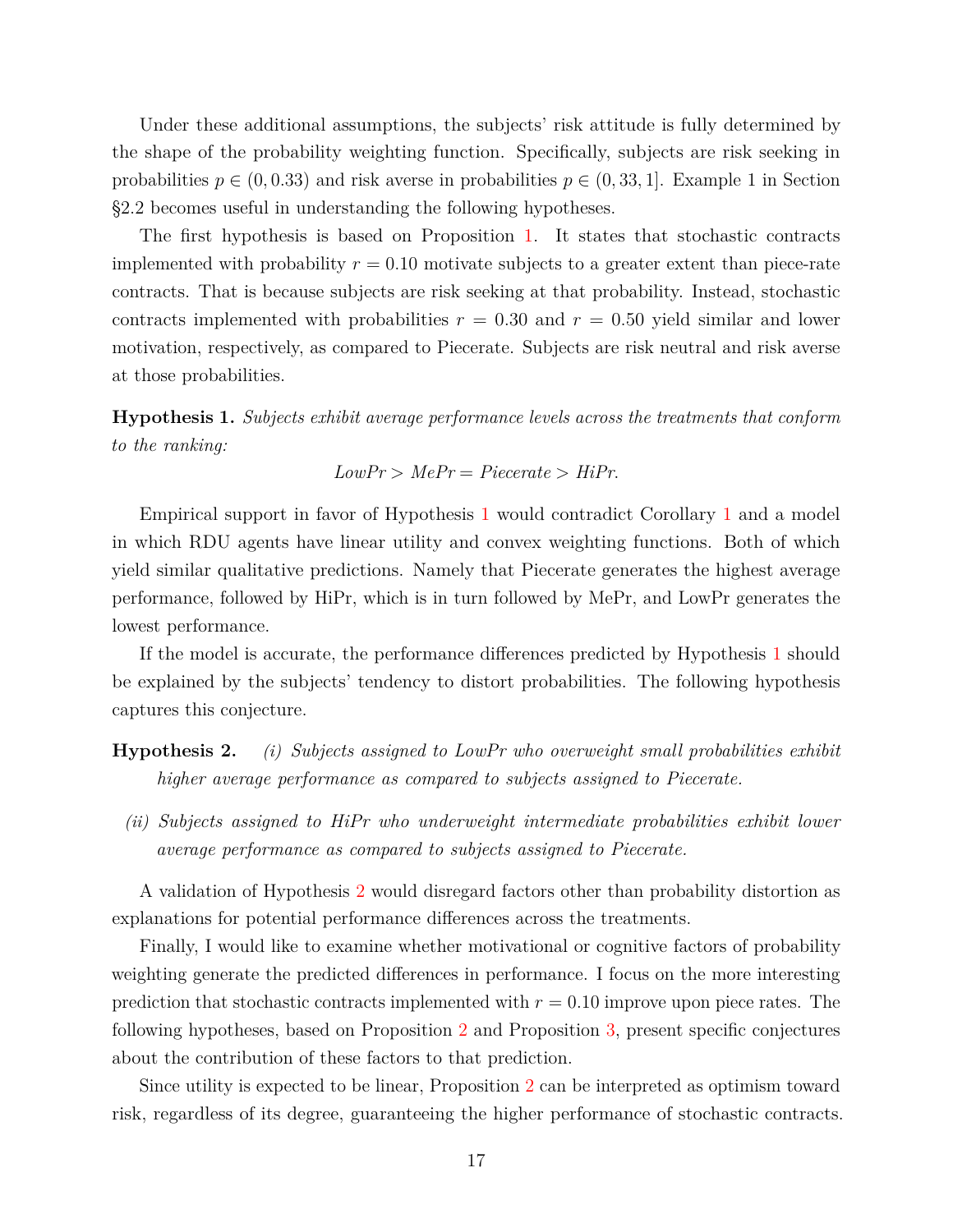This intuition is also illustrated in Example 1 when [Prelec](#page-33-10) [\(1998\)](#page-33-10)'s function is assumed with  $\alpha = 1$ .

**Hypothesis 3.** *Optimism on its own explains the higher average performance of LowPr against Piecerate.*

Furthermore, under linear utility, Proposition [3](#page-11-1) can be interpreted as likelihood insensitivity, regardless of its degree, explaining the higher performance of stochastic contracts implemented with small probabilities, i.e. all probabilities such that  $r < \frac{1}{e}$ . This intuition is also illustrated in Example 1 when [Prelec](#page-33-10) [\(1998\)](#page-33-10)'s function is assumed to exhibit  $\beta = 1$ .

<span id="page-18-2"></span>**Hypothesis 4.** *Likelihood insensitivity on its own explains the higher average performance of LowPr against Piecerate.*

### **5. Results**

### **5.1. Treatment effects**

In this subsection, I compare performance in the effort task across treatments. Performance is defined as the total number of correctly solved summations by a subject. Hence, each subject is treated as an independent observation in the data analysis. Statistical significance is assesed with t-tests and the Wilcoxon Mann-Whitney tests for pairwise comparisons and with regressions for multiple comparisons. Standarized effect sizes complement all significant results.

Table [2](#page-19-0) presents the descriptive statistics of performance by treatment. This table shows that, as predicted by Hypothesis [1,](#page-17-0) the stochastic contract implemented with  $r = 0.10$ generates higher average performance than the piece-rate contract. Specifically, subjects assigned to the LowPr treatment solved on average 20.56 % more summations than subjects in Piecerate  $(t(86) = 2.366, p = 0.010)$  $(t(86) = 2.366, p = 0.010)$  $(t(86) = 2.366, p = 0.010)$ .<sup>10</sup> The effect size of this treatment difference is of 0.50 standard deviations which is significant at the  $5\%$  confidence level.<sup>[11](#page-18-1)</sup> This is the main empirical result of the paper: subjects are more motivated under the stochastic contract implemented with small probability than under a cost-equivalent piece rate.

In contrast, stochastic contracts implemented with higher probabilities generate similar average performance as the piece-rate contract. Subjects assigned the MePr treatment solved

<span id="page-18-0"></span><sup>10</sup>A Wilcoxon Mann-Whitney test also rejects the null hypothesis of no average difference between Piecerate and LowPr  $(z = 2.634, p = 0.008)$ .

<span id="page-18-1"></span><sup>&</sup>lt;sup>11</sup>The significance of the effect size was evaluated with a bootstrapped 95% confidence interval with 10000 replications.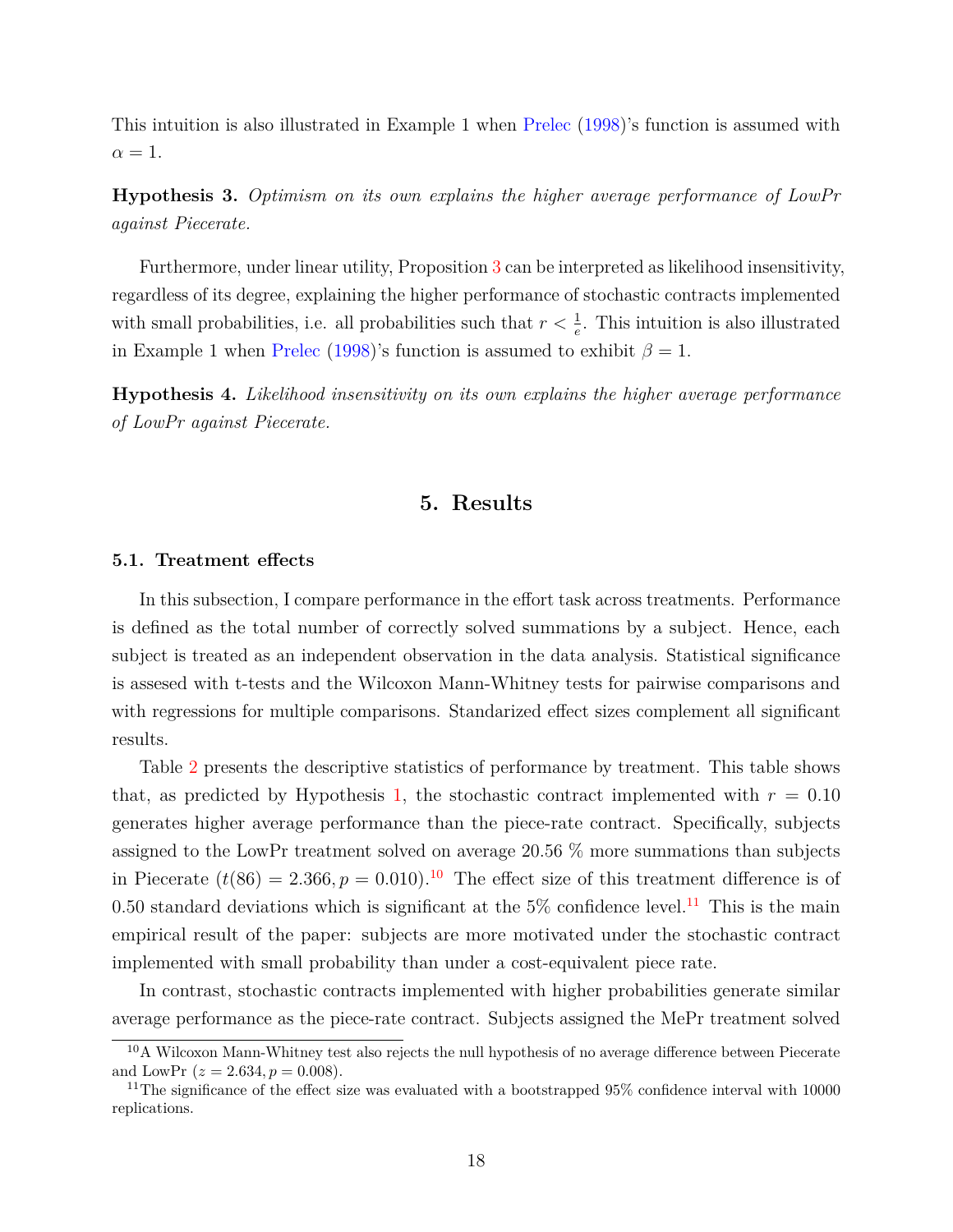| Treatment | LowPr  |                      |    | MePr HiPr Piecerate | Total  |
|-----------|--------|----------------------|----|---------------------|--------|
| Mean      |        | 98.116 87.900 83.750 |    | 81.377              | 87.686 |
| Median    |        | 91.000 87.000 82.500 |    | 77.000              | 85.000 |
| St.dev.   | 34.659 | 28.134 24.358        |    | 31.684              | 30.412 |
|           | 43     | 40                   | 44 | 45                  | 172    |

<span id="page-19-0"></span>Table 2: Descriptive statistics of performance by treatments

87.90 correct summations on average and subjects assigned the HiPR treatment solved 83.75 correct summations on average, neither of which is statistically different from the average number of correct summations solved by subjects assigned to Piecerate.<sup>[12](#page-19-1)</sup> These findings partially support Hypothesis [1,](#page-17-0) which accurately predicts that MePr induces similar average performance as Piecerate but incorrectly predicts that HiPr generates lower performance than Piecerate. Conjectures about this partial confirmation of Hypothesis [1](#page-17-0) are provided at the end of this subsection.

Among the treatments representing stochastic contracts, the LowPr generates the highest average performance. This treatment generates 17% higher average performance than HiPr  $(t(85) = 2.241, p = 0.014)$ , and 11% higher average performance than MePr  $(t(81) = 1.467, p = 0.014)$ 0*.*071). [13](#page-19-2) The effect sizes of these differences are of 0*.*480 standard deviations and 0*.*322 standard deviations, respectively. Hence, statistical inference using pairwise testing suggests that LowPr generates the highest motivation.

I estimate regressions of performance on treatment dummies, dummies that capture the shape of the utility function of a subject, and dummies that capture the shape of the weighting function of a subject. These regressions seek to establish the robustness of the aforementioned treatment effects when average risk attitude in the sample is controlled for. If the treatment effects are robust to the inclusion of these controls, it can be concluded that these performance differences are not an artifact of more risk seeking or less risk averse subjects that were assigned to some of the treatments.

The dummy variables included in the regressions were constructed using data from the second part of the experiment. A subject's utility function was classified as having either a linear, concave, convex, or mixed shape. Details of this classification are presented in Appendix  $D^{14}$  $D^{14}$  $D^{14}$  Furthermore, a subject's probability weighting function was classified as

<span id="page-19-1"></span><sup>&</sup>lt;sup>12</sup>The t-tests of these comparisons are  $(t(83) = 0.990, p = 0.321)$  and  $(t(87) = 0.395, p = 0.693)$ , respectively. Wilcoxon-Mann-Whitney tests of these comparisons yield  $(z = 1.321, p = 0.186)$  and  $(z = 0.895, p = 0.371,$ respectively.

<span id="page-19-2"></span><sup>&</sup>lt;sup>13</sup>Wilcoxon-Mann-Whitney tests of these differences yield ( $z = 1.966$ ,  $p = 0.049$ ) and ( $z = 1.035$ ,  $p = 0.7$ ), respectively.

<span id="page-19-3"></span><sup>&</sup>lt;sup>14</sup>In short, a variable  $\Delta_j'':=(x_j-x_{j-1})-(x_{j-1}-x_{j-2})$  for  $j=2,3,4,5,6$ , is constructed for each subject.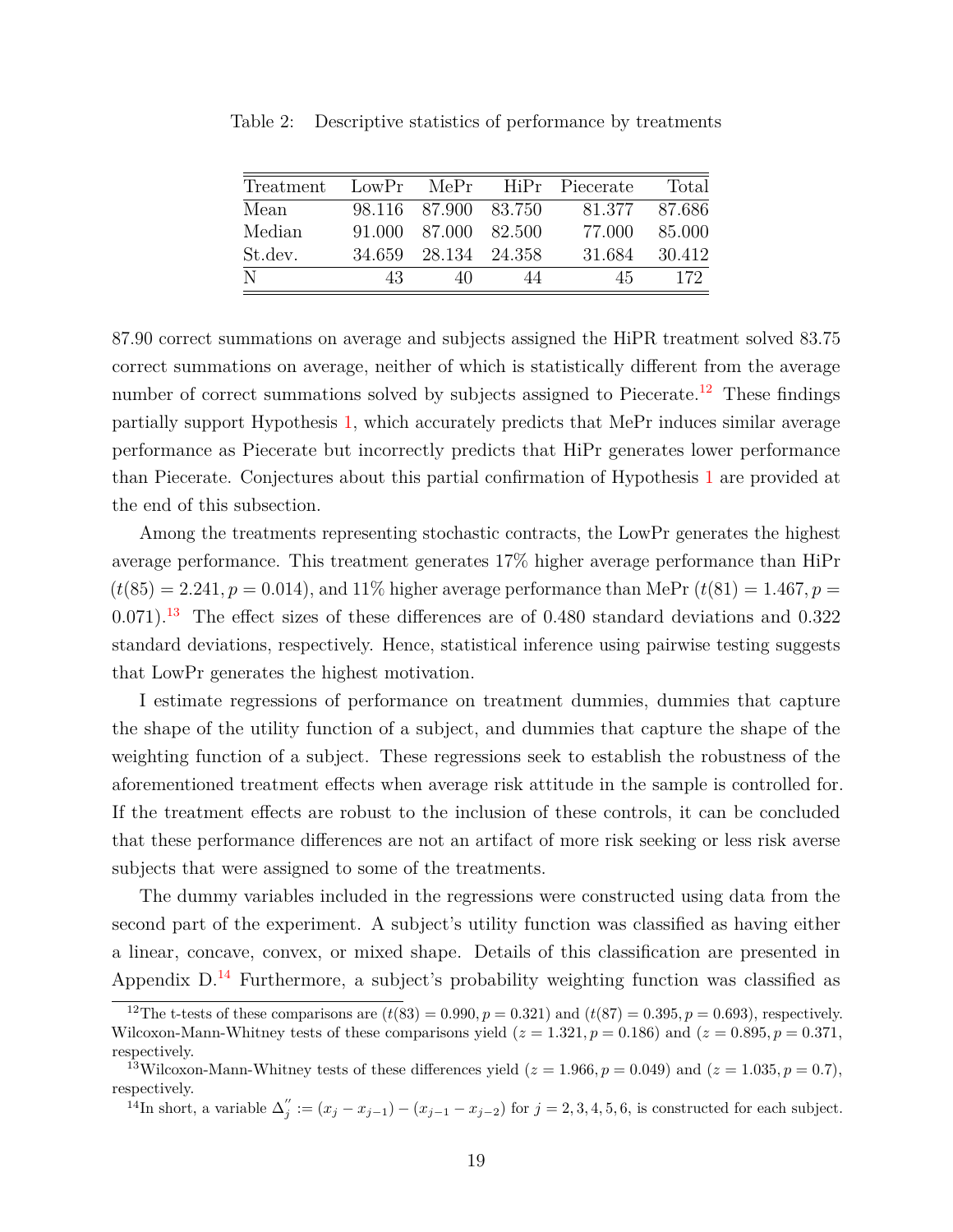displaying either lower subadditivity (LS, from here onward) *and/or* upper subadditivity (US, from here onward). A weighting function with LS assigns larger decision weights to low probabilities than to intermediate probabilities. A weighting function with US assigns larger decision weights to large probabilities than to intermediate probabilities.<sup>[15](#page-20-0)</sup> In some specifications, a different classification of probability weighting functions is included. The alternative classification was based on the strength of the possibility effect, generated by the overweighting of small probabilities, relative to the certainty effect, generated by the underweighting of small probabilities. The variable "Possibility" takes a value of one if for a subject the possibility effect is stronger than the certainty effect and zero otherwise.<sup>[16](#page-20-1)</sup> Details of these classifications of probability weighting functions are presented in Appendix E.

Table [3](#page-21-0) presents the regression estimates. For all specifications, the coefficient associated to assignment to LowPr is significant and positive at the 5% significance level, corroborating the result that subjects assigned to that treatment display higher average performance than subjects assigned to Piecerate, the benchmark of the regression. Similarly, the coefficient of LowPr is significantly larger than that of HiPr  $(F(1, 163) = 5.75, p = 0.017)$  as well as significantly larger than that of MePr  $(F(1, 163) = 2.16, p = 0.071)$ . Thus, among the studied contracts, the LowPr produces the highest performance. This result is robust to including a continuous measure of utility curvature as shown by the estimates in Table [14](#page-57-0) in Appendix F.

The first result of the paper is that the stochastic contract with a small probability, exposing subjects to large amounts of risk, yields higher performance than the other three contracts.

#### <span id="page-20-2"></span>**Result 1.** *Average performance across treatments conforms to the ranking:*

$$
LowPr > MePr = Piccerate = HiPr.
$$

An alternative explanation to Result [1](#page-20-2) is that LowPr generates higher performance because it circumvents income effects (See [Azrieli et al.](#page-32-14) [\(2018\)](#page-32-14) and [Lee](#page-33-13) [\(2008\)](#page-33-13)). In contrast, these effects are present in Piecerate and can be a source of demotivation for subjects toward the last rounds of the effort task. This explanation also accommodates the result that LowPr generates higher average performance than MePr and HiPr because, by paying less rounds, that treatment is more effective in minimizing income effects. If income effects are indeed generating these treatment effects, there should not be significant performance differences

A subject is classified as having linear utility if most values  $\Delta''_j$  are close to zero, concave utility if most values  $\Delta_j''$  are positive, convex utility if most values  $\Delta_j''$  are negative, and mixed utility otherwise.

<span id="page-20-0"></span><sup>&</sup>lt;sup>15</sup>Specifically, a subject in the experiment exhibited LS when  $w^{-1}(\frac{1}{6}) < w^{-1}(\frac{2}{6}) - w^{-1}(\frac{1}{6})$ . Also, a subject exhibited US when  $1 - w^{-1} \left( \frac{5}{6} \right) < w^{-1} \left( \frac{5}{6} \right) - w^{-1} \left( \frac{4}{6} \right)$ .

<span id="page-20-1"></span><sup>&</sup>lt;sup>16</sup>A subject had a stronger possibility effect when  $1 - w^{-1}\left(\frac{5}{6}\right) < w^{-1}\left(\frac{1}{6}\right)$ .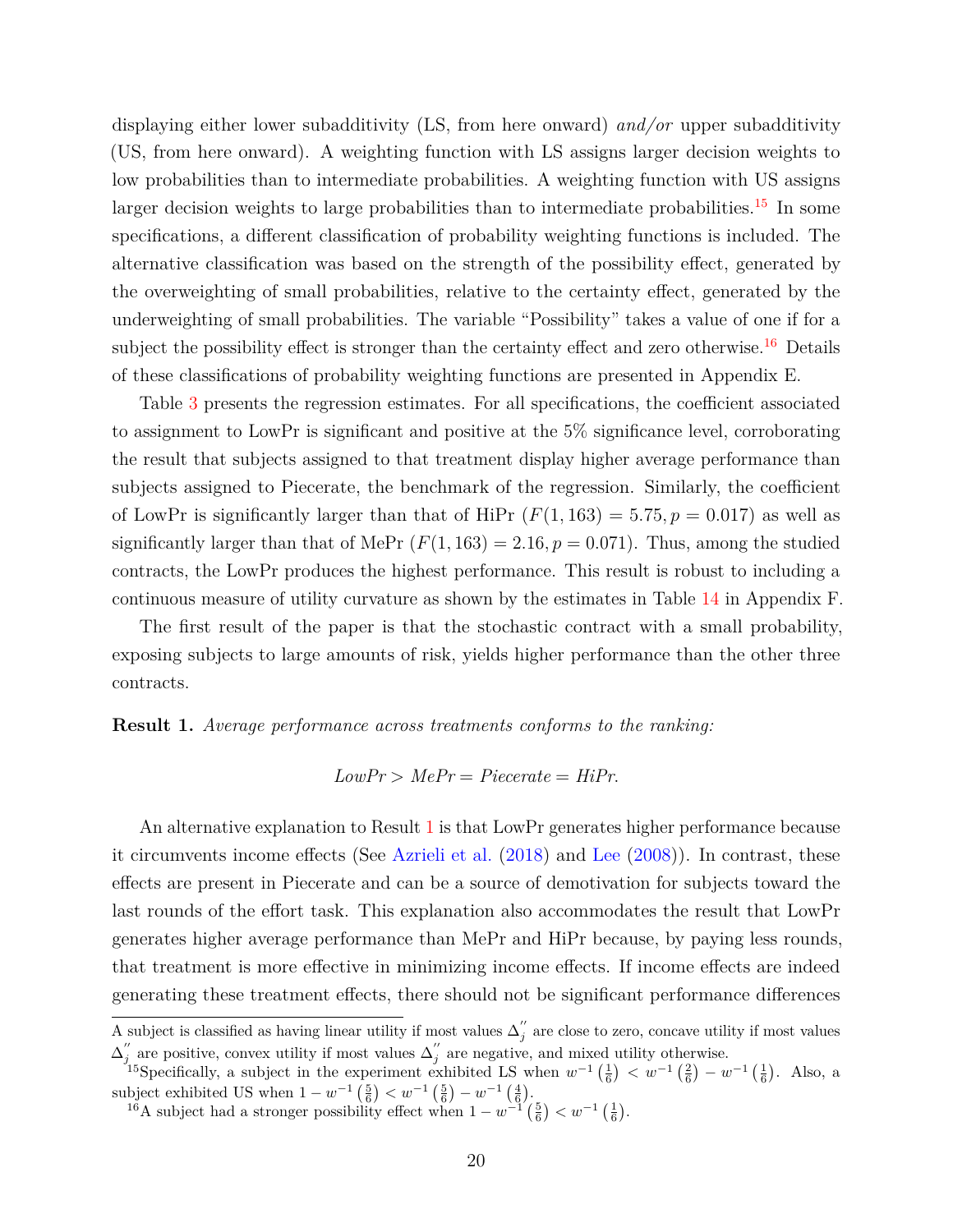<span id="page-21-0"></span>

|                           | (1)         | (2)         | (3)         | (4)         |
|---------------------------|-------------|-------------|-------------|-------------|
|                           | Performance | Performance | Performance | Performance |
| LowPr                     | 16.739**    | $16.558**$  | $16.001**$  | 16.526**    |
|                           | (7.090)     | (7.508)     | (7.532)     | (7.589)     |
| MePr                      | 6.522       | 6.714       | 6.335       | 6.585       |
|                           | (6.487)     | (6.610)     | (6.677)     | (6.724)     |
| HiPr                      | 2.372       | 1.684       | 1.616       | 0.758       |
|                           | (5.985)     | (5.888)     | (6.308)     | (6.016)     |
| Concave                   |             | 14.359      | 15.067      | 15.090      |
|                           |             | (9.401)     | (9.529)     | (9.681)     |
| Convex                    |             | 7.623       | 8.527       | 7.185       |
|                           |             | (10.109)    | (10.469)    | (10.513)    |
| Mixed                     |             | 3.864       | 3.698       | 4.259       |
|                           |             | (6.625)     | (6.699)     | (6.785)     |
| <b>US</b>                 |             |             | 0.904       |             |
|                           |             |             | (5.183)     |             |
| LS                        |             |             | 2.924       |             |
|                           |             |             | (5.053)     |             |
| Possibility               |             |             |             | 4.901       |
|                           |             |             |             | (7.637)     |
| Certainty                 |             |             |             | 7.062       |
|                           |             |             |             | (7.791)     |
| Constant                  | 81.378***   | 79.819***   | 78.497***   | 74.667***   |
|                           | (4.726)     | (5.025)     | (5.242)     | (7.371)     |
| $\overline{\mathrm{R}^2}$ | 0.045       | 0.062       | 0.065       | 0.064       |
| Observations              | 172         | 172         | 172         | 172         |

Table 3: Regression of performance on treatments

Note: This table presents the estimates of the Ordinary Least Squares regression of the model  $Performance_i = \gamma_0 + \gamma_1 Low Pr + \gamma_2 MePr + \gamma_3 High Pr + Controls'\Lambda + \epsilon_i$ , with  $E(\epsilon | \text{MepR}, \text{LowPr}, \text{HiPr}, \text{Controls}) = 0$ . "Performance" is the number of correctly solved sums solved by a subject in the first part of the experiment, "LowPr", "MePr" and "HiPr" are binary variables that indicate if a subject was assigned to the treatment offering stochastic contracts implemented with low, medium or high probability, respectively. "Piecerate" is the benchmark of the regression. Robust standard errors in parenthesis. \*\*\* denotes significance at the 0.01 level, \*\* denotes significance at the 0.05 level, \* denotes significance at the 0.1 level.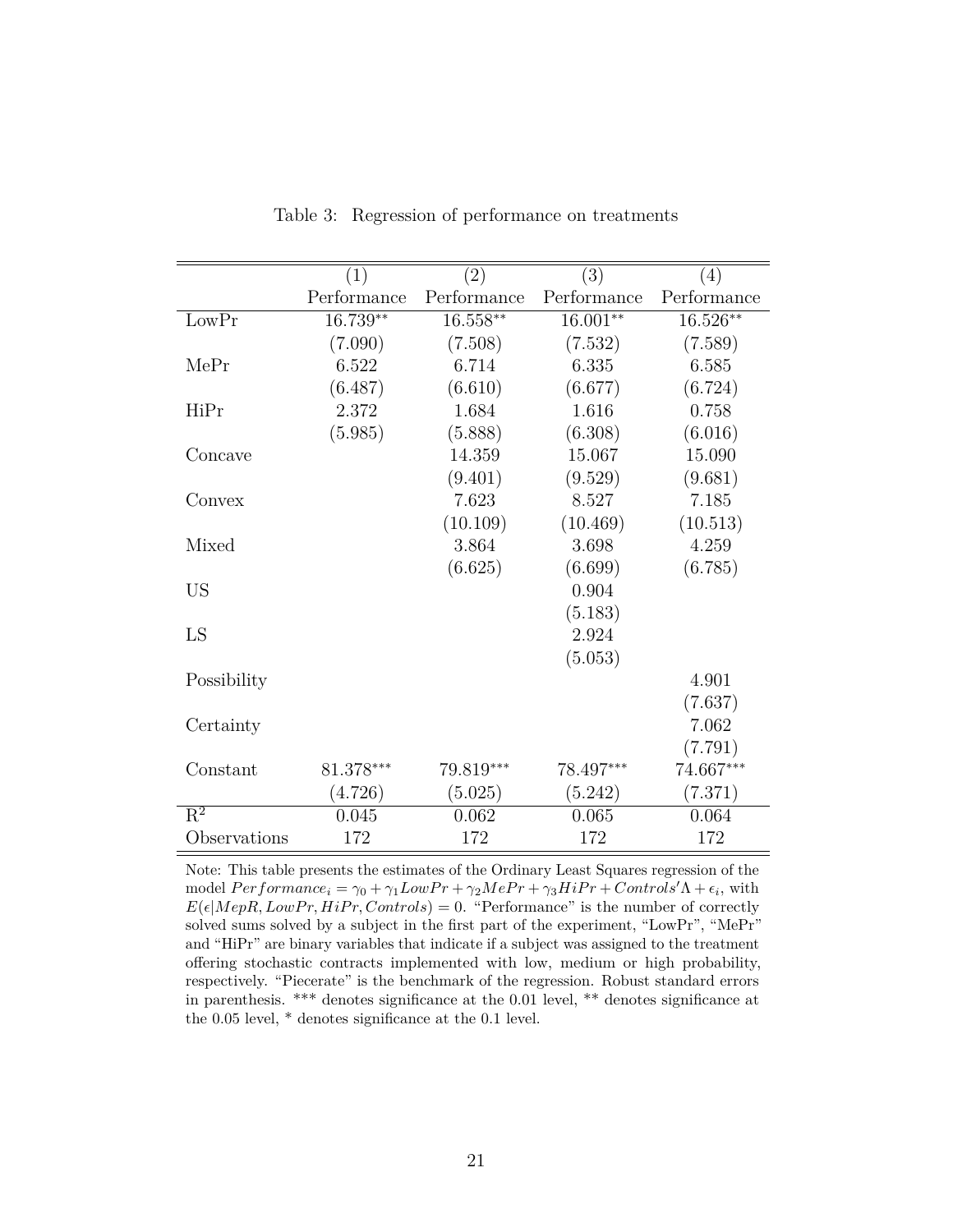across the treatments in the first round, when income effects are absent in all treatments.

I estimate a regression of performance *in a given round* on treatment dummies, round dummies, and relevant controls with standard errors clustered at the individual level. The estimates presented in Table [13](#page-56-0) in Appendix F show that subjects assigned to LowPr achieve 1*.*653 higher average performance in the first round as compared to subjects in Piecerate  $(p = 0.025)$ . These subjects also exhibit higher average performance in the first round as compared to subjects in HiPr  $(F(1, 171) = 5.97, p = 0.014)$  and subjects in MePr  $(F(1, 171) = 2.21, p = 0.066)$ . Hence, the aforementioned treatment differences emerge regardless of income effects, contradicting this alternative explanation for Result 1. This robustness check also demonstrates that the documented treatment effects are not due to potential differences in learning on the task across treatments. That performance differences across treatments appear as of the first round indicates instead that they are an immediate consequence of the incentives implied by the contracts.

To conclude, the data on performance *partly* support Hypothesis [1.](#page-17-0) Nevertheless, that theoretical conjecture was structured around the common finding that individuals overweight probabilities smaller than  $p = 0.33$  and underweight all probabilities thereafter. The analyses presented in this subsection suggest instead that subjects overweighted on average the probability  $p = 0.10$  and evaluated approximately accurately the probabilities  $p = 0.30$  and  $p = 0.50$ . In the next subsection, I show that subjects indeed display an average weighting function with such a shape.

### **5.2. Utility and probability weighting functions**

In this subsection, I analyze the data obtained in the second part of the experiment. As described in §3, the lotteries in decision sets 1 to 6 elicit a sequence  $\{x_1, x_2, x_3, x_4, x_5, x_6\}$  for each subject. This sequence captures their preference over monetary outcomes. Analyses of the data show that 75% of subjects exhibit linear utility functions and that the average utility function in the experiment is linear. Results in line with the findings of [Wakker and](#page-34-5) [Deneffe](#page-34-5) [\(1996\)](#page-34-5) for small stakes, [Bruhin et al.](#page-32-0) [\(2010\)](#page-32-0), [Epper et al.](#page-32-12) [\(2011\)](#page-32-12), and [Abdellaoui](#page-32-1) [et al.](#page-32-1) [\(2011\)](#page-32-1) and consistent with the critique put forward by [Rabin](#page-33-16) [\(2000\)](#page-33-16). These results also support an assumption of preference made in §4. Given these findings, and since the main focus of the paper is on probability weighting functions and probabilistic risk attitude, I relegate the complete analysis of utility functions and their shape to Appendix D.

Decision sets 7 to 11 elicited the sequence of probabilities

$$
\{w^{-1}(p_1), w^{-1}(p_2), w^{-1}(p_3), w^{-1}(p_4), w^{-1}(p_5)\},\
$$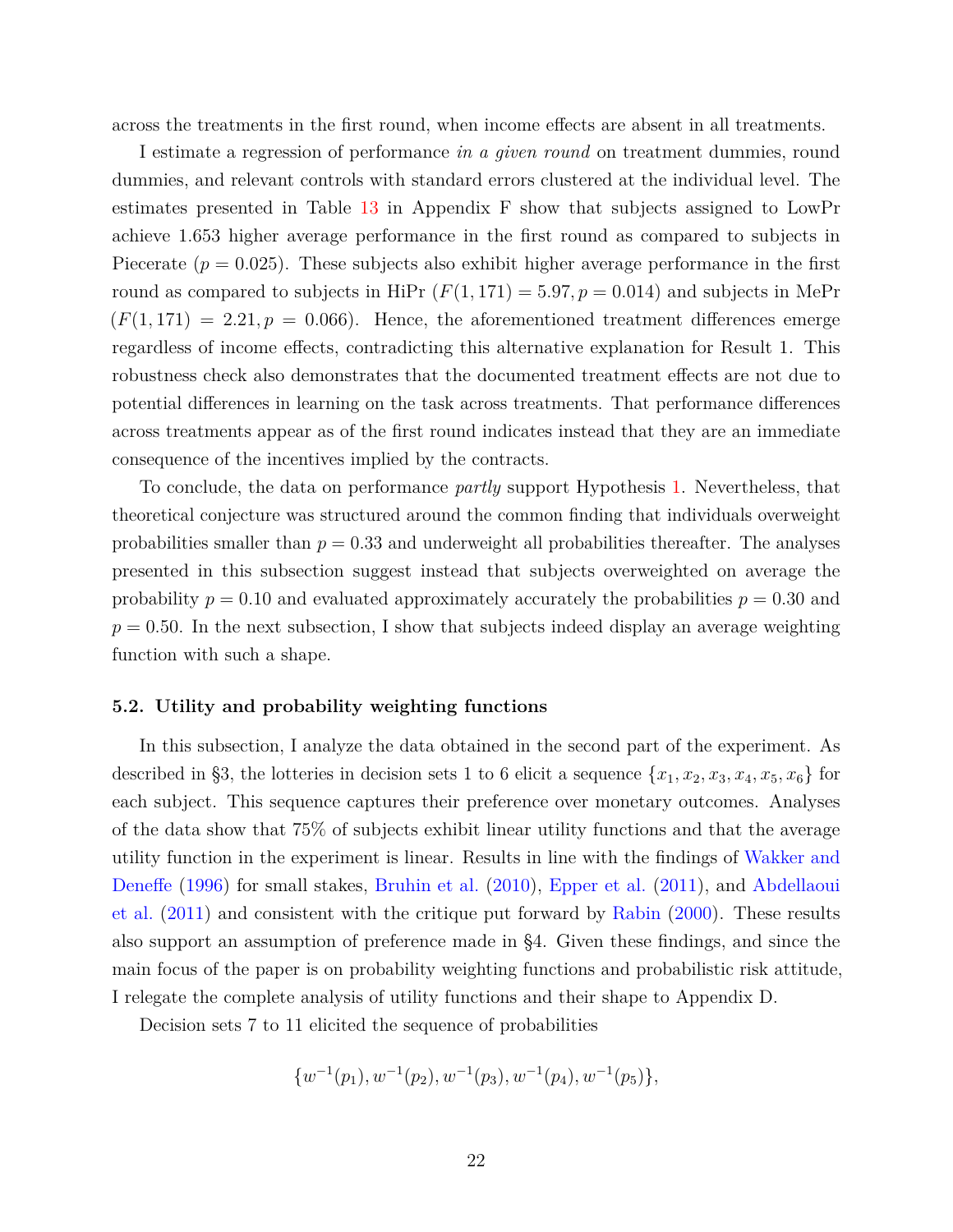for each subject. These data are analyzed to examine the way in which subjects evaluated probabilities. To that end, I use regressions that relate the elicited sequence of probabilities to the probability weights that they map. The rationale for using regressions as primary analysis of these data is that i) they provide an indication of the average degree of probability weighting in the experiment, ii) the resulting estimates can be used to compare the degree of probability weighting in this experiment to that reported in previous studies, and iii) with the resulting estimates one can construct indexes of likelihood insensitivity and optimism, which are, according to Proposition [2](#page-11-0) and Proposition [3,](#page-11-1) relevant factors behind the documented efficiency of stochastic contracts.<sup>[17](#page-23-0)</sup> Alternative analyses of these data, including individual analyses of the data and non-parametric analyses, are presented in Appendix E.

Various parametric proposals of probability weighting functions are assumed to estimate the regressions. Specifically, I use the neo-additive probability weighting function [\(Chateauneuf](#page-32-15) [et al.,](#page-32-15) [2007\)](#page-32-15), [Tversky and Kahneman](#page-34-0) [\(1992\)](#page-34-0)'s probability weighting function, [Prelec](#page-33-10) [\(1998\)](#page-33-10)'s two-parameter probability weighting function, and [Goldstein and Einhorn](#page-32-16) [\(1987\)](#page-32-16)'s log-odds probability weighting function. This ensures robustness, as potential conclusions cannot be misguided by the underlying assumptions of one particular functional form.

The resulting regression estimates are presented in Table [4](#page-24-0) and some predictions from these estimations are illustrated in Figure [3.](#page-25-0) Under all specifications, I find that subjects display an average probability weighting function with a strong inverse-S shape and, for weighting functions having two parameters, less pessimism than previously documented. Detailed comparisons of these estimates with those found by previous studies are provided in Appendix F. This shape of the average probability weighting function together with the linearity of the average utility function constitute the second empirical result of the paper.

## **Result 2.** *Subjects exhibit on average a linear utility and a probability weighting function with strong inverse S-shape and moderate pessimism.*

The conjunction of a strong inverse-S shape and moderate pessimism generates a probability weighting function that strongly overweights small probabilities and moderately distorts medium-sized probabilities. For example, using the estimates of Panel 1 in Table [4](#page-24-0) it can be established that subjects perceived  $p = 0.10$  to be on average equal to  $w(0.10) = 0.25$ , while probabilities  $p = 0.30$  and  $p = 0.5$  are on average perceived to be  $w(0.30) = 0.363$  and  $w(0.50) = 0.477$ , respectively. These patterns of probability distortion accommodate the results presented in the previous subsection. Namely, that LowPr generates higher output than Piecerate, and that treatments HiPr, MePr, and Piecerate yield similar performance.

<span id="page-23-0"></span><sup>&</sup>lt;sup>17</sup>Comparisons across studies (see argument ii), must be taken with a grain of salt inasmuch as resulting differences cannot only be attributed to differences in preferences, but also to the different stakes and methods used to elicit risk preference.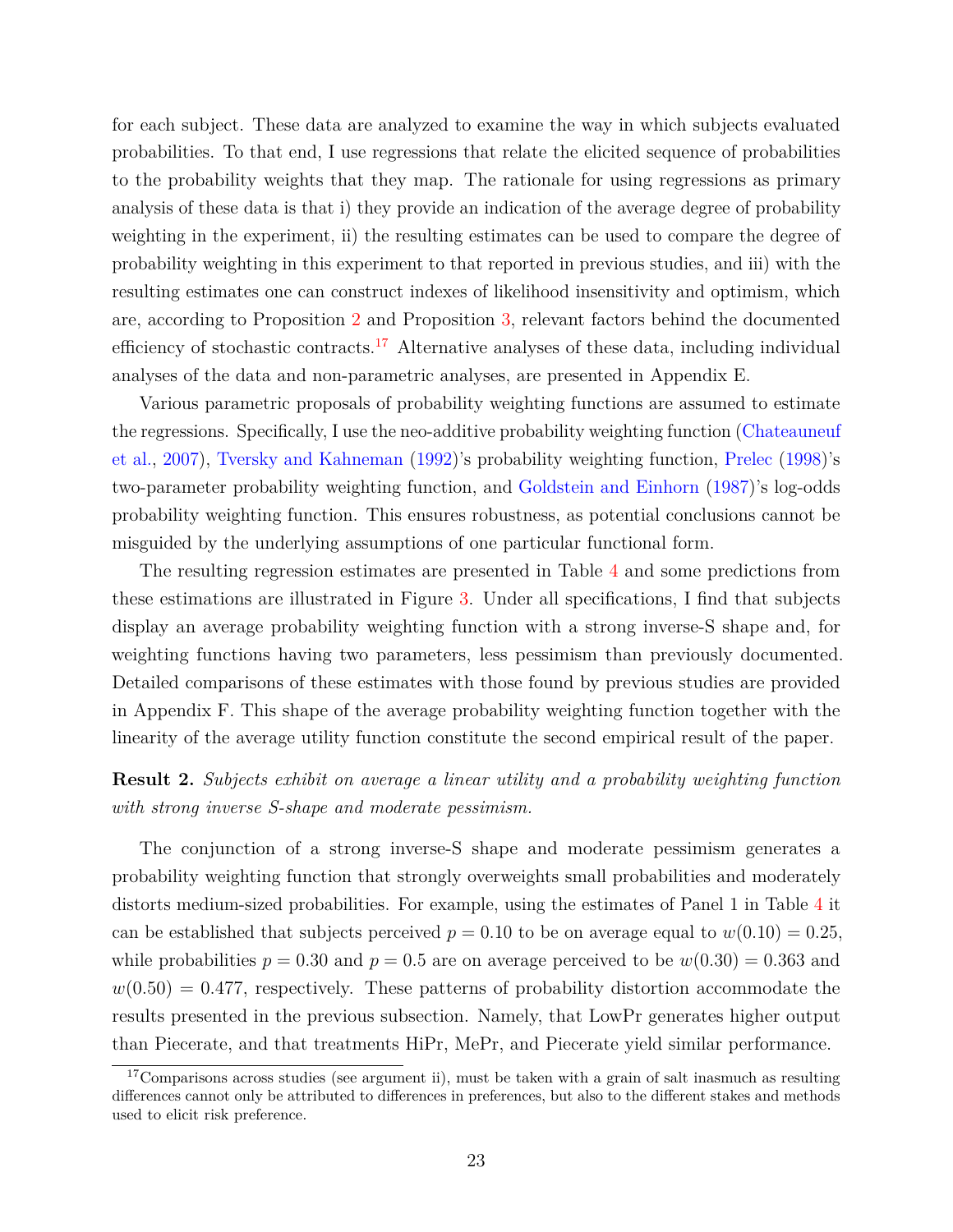| <b>Panel 1</b> $w(p) = c + sp$                                                       |                |            |
|--------------------------------------------------------------------------------------|----------------|------------|
|                                                                                      | $\hat{c}$      | $\hat{s}$  |
|                                                                                      | $0.194***$     | $0.566***$ |
|                                                                                      | (0.021)        | (0.036)    |
| Log-Likelihood                                                                       |                | 220.288    |
| N                                                                                    |                | 860        |
| <b>Panel 2</b> $w(p) = \frac{p^{\psi}}{(p^{\psi} + (1-p)^{\psi})^{\frac{1}{\psi}}}$  |                |            |
|                                                                                      |                |            |
|                                                                                      |                | $0.598***$ |
|                                                                                      |                | (0.016)    |
| Adj. $\mathbb{R}^2$                                                                  |                | 0.838      |
| N                                                                                    |                | 860        |
| <b>Panel 3</b> $w(p) = \frac{\delta p^{\gamma}}{\delta p^{\gamma} + (1-p)^{\gamma}}$ |                |            |
|                                                                                      |                |            |
|                                                                                      | $0.281***$     | $0.921***$ |
|                                                                                      | (0.025)        | (0.020)    |
| Adj. $\mathbb{R}^2$                                                                  |                | 0.863      |
| N                                                                                    |                | 860        |
| <b>Panel 4</b> $w(p) = \exp(-\beta(-\ln(p))^{\alpha})$                               |                |            |
|                                                                                      | $\hat{\alpha}$ |            |
|                                                                                      | $0.284***$     | 0.841      |
|                                                                                      | (0.025)        | (0.015)    |
| Adj. $\mathbb{R}^2$                                                                  |                | 0.864      |
| N                                                                                    |                | 860        |
|                                                                                      |                |            |

<span id="page-24-0"></span>Table 4: Parametric estimates of average probability weighting function

Note: This table presents estimates of the average probability weighting function of subjects when different parametric forms are assumed. Panel 1 presents the maximum likelihood estimates of the equation  $w(p) = c + sp$  with truncation at  $w(p) = 0$  and at  $w(p) = 1$ . Panel 2 presents the non-linear least squares estimation of the function  $w(p) = \frac{p^{\psi}}{p^{\psi}}$  $\frac{p^{\psi}}{(p^{\psi}+(1-p)^{\psi})^{\frac{1}{\psi}}}$ . The third panel presents the non-linear least squares estimates of the parametric form  $\frac{\delta p^{\gamma}}{\delta p^{\gamma}+(1-p)^{\gamma}}$ . The last panel presents the non-linear least squares estimates of the function  $w(p) = \exp(-\beta(-\ln(p))^{\alpha})$ . Robust standard errors in parenthesis. \*\*\* denotes significance at the 0.01 level, \*\* denotes significance at the 0.05 level, \* denotes significance at the 0.1 level.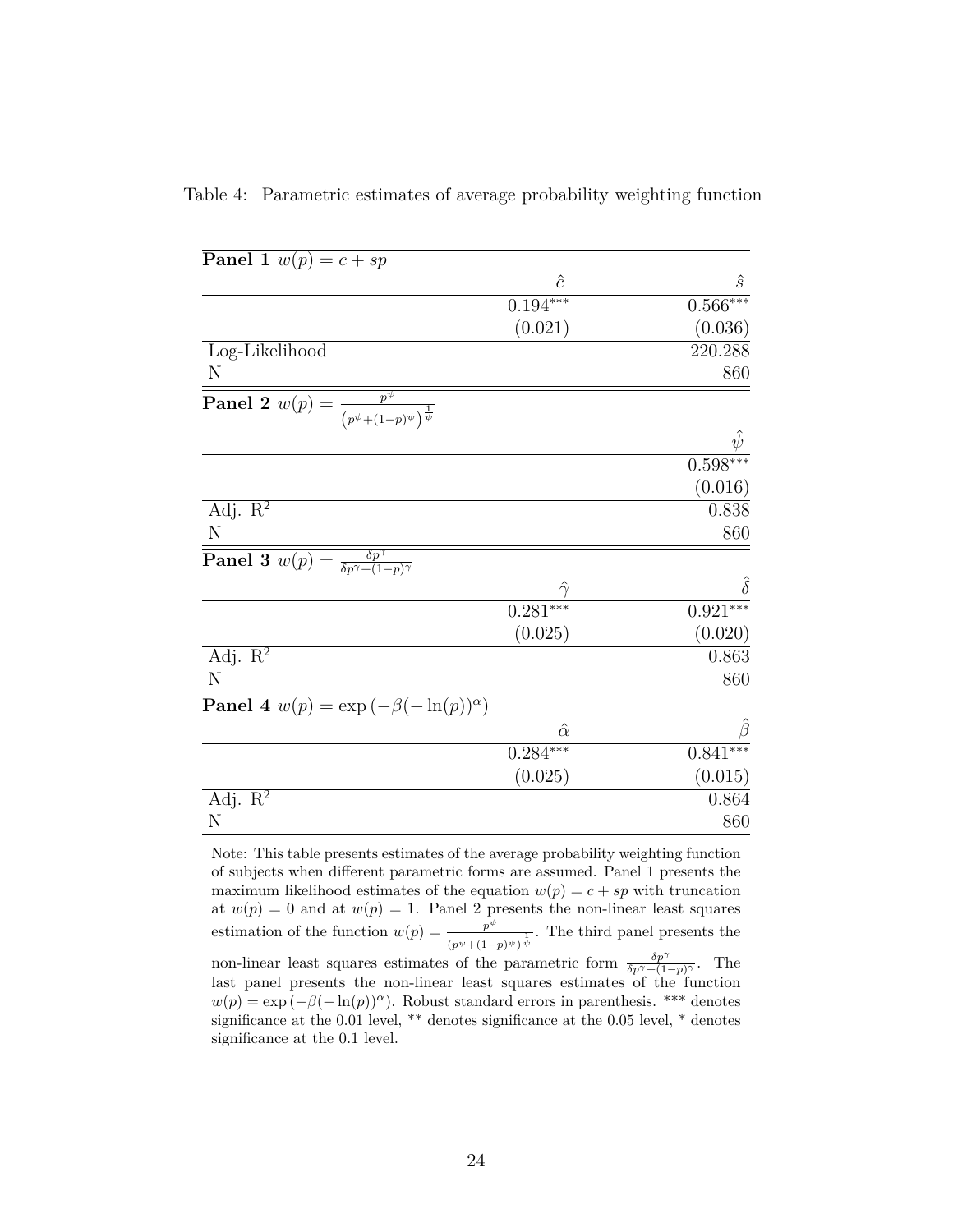<span id="page-25-0"></span>

Figure 3: Average probability weighting functions

## **5.3. Overweighting of probabilities, likelihood insensitivity, and the treatment effect**

This subsection reconciles the data obtained from both parts of the experiment to empirically test the remaining hypotheses. I present empirical evidence that supports Hypothesis [2.](#page-0-0) Moreover, I find that likelihood insensitivity, on its own, explains the treatment effects documented in §5.1, a corroboration of Hypothesis [4.](#page-18-2)

To verify the validity of Hypothesis [2,](#page-0-0) I extend the regression presented in Table [3](#page-21-0) with the inclusion of interactions between the binary variable indicating assignment to treatment LowPr and a binary variable that captures whether the subject exhibits overweighting of small probabilities. For the sake of robustness, I use different variables to capture small probability overweighting. Specifically, I use the variables LS, Possibility, and Overweight<sub> $p=\frac{1}{6}$ </sub>. The first two variables were already explained in §5.1, while the variable Overweight<sub> $p=\frac{1}{6}$ </sub> takes a value of one if a subject overweights the probability  $p = \frac{1}{6}$  $\frac{1}{6}$  and zero otherwise.<sup>[18](#page-25-1)</sup>

Column (1) in Table [5](#page-27-0) presents the OLS estimates of the regression when LS is used to capture small probability overweighting. Subjects assigned to LowPr who have weighting functions with lower subadditivity display higher average performance than subjects assigned to Piecerate. In contrast, subjects assigned to LowPr who have weighting functions without lower subadditivity exhibit an average performance level that is statistically indistinguishable to that of subjects in Piecerate. Columns (2) and (3) in Table [5](#page-27-0) show that similar conclusions are reached when the other variables capturing small probability overweighting are used.<sup>[19](#page-25-2)</sup>

<span id="page-25-1"></span><sup>&</sup>lt;sup>18</sup>These variables relate in the following way: a subject for whom LS takes a value of one surely overweights the probability  $p = \frac{1}{6}$  and might exhibit a possibility effect that is stronger than the certainty effect. Similarly, a subject for whom Possibility takes a value of one surely overweights  $p = \frac{1}{6}$  and exhibits LS.

<span id="page-25-2"></span><sup>&</sup>lt;sup>19</sup>Unlike the analyses in which LS and Possibility were used, the coefficient associated to LowPr remains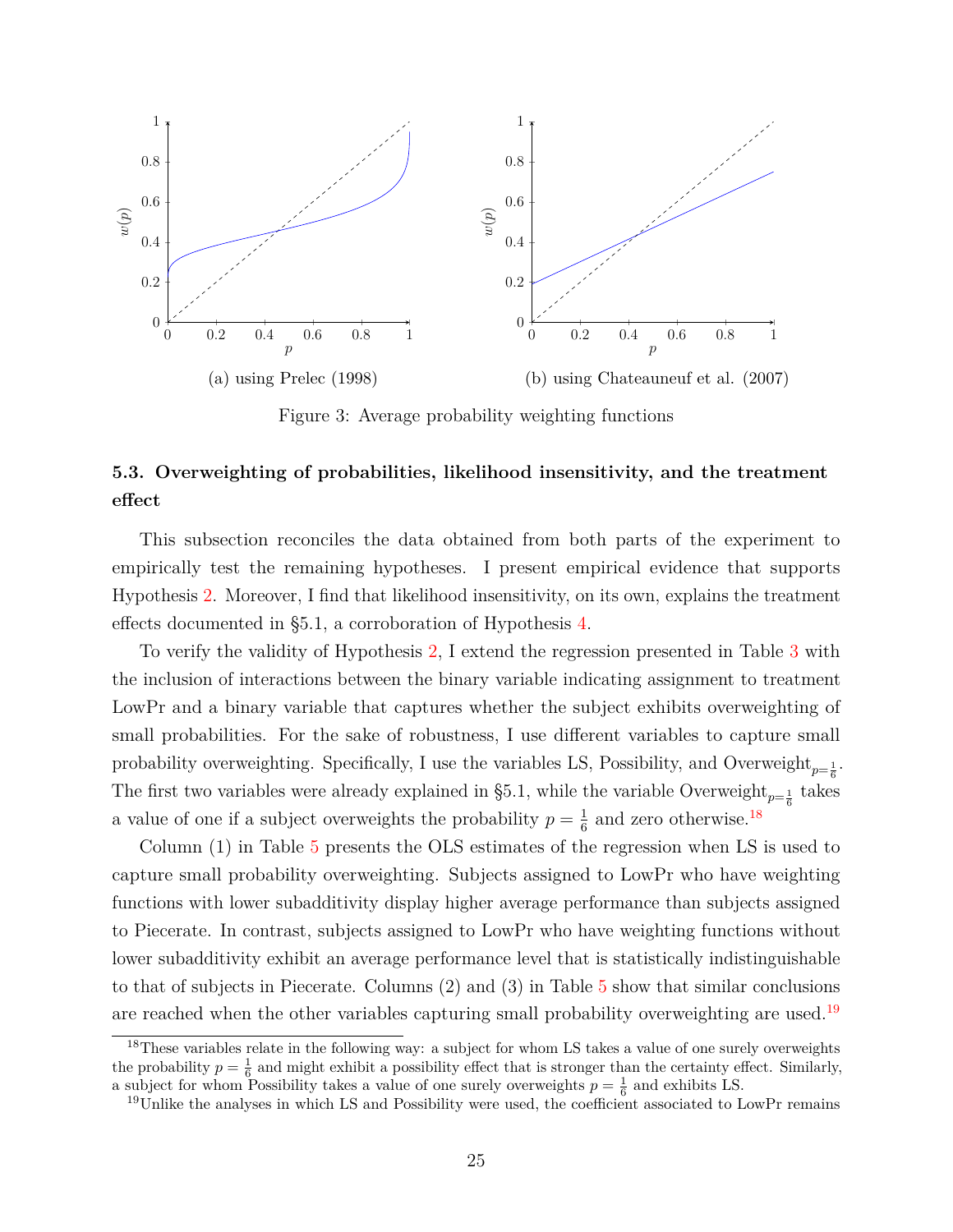The estimates presented in Table [15](#page-58-0) in Appendix F provide further robustness for this result. They demonstrate that higher probability overweighting, as measured by a continuous variable, generates higher performance in LowPr as compared to Piecerate.

That overweighting of probabilities explains the performance difference stated in Result 1 constitutes the third empirical result of the paper.

**Result 3.** *Subjects assigned LowPr who overweight small probabilities exhibit higher performance as compared to subjects in Piecerate.*

Finally, I investigate whether the higher performance of subjects in LowPr is due to optimism and/or likelihood insensitivity. To that end, I first classify subjects as likelihood insensitive and/or optimistic. Following [Wakker](#page-34-3) [\(2010\)](#page-34-3) and [Abdellaoui et al.](#page-32-1) [\(2011\)](#page-32-1), I estimate for each subject, *i*, the following neo-additive probability weighting function:

$$
w(p_{ij}) = c_i + s_i p_{ij} + e_i,\tag{5}
$$

where  $j = \{1, 2, 3, 4, 5\}$  indicates a probability from the sequence of elicited probabilities and  $e_i$  is a subject-specific error term. To allow for S-shape estimates, this regression is estimated with truncation at both ends,  $w(0)$  and  $w(1)$ .

The magnitude of the estimate  $\hat{s}_i$  indicates subject's *i* sensitivity to probabilities. If  $\hat{s}_i$  < 1, the subject is not sufficiently responsive to changes in probabilities and is classified as likelihood insensitive. Instead, if  $\hat{s_i} \geq 1$ , the subject is either sufficiently or too sensitive to changes in probabilities and is classified as likelihood sensitive. I find that 96 subjects in the sample are classified as likelihood insensitive and 61 subjects are classified as likelihood sensitive.<sup>[20](#page-26-0)</sup> Importantly, the degree of likelihood insensitivity is balanced across treatments. For example, there is no empirical evidence to reject the null hypothesis of no difference in likelihood insensitivity between LowPr and Piecerate  $(t(86) = 0.746, p = 0.46)$ .

In addition, the magnitude of  $\hat{c}_i$  determines subject's *i* optimism. If  $\hat{c}_i > 0$ , this subject assigns large weights to best-ranked outcomes and, as a consequence, exhibits optimism. Alternatively, if  $\hat{c}_i < 0$  the subject exhibits pessimism. I find that 97 subjects in the sample display optimism while 75 subjects display pessimism. Degrees of optimism are also balanced across treatments. For example, there is no empirical evidence to reject the null hypothesis of no difference in optimism between LowPr and Piecerate  $(t(86) = 1.03, p = 0.306)$ .

significant when Overweight<sub> $p=\frac{1}{6}$ </sub> is used in column (2). This significance suggests that the treatment effect is not entirely captured by the mere tendency of subjects to overweight the probability  $p = \frac{1}{6}$ . Instead, the treatment effect is explained by the subjects' tendency to overweight the probability  $p = \frac{1}{6}$  *relative* to other probabilities, be those medium-sized probabilities,  $\frac{1}{2}$  or large probabilities,  $\frac{5}{6}$ . This already suggests that overweighting of probabilities due to likelihood insensitivity, which entails overweighting of small probabilities with respect to medium-sized probabilities and large probabilities, explains the treatment effect.

<span id="page-26-0"></span><sup>&</sup>lt;sup>20</sup>Fifteen subjects had  $\hat{s_i}$  < 0 which has no clear interpretation and are thus left unclassified.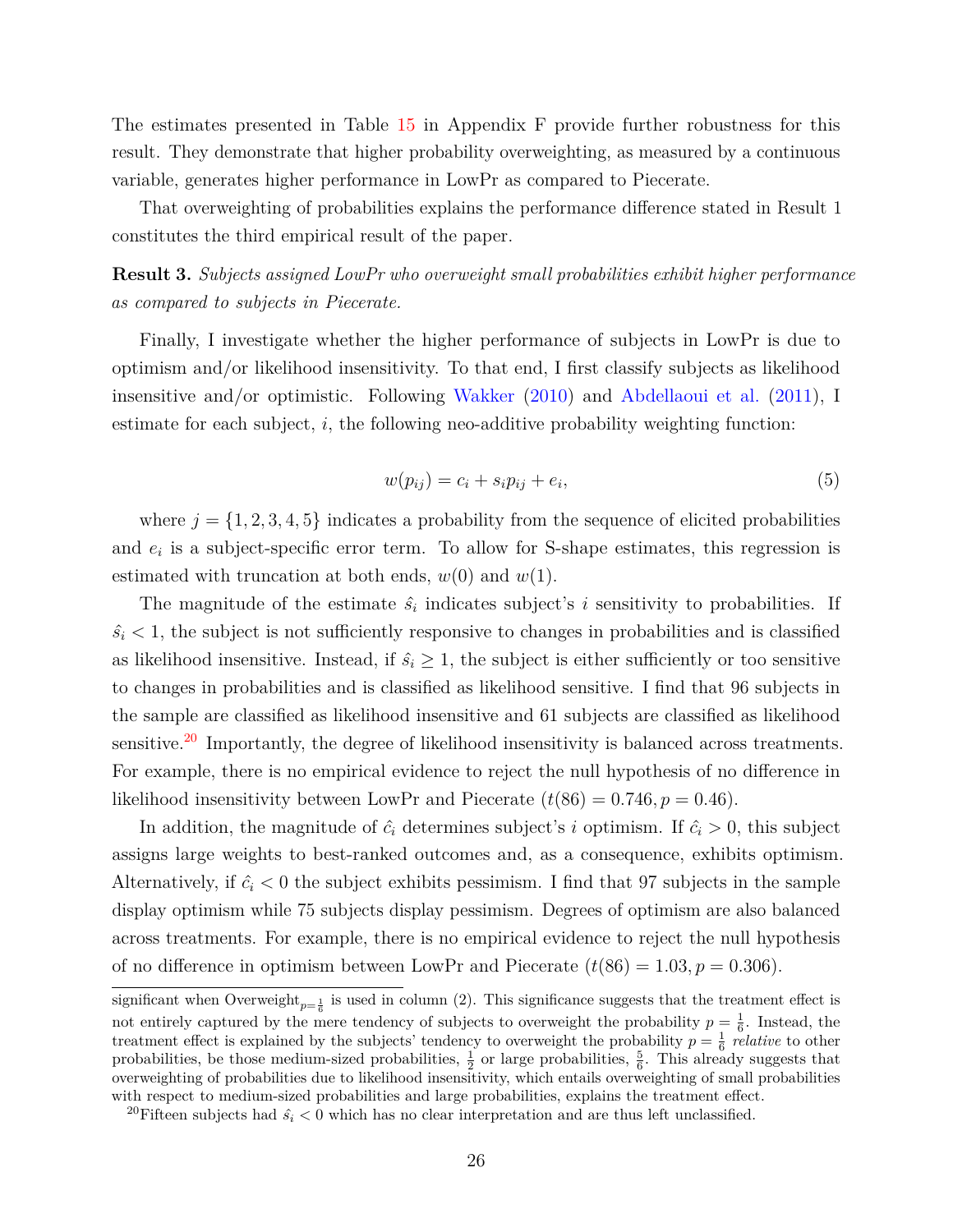|                    | (1)         | (2)                                              | (3)         |
|--------------------|-------------|--------------------------------------------------|-------------|
|                    | Performance | Performance                                      | Performance |
| $LowPr^*Mechanism$ | 24.452***   | 17.127**                                         | $16.634**$  |
|                    | (8.378)     | (8.312)                                          | (7.873)     |
| Mechanism          | $-2.141$    | 3.014                                            | $-5.307$    |
|                    | (5.557)     | (6.158)                                          | (5.528)     |
| LowPr              | 7.083       | 17.306**                                         | 2.679       |
|                    | (8.199)     | (8.252)                                          | (10.792)    |
| MePr               | 6.971       | 6.517                                            | 7.039       |
|                    | (6.559)     | (6.602)                                          | (6.535)     |
| HiPr               | 1.410       | 1.725                                            | 1.019       |
|                    | (6.485)     | (6.584)                                          | (6.391)     |
| Concave            | 15.766*     | 14.934*                                          | 14.719      |
|                    | (8.851)     | (8.928)                                          | (8.742)     |
| Convex             | 10.768      | 8.257                                            | 8.865       |
|                    | (18.129)    | (18.333)                                         | (17.968)    |
| Mixed              | 4.073       | 3.968                                            | 6.837       |
|                    | (6.802)     | (6.900)                                          | (6.851)     |
| US                 | 0.332       | 1.377                                            |             |
|                    | (4.958)     | (4.941)                                          |             |
| Constant           | 80.358***   | 78.495***                                        | 83.151***   |
|                    | (5.183)     | (5.471)                                          | (5.783)     |
| Mechanism variable | LS          | Overweight <sub><math>p=\frac{1}{6}</math></sub> | Possibility |
| $R^2$              | 0.083       | 0.063                                            | 0.084       |
| Observations       | 172         | 172                                              | 172         |

<span id="page-27-0"></span>Table 5: The influence of probability overweighting on the treatment effects

Note: This table presents the estimates of the Ordinary Least Squares regression of the model  $Performance_i = \gamma_0 + \gamma_1 Low Pr + \gamma_2 Low Pr * Mechanism +$  $\gamma_3 Mechanism$  +  $\gamma_4 M e Pr$  +  $\gamma_5 M e Pr$  +  $\gamma_6 H i Pr$  +  $Controls' \Gamma$  +  $\epsilon_i$ , with  $E(\epsilon_i|MePr, LowPr, HiPr, Controls, Mechanism) = 0.$  "Performance" is the number of correctly solved sums solved by a subject in the first part of the experiment. "LowPr", "MePr" and "HiPr" are binary variables that indicate if a subject was assigned to a treatment offering stochastic contract implemented with low, medium or high probability, respectively. "Piecerate" is the benchmark of the regression. In column (1) Mechanism is equal to "LS" a binary variable that takes a value of one if a a subject has a weighting function with lower subadditivity and zero otherwise. In column (2) Mechanism is equal to "Overweight<sub>p= $\frac{1}{6}$ </sub>" a binary variable that takes a value of one if a subject overweights the probability  $p = \frac{1}{6}$ . In column (3) Mechanism is equal to "Possibility " a binary variable takes a value of one if a subject has a weighting function with the possibility effect being stronger than the certainty effect and zero otherwise. Robust standard errors in parenthesis. \*\*\* denotes significance at the 0.01 level, \*\* denotes significance at the 0.05 level, \* denotes significance at the 0.1 level.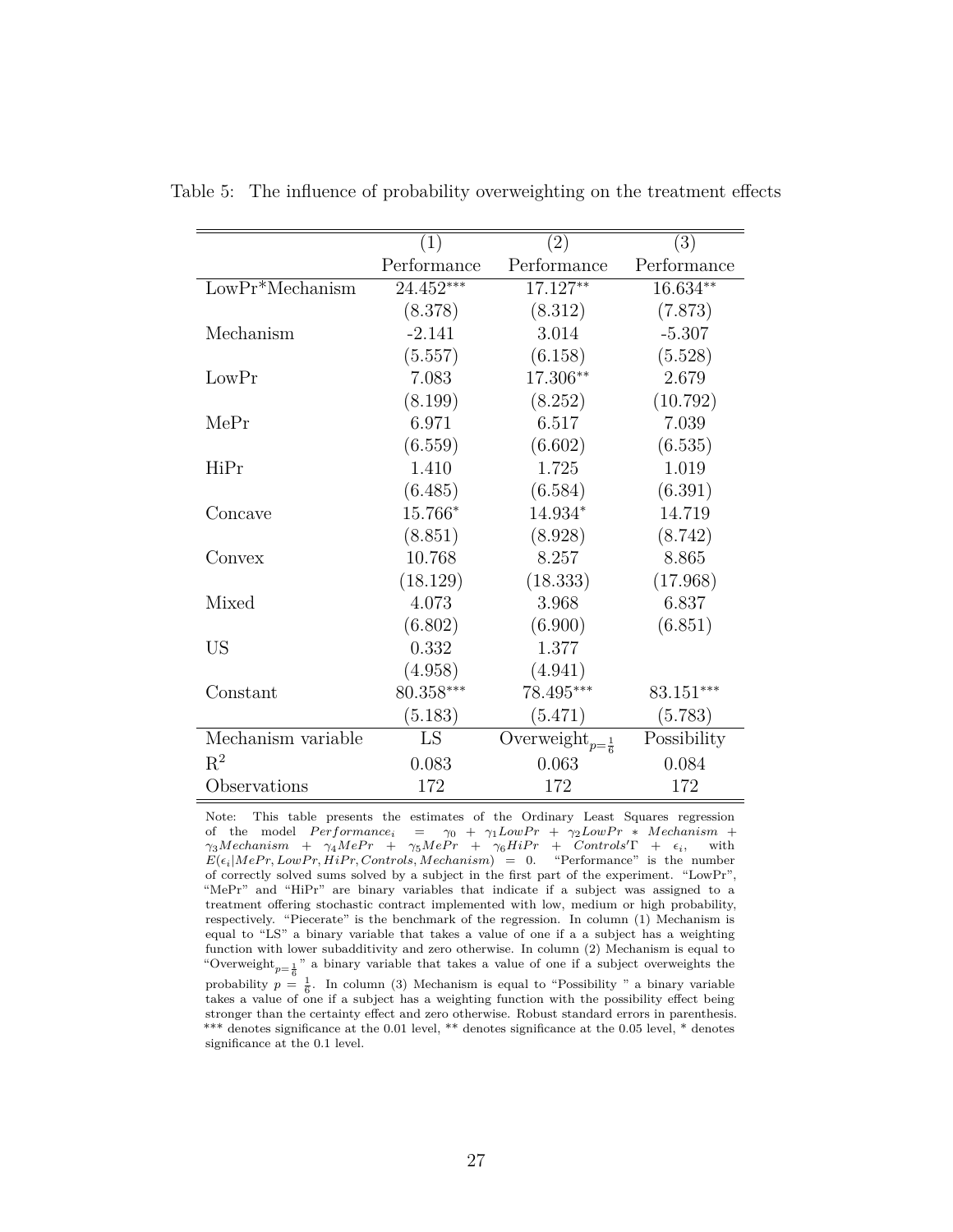Binary variables capturing theseclassifications are added to the regressions presented in Table [3.](#page-21-0) The variables are labeled "Optimism" and "Likelihood ins.". Interactions between these variables and the binary variable capturing assignment to treatment LowPr are included in some specifications. The coefficients associated to these interactions evaluate the strength of the treatment effect for subjects who exhibit likelihood insensitivity and/or optimism.

The resulting estimates are presented in Table [6.](#page-29-0) The estimates in columns  $(2)$  and  $(4)$  show that likelihood insensitive subjects assigned to LowPr exhibit higher average performance as compared to subjects assigned to Piecerate. In contrast, subjects assigned to LowPr who were not classified as likelihood insensitive did not display significant performance differences with respect to subjects assigned to Piecerate. These findings support the prediction that likelihood insensitivity, on its own, ensures the effectiveness of the stochastic contract implemented with a small probability. Furthermore, the estimates presented in columns (3) and (4) show that subjects displaying optimism who were assigned to LowPr achieve an average performance level that is statistically indistinguishable from that of subjects in Piecerate.

To gain robustness, a similar exercise is performed using the probability weighting functions proposed by [Prelec](#page-33-10) [\(1998\)](#page-33-10) and [Goldstein and Einhorn](#page-32-16) [\(1987\)](#page-32-16). These functions contain, each, two parameters. One of the parameters mainly influences likelihood insensitivity while the other parameter mainly influences optimism. On the basis of the magnitude of these parameters, I classify subjects according to whether they are likelihood insensitive and/or optimistic. This classification is similar to the one described above. Table [17](#page-60-0) in Appendix F presents the regression estimates when these alternative classifications of likelihood insensitivity and optimism are used. The estimates therein corroborate the results described in the previous paragraph: Hypothesis [4](#page-18-2) is validated, however there is no empirical evidence supporting the hypothesis that optimism explains the treatment effects documented in §5.1. Finally, I also use a continuous measure of likelihood insensitivity 1 − *s*ˆ and optimism *s*ˆ+ˆ*c*  $\frac{1}{2}$  to estimate a model that considers different slopes for likelihood insensitive subjects and/or optimistic subjects assigned to different treatments. Estimates of that regression are presented in Appendix F, Table [16.](#page-59-0) The results therein corroborate that participants with higher likelihood insensitivity display a larger performance difference between the treatments LowPr and Piecerate.

I summarize the above analysis as follows:

**Result 4.** *Likelihood insensitivity explains the treatment effects presented in Result 1.*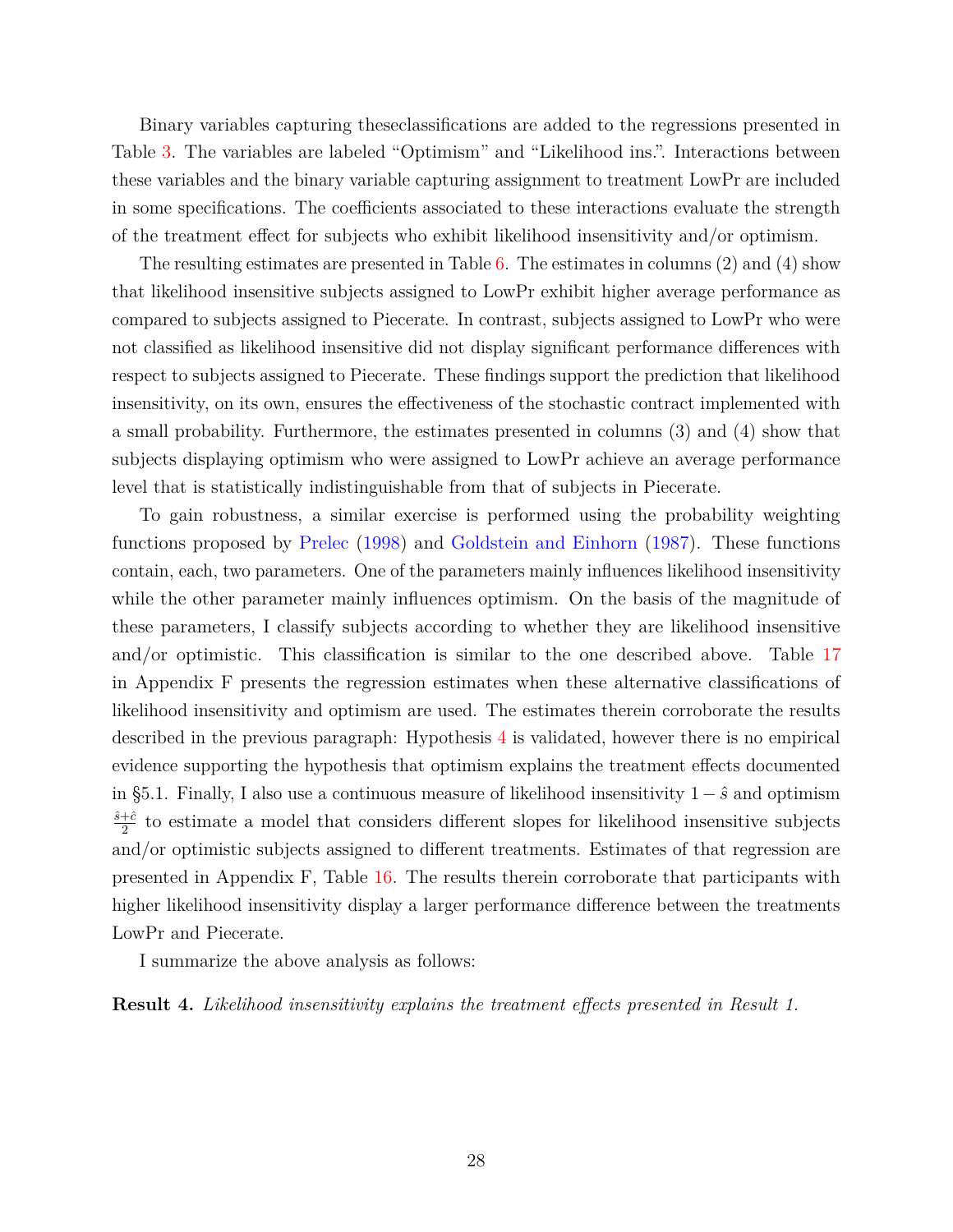|                          | (1)         | (2)         | (3)         | (4)         |
|--------------------------|-------------|-------------|-------------|-------------|
|                          | Performance | Performance | Performance | Performance |
| $LowPr^*Likelihood$ ins. |             | $23.692***$ |             | $25.501**$  |
|                          |             | (10.625)    |             | (11.133)    |
| $LowPr^*Optimist$        |             |             | 5.668       | $-11.884$   |
|                          |             |             | (8.730)     | (10.689)    |
| LowPr                    | 15.907**    | 8.986       | 15.173      | 10.157      |
|                          | (6.562)     | (10.387)    | (10.058)    | (11.850)    |
| MePr                     | 7.140       | 7.111       | 4.699       | 7.158       |
|                          | (6.497)     | (6.502)     | (6.616)     | (6.525)     |
| HiPR                     | 2.879       | 2.953       | 1.061       | 3.050       |
|                          | (6.407)     | (6.413)     | (6.410)     | (6.445)     |
| Likelihood ins.          | 6.811       | 4.487       | 6.892       | 4.025       |
|                          | (5.492)     | (6.125)     | (5.572)     | (6.451)     |
| Optimist                 | $-10.343*$  | $-9.756*$   | $-10.612*$  | $-8.991$    |
|                          | (5.571)     | (5.617)     | (6.245)     | (6.513)     |
| Concave                  | 14.689      | 15.076*     | $14.610*$   | $15.323*$   |
|                          | (8.686)     | (8.700)     | (8.750)     | (8.794)     |
| Convex                   | 7.006       | 4.838       | 6.962       | 4.719       |
|                          | (17.929)    | (18.120)    | (17.990)    | (18.180)    |
| Mixed                    | 3.936       | 3.879       | 3.858       | 4.076       |
|                          | (6.792)     | (6.798)     | (6.860)     | (6.869)     |
| Certainty                | $-9.285*$   | $-9.195*$   | $-9.192*$   | $-9.429*$   |
|                          | (4.978)     | (6.789)     | (5.085)     | (5.096)     |
| Constant                 | $87.361***$ | $88.105***$ | $87.436***$ | 87.987***   |
|                          | (6.302)     | (6.366)     | (6.369)     | (6.404)     |
| $R^2$                    | 0.093       | 0.097       | 0.093       | 0.098       |
| Observations             | 172         | 172         | 172         | 172         |

<span id="page-29-0"></span>Table 6: The influence of likelihood insensitivity and optimism on treatment effects

Note: This table presents the estimates of the Ordinary Least Squares regression of the model  $Performance_i =$ *γ*0+*γ*1*LowP r*∗*Likelihoodins.*+*γ*2*LowP r*∗*Optimism*+*γ*3*LowP r*+*γ*4*MeP r*+*γ*5*HiP r*+*γ*6*Likelihoodins.*+*γ*7*Optimism*+  $Controls^{\prime}\Gamma + \epsilon_i$ , with  $E(\epsilon_i|MePr, LowPr, HiPr, Piccerate, Optimism, Likelihoodins., Controls, Mechanism) = 0.$ "Performance" is the number of correctly solved sums solved by a subject in the first part of the experiment, "LowPr", "MePr" and "HiPr" are binary variables that indicate if a subject was assigned to a treatment offering a stochastic contract implemented with low, medium or high probability, respectively. "Piecerate" is the benchmark of the regression. "Likelihood ins." is a binary variable that takes a value of one if the subject is likelihood insensitive and zero otherwise. "Optimism' is a binary variable that takes a value of one if the subject displays optimism and zero otherwise. Robust standard errors in parenthesis. \*\*\* denotes significance at the 0.01 level, \*\* denotes significance at the 0.05 level, \* denotes significance at the 0.1 level.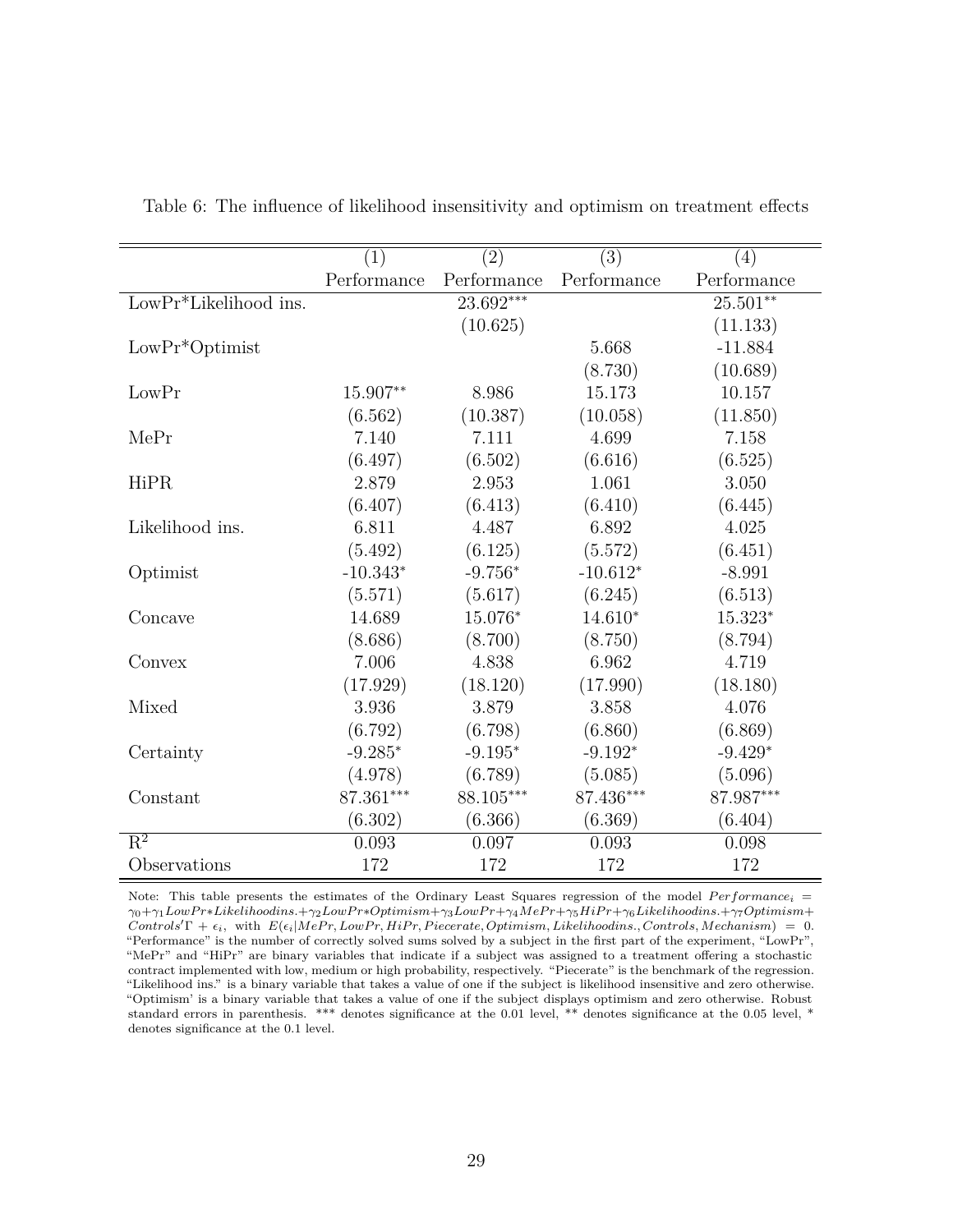## **6. Applications and Discussion**

This paper demonstrated theoretically and empirically that stochastic contracts exposing individuals to large degrees of risk generate more motivation than contracts traditionally regarded as optimal as well as contracts typically used in the field. This result is explained by the individuals' tendency to overweight small probabilities, which makes them risk seeking and induces a preference for risky compensation schemes. Likelihood insensitivity, the cognitive component of probability weighting, was found to be the force behind the documented boost in motivation generated by stochastic contracts.

While stochastic contracts are typically treated in the literature as abstract constructs, their incentives can be brought to practice using well-known tools of personnel economics. In the following, I discuss some ways in which these incentives can be implemented.

- **Bonuses.** The principal can take advantage of the stochastic relationship between output and effort by offering a contract that pays a bonus in the contingency that an output target is attained. The findings of this paper show that the principal should set a high target, yielding a small probability of achievement, to expose the agent to a large amount of risk. Workers suffering from likelihood insensitivity will be more motivated under this contract as compared to a cost-equivalent linear piece-rate contract. This application and its relationship to Proposition 1 are further formalized in Appendix A.
- **Excessive entrepreneurship and autonomy in the firm.** The risk neutral principal can sell a risky project to the agent, making him residual claimant. The RDU agent suffering from likelihood insensitivity will buy the project as he overweights the small probability that the project will be profitable. Also, the results of this paper suggest that the RDU agent suffering from likelihood insensitivity will be more motivated to work on the project when he is made residual claimant, and thus fully exposed to risk, than when he is given a traditional contract that seeks to protect him from some of the risk associated to the project.
- **Stock options.** A volatile firm can offer its CEOs compensation plans that include stock options. Naturally, the future stock price is unknown at the moment in which the contract is signed. First, as shown by [Spalt](#page-33-6) [\(2013\)](#page-33-6) the agent with likelihood insensitivity will accept these contracts despite the firm being risky. That is because he overweights the probability of obtaining large profits from calling the option. Second, this paper suggests that contracts with stock options generate higher motivation than less risky performance-pay contracts. That is because the perceived contribution of the agent's effort to the probability of high future stock prices will be overweighted.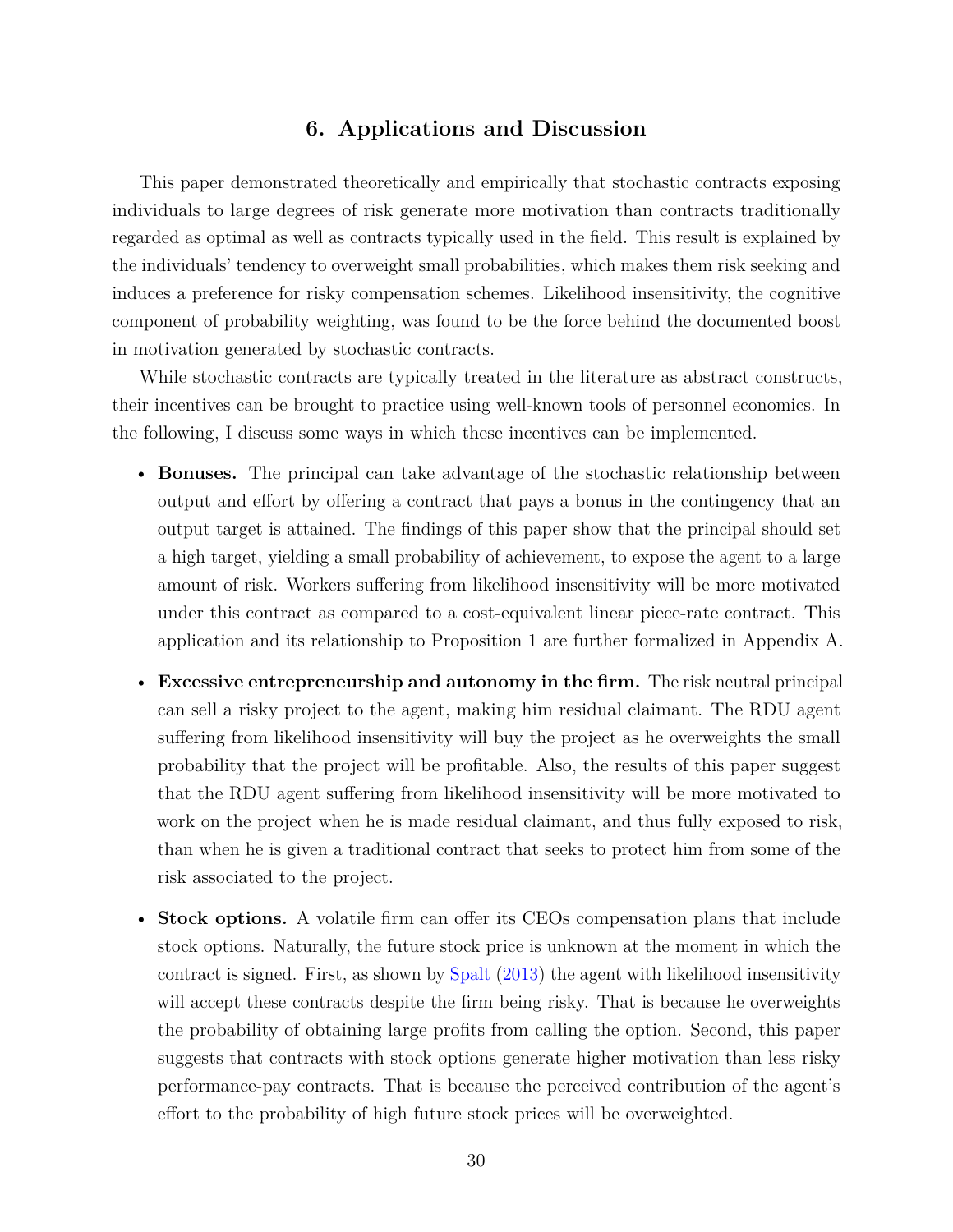A common property among the aforementioned applications is that the incentives of stochastic contracts are implemented using natural sources of uncertainty: output realizations given effort, future stock prizes, and project success. Indexing the outcomes of the contract to natural uncertain events allows the principal to circumvent the problem of lack credibility that might arise if she were to generate the contract's uncertainty with an artificial device, e.g. a roulette or dice. Ensuring that she has no influence over the realization of uncertainty also allows the principal to more credibly commit to the contract. Moreover, recent research suggests that individuals display more insensitivity toward ambiguity than toward risk [\(Abdellaoui et al.,](#page-32-1) [2011,](#page-32-1) [Baillon et al.,](#page-32-17) [2018\)](#page-32-17). Since likelihood insensitivity was found to be the main explanation for effectiveness of the contract, implementing the contract using natural sources of uncertainty, which are typically ambiguous, enhances the gains from its usage.

The present study has several limitations that might open avenues for future research. First, it is assumed through the paper that the principal is fully informed about the agent's risk attitudes. Future research could relax this assumption. Specifically, the model presented in §2 can be extended to incorporate a stage of adverse selection. The principal's task in such framework is to design a menu of contracts that not only to motivates agents but that also screens them according to their risk preference.

Second, this paper considered a static setting. A more comprehensive investigation of stochastic contracts could examine its incentives in a setting of repeated interaction between principal and agent. On the theoretical side, it has been shown that optimal contracts in dynamic settings exhibit properties that depend on the agent's expectation over the contracting span, i.e. martingale property. When expectations are distorted, due to probability weighting, it is unclear whether these properties are enhanced or fade away, and whether these conditions are more favorable for stochastic contracts. On the empirical side, an extension to a dynamic setup allows for a more robust analysis of incentives. Such setting could shed light on whether and how probability weights are adjusted with experience, and, as a result, if the motivating effect of stochastic contracts presented in this paper changes over time.

## **References**

<span id="page-31-0"></span>Abdellaoui, M. (2000). Parameter-Free Elicitation of Utility and Probability Weighting Functions. *Management Science*, 46(11):1497–1512.

<span id="page-31-1"></span>Abdellaoui, M. (2002). A Genuine Rank-Dependent Generalization of the von Neumann-Morgenstern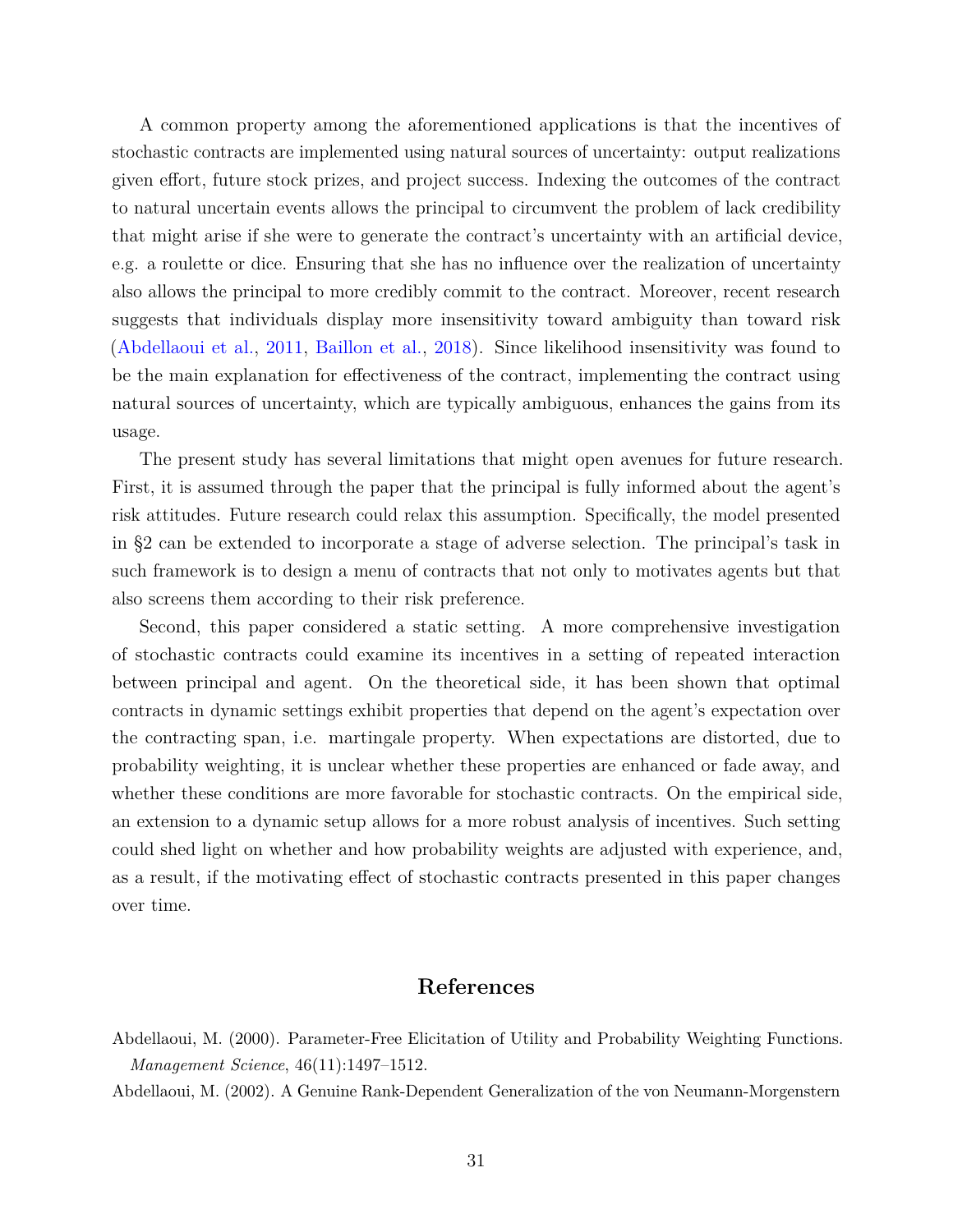Expected Utility Theorem. *Econometrica*, 70(2):717–736.

- <span id="page-32-1"></span>Abdellaoui, M., Baillon, A., Placido, L., and Wakker, P. P. (2011). The Rich Domain of Uncertainty: Source Functions and Their Experimental Implementation. *American Economic Review*, 101(2):695–723.
- <span id="page-32-14"></span>Azrieli, Y., Chambers, C., and Healy, P. J. (2018). Incentives in experiments: A theoretical analysis. *Journal of Political Economy*, 126(4):1472–1503.
- <span id="page-32-17"></span>Baillon, A., Huang, Z., Selim, A., and Wakker, P. P. (2018). Measuring Ambiguity Attitudes for All (Natural) Events. *Econometrica*, 86(5):1839–1858.
- <span id="page-32-9"></span>Baltussen, G., Post, G. T., van den Assem, M. J., and Wakker, P. P. (2012). Random incentive systems in a dynamic choice experiment. *Experimental Economics*, 15:418–443.
- <span id="page-32-10"></span>Bernheim, B. D. and Sprenger, C. (2020). On the empirical validity of cumulative prospect theory: Experimental evidence of rank-independent probability weighting. *Econometrica*, 88(4):1363–1409.
- <span id="page-32-18"></span>Bleichrodt, H. and Pinto, L. (2000). A Parameter-Free Elicitation of the Probability Weighting Function in Medical Decision Analysis. *Management Science*, 46(11):1485–1496.
- <span id="page-32-7"></span><span id="page-32-0"></span>Bolton, P. and Dewatripont, M. (2005). *Contract theory*. MIT press.
- Bruhin, A., Fehr-Duda, H., and Epper, T. (2010). Risk and Rationality: Uncovering Heterogeneity in Probability Distortion. *Econometrica*, 78(4):1375–1412.
- <span id="page-32-3"></span>Charness, G. and Kuhn, P. (2011). Lab labor: What can labor economists learn from the lab? *Handbook of Labor Economics*, 4(Part A):229–330.
- <span id="page-32-15"></span>Chateauneuf, A., Eichberger, J., and Grant, S. (2007). Choice under Uncertainty with the Best and Worst in Mind: Neo-additive Capacities. *Journal of Economic Theory*, 137(1):538–567.
- <span id="page-32-6"></span>Chiappori, P.-A. and Salanié, B. (2002). Testing contract theory: A survey of some recent work. *Available at SSRN 318780*.
- <span id="page-32-5"></span>Cox, J. C. and Epstein, S. (1989). Preference reversals without the independence axiom. *The American Economic Review*, pages 408–426.
- <span id="page-32-8"></span>Cubitt, R. P., Starmer, C., and Sugden, R. (1998). On the Validity of the Random Lottery Incentive System. *Experimental Economics*, 1:115–131.
- <span id="page-32-13"></span>Diecidue, E., Wakker, P. P., and Zeelenberg, M. (2007). Eliciting decision weights by adapting de finetti's betting-odds method to prospect theory. *Journal of Risk and uncertainty*, 34(3):179–199.
- <span id="page-32-2"></span>Ederer, F., Holden, R., and Meyer, M. (2018). Gaming and strategic opacity in incentive provision. *RAND Journal of Economics*, 49(4):819–854.
- <span id="page-32-12"></span>Epper, T., Fehr-Duda, H., and Bruhin, A. (2011). Viewing the future through a warped lens: Why uncertainty generates hyperbolic discounting. *Journal of risk and uncertainty*, 43(3):169–203.
- <span id="page-32-11"></span>Fehr-duda, H. and Epper, T. (2012). Probability and Risk : Foundations and Economic Implications of Probability-Dependent Risk Preferences. *Annual Review of Economics*, 4(1):567–593.
- <span id="page-32-4"></span>Fischbacher, U. (2007). Z-Tree: Zurich toolbox for ready-made economic experiments. *Experimental Economics*, 10:171–178.
- <span id="page-32-16"></span>Goldstein, W. and Einhorn, H. (1987). Expression theory and the preference reversal phenomena.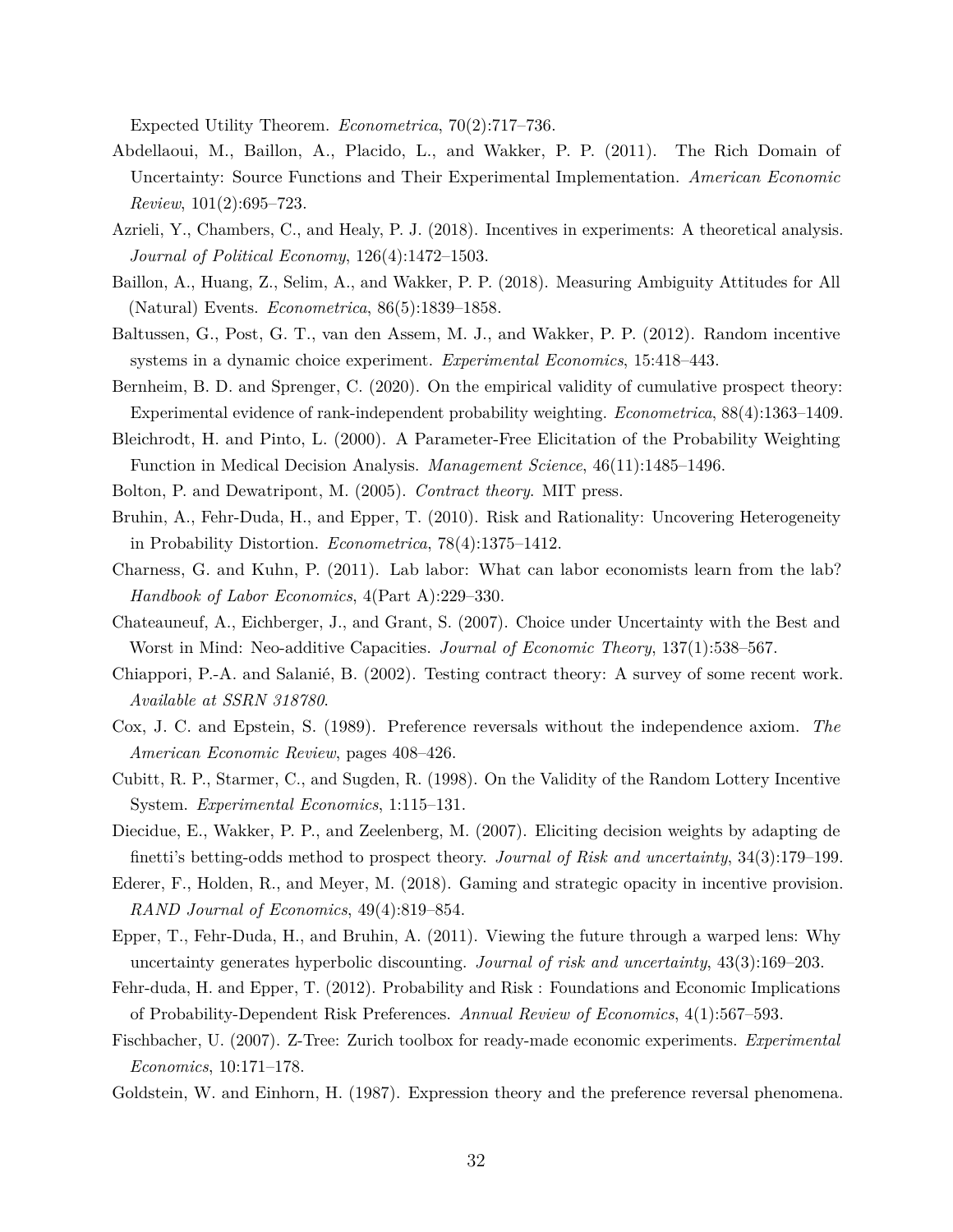*Psychological Review*, 94(2):236.

- <span id="page-33-2"></span>Gonzalez, R. and Wu, G. (1999). On the Shape of the Probability Weighting Function a. *Cognitive Psychology*, 166:129–166.
- <span id="page-33-4"></span>Haller, H. (1985). The principal-agent problem with a satisficing agent. *Journal of Economic Behavior & Organization*, 6(4):359–379.
- <span id="page-33-5"></span>Herweg, F., Mueller, D., and Weinschenk, P. (2010). Binary payment schemes: Moral hazard and loss aversion. *The American Economic Review*, 100(5):2451–2477.
- <span id="page-33-12"></span>Hey, J. D. and Lee, J. (2005). Do subjects separate (or are they sophisticated)? *Experimental Economics*, 8:233–265.
- <span id="page-33-11"></span><span id="page-33-0"></span>Holmstrom, B. (1979). Moral hazard and observability. *Bell Journal of Economics*, 10(1):74–91.
- Holmstrom, B. and Milgrom, P. (1987). Aggregation and linearity in the provision of intertemporal incentives. *Econometrica: Journal of the Econometric Society*, pages 303–328.
- <span id="page-33-15"></span>Homonoff, T. A. (2018). Can small incentives have large effects? the impact of taxes versus bonuses on disposable bag use. *American Economic Journal: Economic Policy*, 10(4):177–210.
- <span id="page-33-8"></span>Jewitt, I. (1988). Justifying the first-order approach to principal-agent problems. *Econometrica: Journal of the Econometric Society*, pages 1177–1190.
- <span id="page-33-13"></span><span id="page-33-3"></span>Koszegi, B. (2014). Behavioral Contract Theory. *Journal of Economic Literature*, 52:1075–1118.
- Lee, J. (2008). The effect of the background risk in a simple chance improving decision model. *Journal of Risk and Uncertainty*, 36(1):19–41.
- <span id="page-33-18"></span>L'Haridon, O., Aycinena, D., Vieider, F. M., Belianin, A., and Bandur, A. (2018). Off the Charts: Massive Unexplained Heterogeneity in a Global Study of Ambiguity Attitudes. *Review of Economics and Statistics*, 100(4):664–677.
- <span id="page-33-14"></span>l'Haridon, O. and Vieider, F. M. (2019). All over the map: A worldwide comparison of risk preferences. *Quantitative Economics*, 10(1):185–215.
- <span id="page-33-7"></span>Mirrlees, J. A. (1999). The theory of moral hazard and unobservable behaviour: Part i. *The Review of Economic Studies*, 66(1):3–21.
- <span id="page-33-17"></span>Murphy, R. O. and Ten Brincke, R. H. W. (2018). Hierarchical Maximum Likelihood Parameter Estimation for Cumulative Prospect Theory: Improving the Reliability of Individual Risk Parameter Estimates. *Management Science*, 64(1):308–326.
- <span id="page-33-10"></span><span id="page-33-9"></span>Prelec, D. (1998). The Probability Weighting Function. *Econometrica*, 66(3):497–527.
- Quiggin, J. (1982). A theory of anticipated utility. *Journal of Economic Behavior and Organization*, 3(4):323–343.
- <span id="page-33-16"></span>Rabin, M. (2000). Risk Aversion and Expected-Utility theory : A Calibration Theorem. *Econometrica*, 68(5):1281–1292.
- <span id="page-33-6"></span>Spalt, O. (2013). Probability Weighting and Employee Stock Options. *The Journal of Financial and Quantitative Analysis*, 48(4):1085–1118.
- <span id="page-33-1"></span>Tversky, A. and Fox, C. R. (1995). Weighing risk and uncertainty. *Psychological Review*, 102(2):269– 283.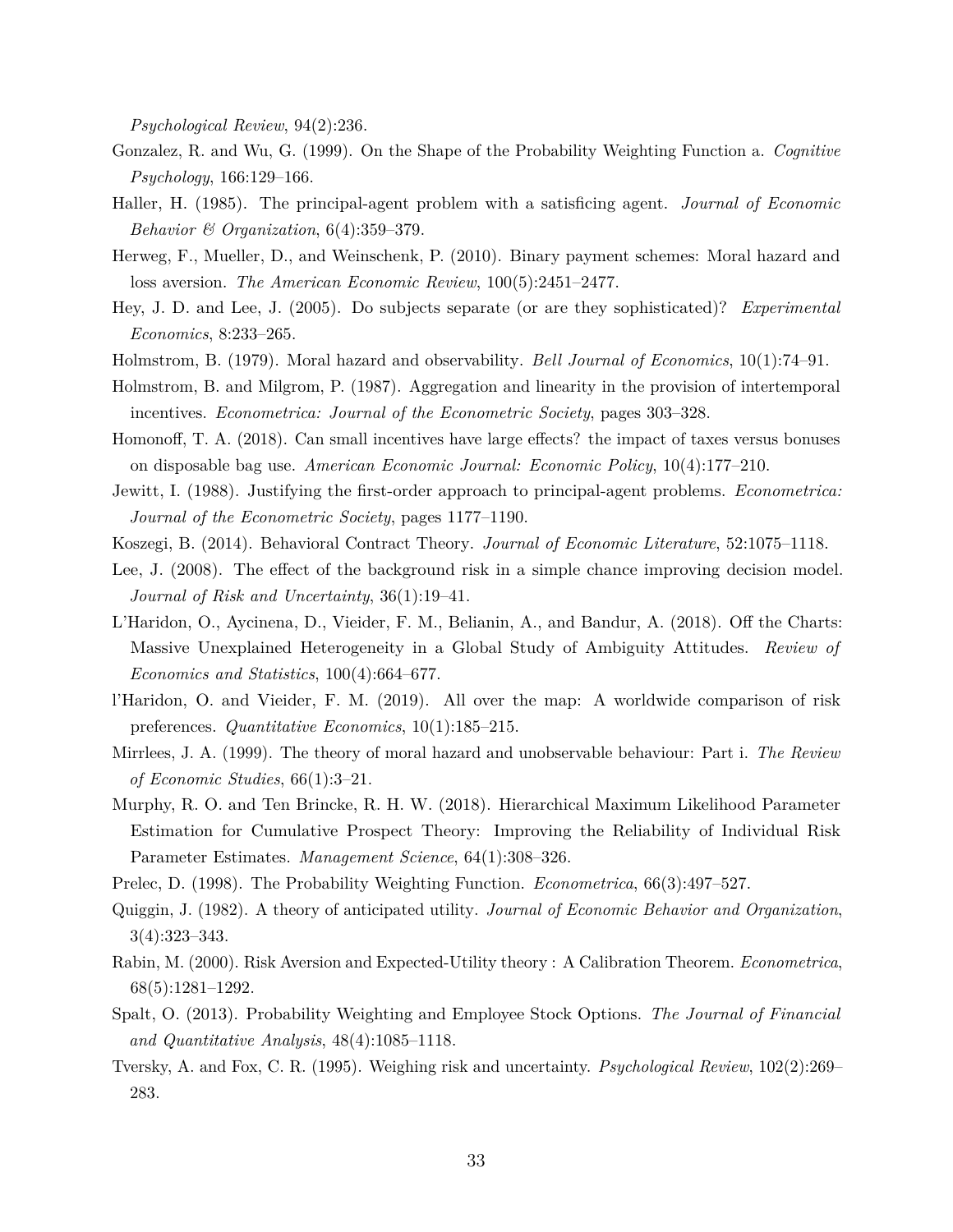- <span id="page-34-0"></span>Tversky, A. and Kahneman, D. (1992). Advances in prospect theory: Cumulative representation of uncertainty. *Journal of Risk and Uncertainty*, 5(4):297–323.
- <span id="page-34-2"></span>Tversky, A. and Wakker, P. P. (1995). Risk Attitudes and Decision Weights. *Econometrica*, 63(6):1255–1280.
- <span id="page-34-5"></span><span id="page-34-3"></span>Wakker, P. P. (2010). *Prospect Theory for Risk and Ambiguity*. Cambridge University Press.
- Wakker, P. P. and Deneffe, D. (1996). Eliciting von Neumann-Morgenstern Utilities When Probabilities Are Distorted or Unknown. *Management Science*, 42(8):1131–1150.
- <span id="page-34-1"></span>Wu, G. and Gonzalez, R. (1996). Curvature of the Probability Weighting Function. *Management Science*, 42(12):1676–1690.
- <span id="page-34-4"></span>Yaari, M. E. (1987). The Dual Theory of Choice under Risk. *Econometrica*, 55(1):95–115.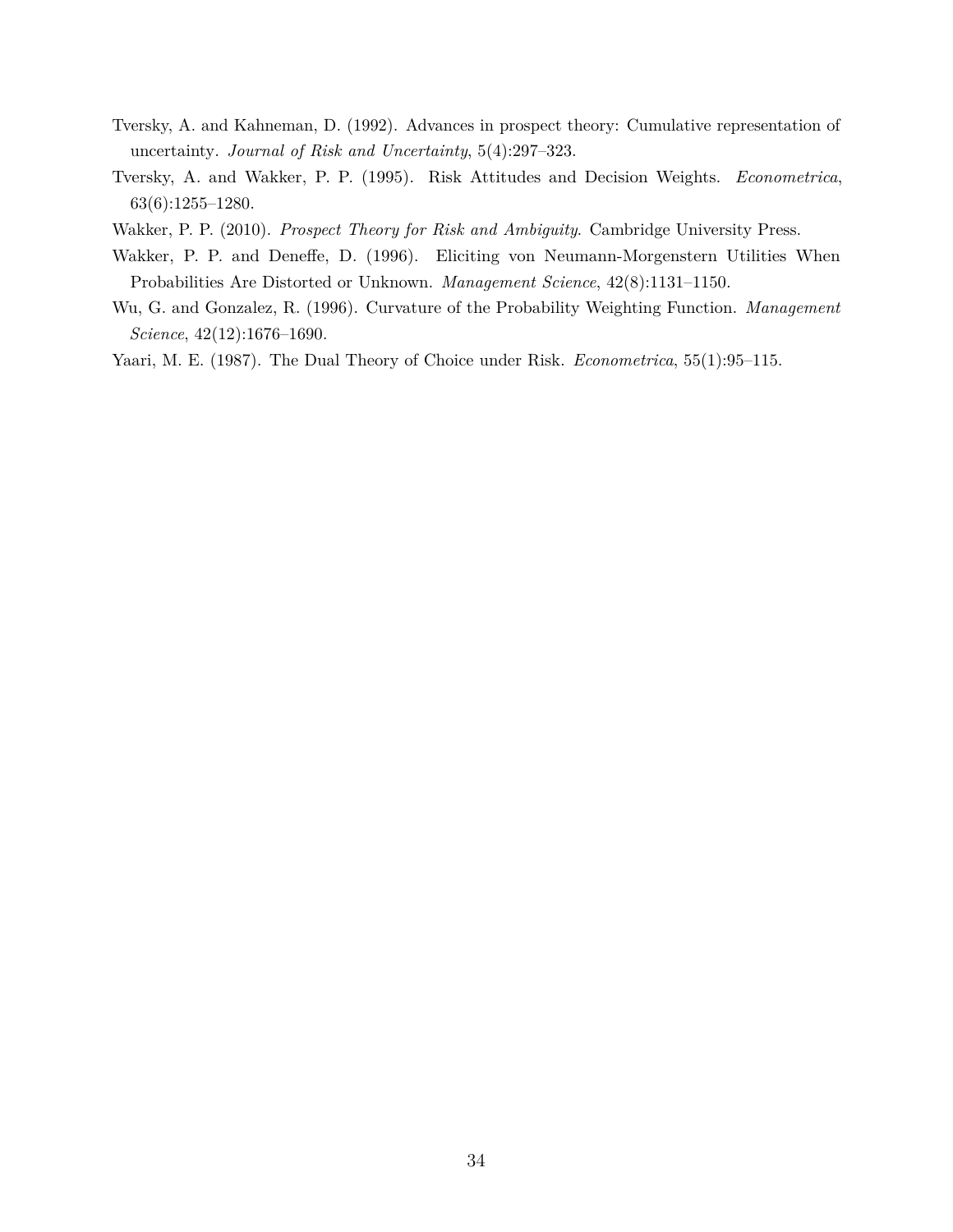## **Appendix A. Proofs**

### **Lemma 1**

*Proof.* Using integration by parts, rewrite the agent's utility in Eq. [\(3\)](#page-6-1) as

$$
RDU(t, e) = u\left(t(\underline{y})\right) - \int_{\overline{y}}^{\underline{y}} u'\left(t(y)\right) \frac{\mathrm{d}t(y)}{\mathrm{d}y} w\left(1 - F(q|e)\right) F_e(y|e) \mathrm{d}y - c(e). \tag{6}
$$

Denote by  $t^{fo}$  the solution to the following principal's problem

$$
\max_{\{t(y)\}} \int_{\underline{y}}^{\overline{y}} \left( S(y) - t(y) \right) f(y|e) dy
$$
  
s.t. 
$$
u(t(\underline{y})) - \int_{\overline{y}}^{\underline{y}} u'(t(y)) \frac{dt(y)}{dy} w\left(1 - F(q|e)\right) F_e(y|e) dy - c(e) \ge \overline{U}, \qquad (7)
$$

$$
\int_{\underline{y}}^{\overline{y}} u'(t) \frac{dt}{dy} w_e\left(1 - F(y|e)\right) F_e(y|e) dy - c'(e).
$$

In the above program, the incentive compatibility constraint in Eq. [\(4\)](#page-8-2) is replaced by the first-order condition of Eq. [\(3\)](#page-6-1) with respect to *e*. This approach is necessary and sufficient if the following condition holds:

<span id="page-35-1"></span>
$$
\int_{\bar{y}}^{\bar{y}} u'\Big(t(y)\Big) \frac{\mathrm{d}t(y)}{\mathrm{d}y} \Big(w_e \left(1 - F(q|e)\right) F_{ee}(y|e) - w_{ee} \left(1 - F(q|e)\right) \left(F_e(y|e)\right)^2\Big) f(y|e) \mathrm{d}y - c''(e) < 0. \tag{8}
$$

Since  $c''(e) > 0$  (Assumption [1\)](#page-4-1),  $u' > 0$  (Assumption [4\)](#page-5-3),  $\frac{d^2(y)}{dy} \ge 0$  (Assumption [3\)](#page-4-0), the following sufficient condition ensures the concavity of  $RDU(t, e)$ :

<span id="page-35-0"></span>
$$
w_e(1 - F(y|e))F_{ee}(y|e) - w_{ee}(1 - F(y|e))\left(F_e(y|e)\right)^2 < 0\tag{9}
$$

■

Due to  $F_{ee}(y|e) > 0$  (Assumption [2\)](#page-4-2) and  $w_e(1 - F(y|e)) > 0$  (Assumption [5\)](#page-5-1), a probability weighting function that exhibits  $w_{ee} (1 - F(y|e)) F_e(y|e) < 0$  cannot fulfill the condition in Eq.[\(9\)](#page-35-0). Hence, for the optimality of  $t^{fo}$  it suffices that  $w_{ee}(1 - F(y|e)) F_e(y|e) > 0$ . Letting  $p = 1 - F(y|e)$ , that condition can be written as  $w''(p) > 0$ .

### **Proposition 1**

*Proof.* Let  $w(r) > u(r)$ . For the optimality of  $L = (r, t(y); 1-r, 0)$ , it suffices that for any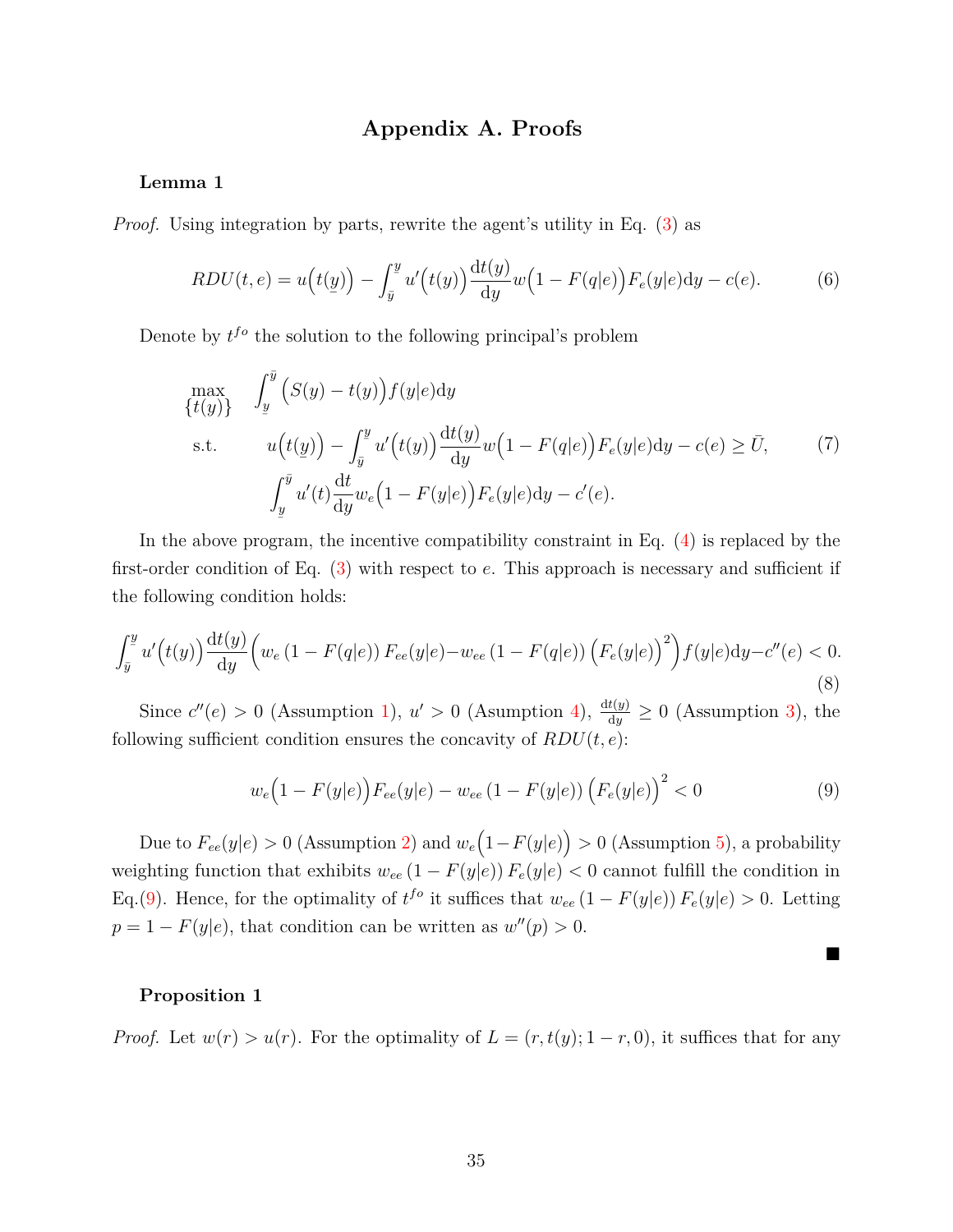generic contract the following inequality holds

<span id="page-36-0"></span>
$$
RDU(L, e) > RDU(t(y), e) \Leftrightarrow
$$
  

$$
w(r) \int_{\underline{y}}^{\overline{y}} u(T(y)) w_y \left(1 - F(y|e)\right) f(y|e) dy > \int_{\underline{y}}^{\overline{y}} u\left(t(y)\right) w_y \left(1 - F(y|e)\right) f(y|e) dy.
$$
 (10)

For each  $\tilde{y} \in [$ ¯  $y, \bar{y}$  the inequality in Eq. [\(10\)](#page-36-0) collapses to

$$
w(r)u\big(T(\tilde{y})\big) \ge u\big(t(\tilde{y})\big) \Leftrightarrow w(r) > \frac{u\big(t(\tilde{y})\big)}{u\big(T(\tilde{y})\big)}.\tag{11}
$$

Using Assumption [6,](#page-9-0) the previous inequality can be written as

$$
w(r) > \frac{u(rT(\tilde{y}))}{u(T(\tilde{y}))} \Rightarrow w(r) > u(r) \frac{u(T(\tilde{y}))}{u(T(\tilde{y}))} \Leftrightarrow w(r) > u(r). \tag{12}
$$

Where the second equivalence is due to the concavity of *u* (Assumption [4\)](#page-5-3) and the fact that  $u(r) \in [0, 1]$ .

Consequently, offering *L* leaves the agent's participation and incentive compatibility constraint unchanged as compared to offering a generic contract  $t(y)$ ; It provides the same utility and incentives  $(Eq. (33))$  $(Eq. (33))$  $(Eq. (33))$  at lower costs to the principal (Assumption [6\)](#page-9-0).

Let *L* be optimal. According to Lemma 1, a necessary condition for that optimality is  $\eta''(p) < 0$  for a weighting function  $\eta : [0,1] \to [0,1]$  with the properties of Assumption [5.](#page-5-1) Otherwise, the solution from the first-order approach is optimal. Rewrite that condition as

<span id="page-36-1"></span>
$$
\frac{-\eta''(p)}{\eta'(p)} > 0. \tag{13}
$$

Let  $p_1, p_2 \in (0, 1)$  with  $p_2 \geq p_1$ . Integrating both sides of the inequality in Eq. [\(13\)](#page-36-1) with respect to  $p$  in the interval  $[p_1, p_2]$  gives

<span id="page-36-2"></span>
$$
-\int_{p_1}^{p_2} \frac{\eta''(s)}{\eta'(s)} ds > 0 \Leftrightarrow \ln\left(\eta'(p_2)\right) < \ln\left(\eta'(p_1)\right). \tag{14}
$$

<span id="page-36-3"></span>Integrating the last inequality in Eq.  $(14)$  with respect to  $p_1 \in [0, p_2]$  gives

$$
\int_0^{p_2} \eta'(p_2)ds < \int_0^{p_2} \eta'(s)ds \Leftrightarrow
$$
\n
$$
\eta'(p_2)p_2 < \eta(p_2) \Leftrightarrow
$$
\n
$$
\frac{\eta'(p_2)}{\eta(p_2)} < \frac{1}{p_2}.\tag{15}
$$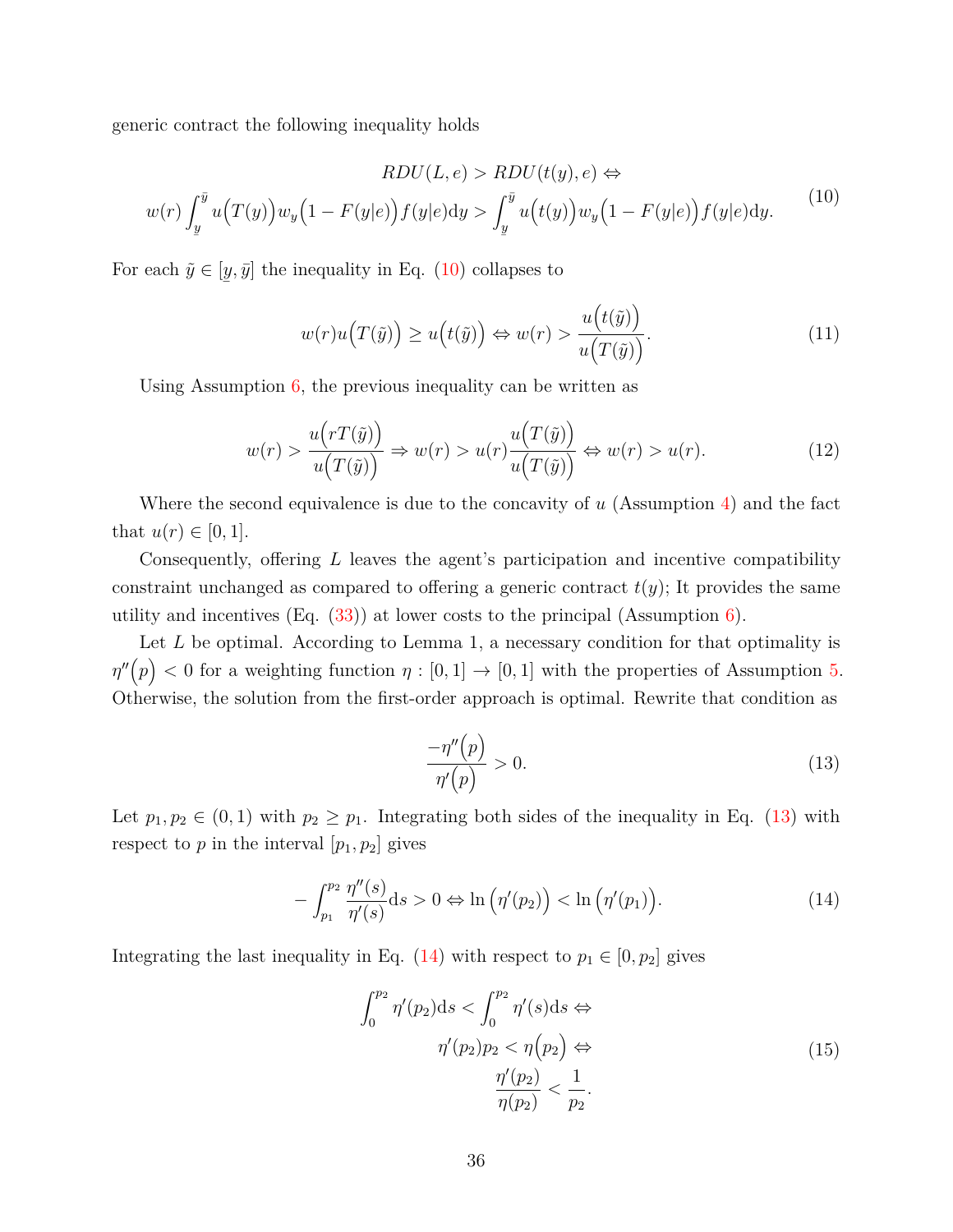Let  $w = \phi(u(r))$  for any  $r \in (0, 1)$ . Integrating the last inequality in Eq. [\(15\)](#page-36-3) but this time with respect to  $p_2 \in [u(r), 1]$  yields

$$
\int_{u(r)}^{1} \frac{\eta'(s)}{\eta(s)} ds < \int_{u(r)}^{1} \frac{1}{s} ds \Leftrightarrow -\ln\left(\eta\big(u(r)\big)\right) < -\ln\big(u(r)\big) \Rightarrow w(r) > u(r). \tag{16}
$$

### **Corollary 1**

*Proof.* Let  $w(p) = p$ . In that case the inequality in Eq. [\(8\)](#page-35-1) becomes

<span id="page-37-0"></span>
$$
\int_{y}^{\bar{y}} u_t(t(y)) \frac{\mathrm{d}t(y)}{\mathrm{d}y} F_{ee}(y|e) f(y|e) \mathrm{d}y - c_{ee}(e) < 0. \tag{17}
$$

 $\blacksquare$ 

Since  $c_{ee}(e) > 0$  (Assumption [1\)](#page-4-1),  $u_t > 0$  (Assumption [4\)](#page-5-3),  $\frac{d^2(y)}{dy} \ge 0$  (Assumption [3\)](#page-4-0), and  $F_{ee}(y|e) > 0$  (Assumption [2\)](#page-4-2), the condition in Eq [\(17\)](#page-37-0) holds and  $t^{fo}$  is optimal. Contract *L* cannot improve upon  $t^{fo}$ .

### **Proposition 2**

*Proof.* Let  $o(p): [0,1] \to [0,1]$  be all probability weighting functions with the properties of Assumption [5](#page-5-1) and  $\tilde{p} = 1$ . Denote by  $o_i(p)$  and  $o_j(p)$  the probability weighting functions of optimistic decision makers *i* and *j*, respectively. Let *i* be more optimistic than *j*, then

$$
\frac{o_i''(p)}{o_i'(p)} = \frac{\theta''(p)o_j'(p)}{\theta'(p)} + \frac{o_j''(p)}{o_j'(p)}.
$$
\n(18)

Due to the concavity of  $o_i$  and  $o_j$ , and because  $\theta''(p) < 0$ , the above equation implies  $o_i''(p)$  $\frac{o^{\prime\prime}_i(p)}{o^\prime_i(p)} < \frac{o^{\prime\prime}_j(p)}{o^\prime_j(p)}$  $\frac{\sigma_j(p)}{\sigma'_j(p)}$ .

Let  $p_1, p_0 \in (0, 1)$  such that  $p_1 > p_0$ , then

$$
\int_{p_0}^{p_1} -\frac{o_i''(s)}{o_i'(s)} ds > \int_{p_0}^{p_1} -\frac{o_j''(s)}{o_j'(s)} ds \Leftrightarrow \frac{o_j'(p_1)}{o_j'(p_0)} > \frac{o_i'(p_1)}{o_i'(p_0)}.
$$
\n(19)

Integrating the resulting inequality with respect to  $p_0$  gives

$$
\int_{p_1}^0 o'_j(s) o'_i(s) ds > \int_{p_1}^0 o'_i(p_1) o'_j(p_1) ds \Leftrightarrow \frac{o'_j(p_1)}{o_j(p_1)} > \frac{o'_i(p_1)}{o_i(p_1)}.
$$
\n(20)

Integrating again but this time with respect to  $p_1$  over  $[u(r), 1]$  gives

$$
\int_{u(r)}^{1} \frac{o_j'(s)}{o_j(s)} ds > \int_{u(r)}^{1} \frac{o_i'(p_1)}{o_i(p_1)} ds \Leftrightarrow o_i\Big(u(r)\Big) > o_j\Big(u(r)\Big). \tag{21}
$$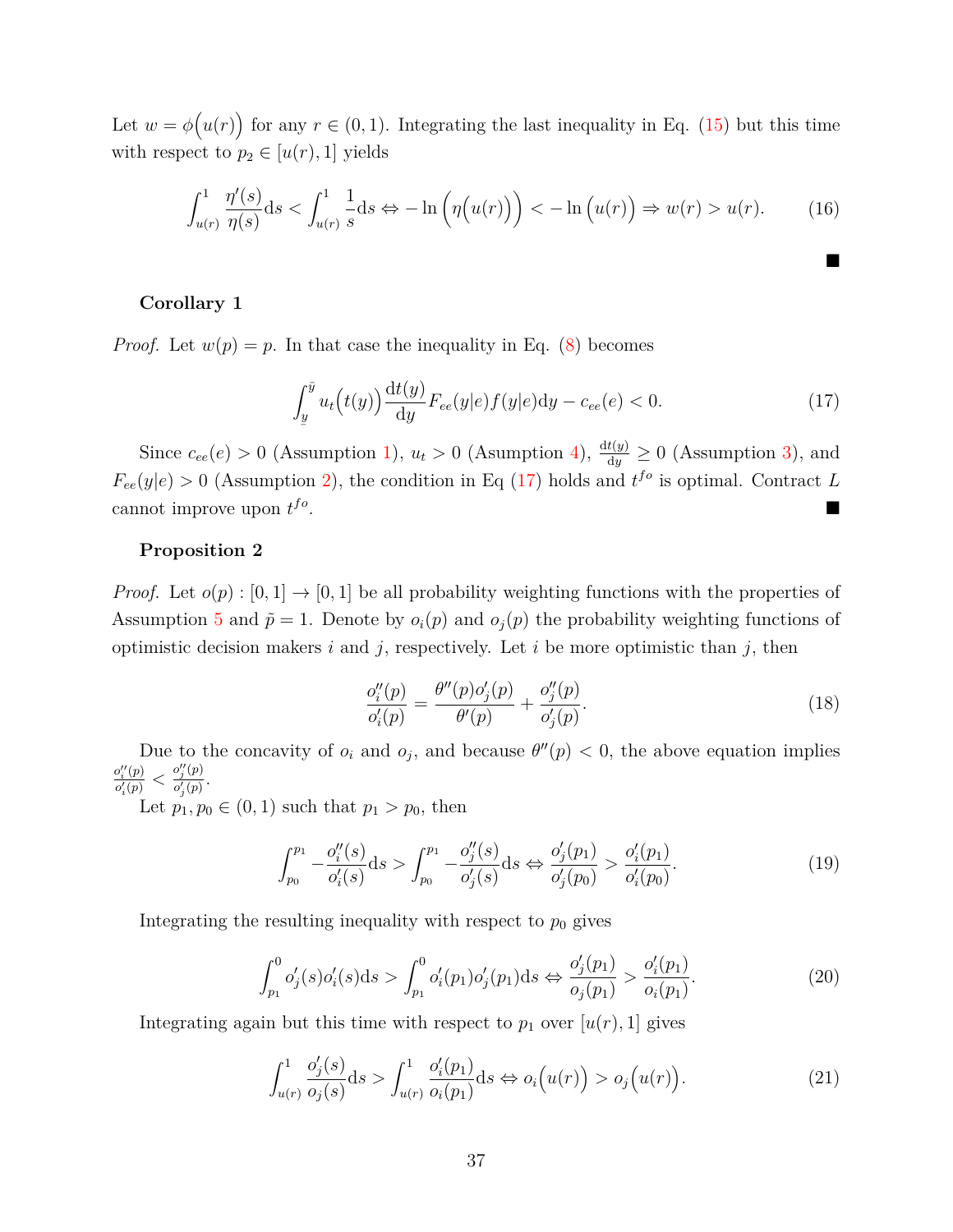Let  $o_j(r) = r$  and  $w(r) = o_i(u(r))$ , then the last inequality in the above equation becomes  $w(r) > u(r)$ , the condition from Proposition 1. Hence, the required level of optimism is given by the function composition  $o_i(u(r))$  which implies  $o_i(u(r)) > u(r)$  for any concave probability weighting function *o<sup>i</sup>* .

#### **Proposition 3**

*Proof.* Let  $l(p): [0, 1] \rightarrow [0, 1]$  be all probability weighting functions with the properties of Assumption [5](#page-5-1) and  $\tilde{p} = 0.5$ . Denote by  $l_i(p)$  and  $l_j(p)$  the probability weighting functions of likelihood insensitive decision makers *i* and *j*, respectively. Let *i* be more likelihood insensitive than *j*, then

$$
\frac{l_i''(p)}{l_i'(p)} = \frac{\phi''(p)l_j'(p)}{\phi'(p)} + \frac{l_j''(p)}{l_j'(p)},
$$
\n(22)

■

 $\blacksquare$ 

in  $p \in (0, \tilde{p})$  due to the concavity of  $l_i$  and  $l_j$  in that interval. The above equation implies  $l_i''(p)$  $\frac{l_i''(p)}{l_i'(p)} < \frac{l_j''(p)}{l_j'(p)}$  $\frac{l_j(\mathbf{p})}{l_j'(\mathbf{p})}$  for all in  $p \in (0, \tilde{p})$ .

Let  $p_1, p_0 \in (0, \tilde{p})$  such that  $p_1 > p_0$ , then

$$
\int_{p_0}^{p_1} -\frac{l_i''(s)}{l_i'(s)}ds > \int_{p_0}^{p_1} -\frac{l_j''(s)}{l_j'(s)}ds \Leftrightarrow \frac{l_j'(p_1)}{l_j'(p_0)} > \frac{l_i'(p_1)}{l_i'(p_0)}\tag{23}
$$

Integrating the resulting inequality with respect to  $p_0$  gives

$$
\int_{p_1}^0 l'_j(s)l'_i(s)ds > \int_{p_1}^0 l'_i(s)l'_j(s)ds \Leftrightarrow \frac{l'_j(p_1)}{l_j(p_1)} > \frac{l'_i(p_1)}{l_i(p_1)}
$$
(24)

Integrating again with respect t  $p_1$  over  $[u(r), \tilde{p}]$  for any *r* such that  $u(r) < \tilde{p}$  yields,

$$
\int_{u(r)}^{\tilde{p}} \frac{l'_j(s)}{l_j(s)} ds > \int_{u(r)}^{\tilde{p}} \frac{l'_i(s)}{l_i(s)} ds \Leftrightarrow l_i\Big(u(r)\Big) > l_j\Big(u(r)\Big). \tag{25}
$$

Let  $l_i(r) = r$  and  $w(r) = l_i(u(r))$ , the above inequality becomes  $w(r) > u(r)$ , the condition from Proposition 1. Hence, the required level of likelihood insensitivity is given by the function composition  $l_i(u(r))$  which implies  $l_i(u(r)) > u(r)$  for any subadditive probability weighting function  $l_i$  in the interval  $(0, \tilde{p})$ .

### **Examples**

*Lump-sum bonus vs. flat wage.–* Consider a principal who is deciding to switch from a flat wage *F* to a cost-equivalent pay-for-performance compensation scheme.Again, consider the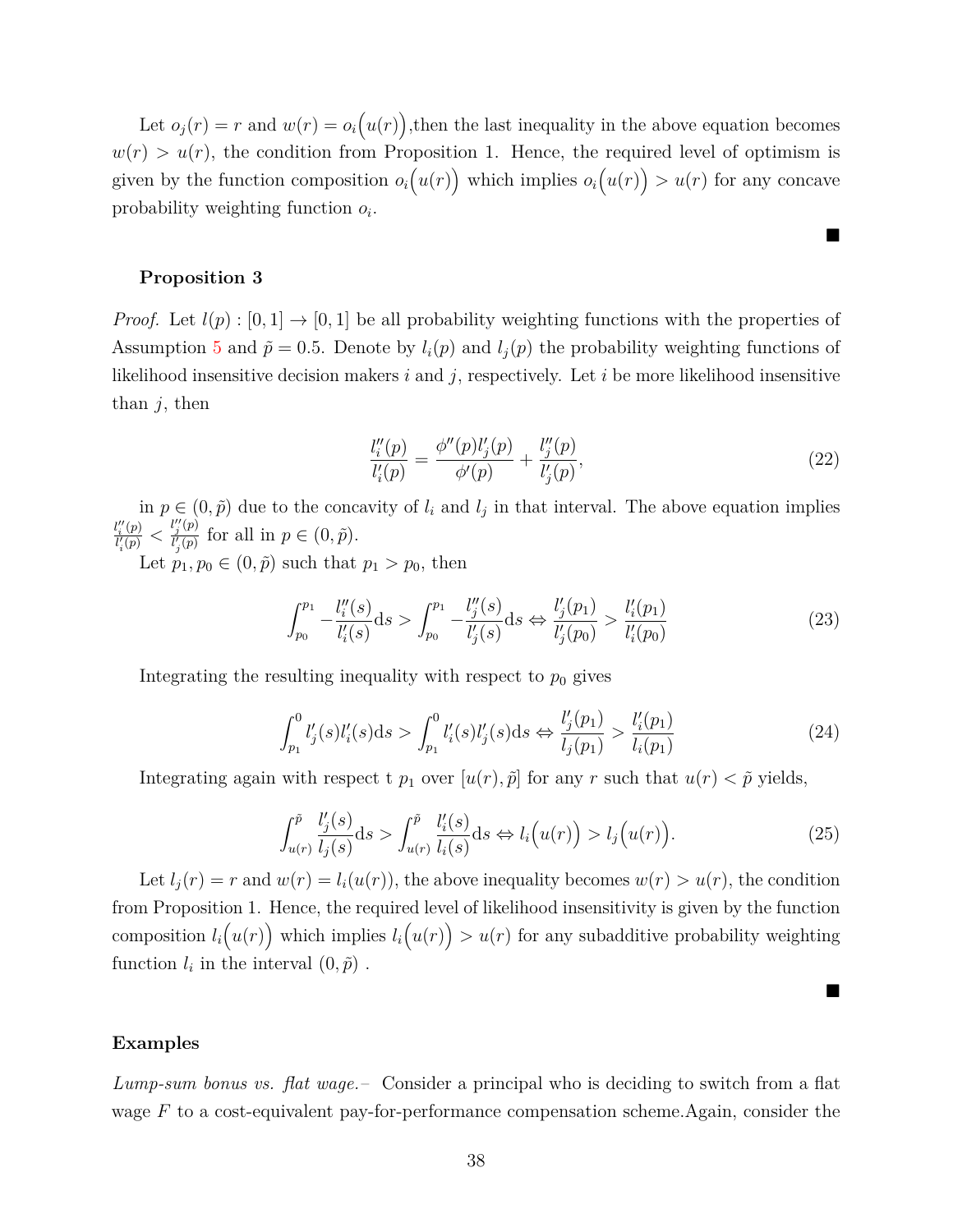lump-sum bonus contract,*tB*. Formally, the bonus contract exhibits the following shape

That these two payment modalities comply with Assumption [6](#page-9-0) implies that

<span id="page-39-0"></span>
$$
B\left(1 - F(\hat{y}|e)\right) = F.\tag{26}
$$

The bonus contract leads to higher utility than the flat wage

$$
\int_{\underline{y}}^{\overline{y}} u(F)w'\Big(1 - F(y|e)\Big)f(y|e)\mathrm{d}y < \int_{\hat{y}}^{\overline{y}} u(B)w'\Big(1 - F(y|e)\Big)f(y|e)\mathrm{d}y
$$

$$
u(F) < u(B)w\Big(1 - F(\hat{y}|e)\Big)
$$

Using Eq. [\(26\)](#page-39-0), the last inequality in the above equation becomes

$$
u(B)w(1 - F(\hat{y}|e)) > u\left(B(1 - F(\hat{y}|e))\right)
$$
  
\n
$$
\Leftrightarrow w\left(1 - F(\hat{y}|e)\right) > u\left(1 - F(\hat{y}|e)\right).
$$
\n(27)

<span id="page-39-1"></span>Where the equivalence is due to the concavity of  $u(t)$ . Letting  $r := 1 - F(\hat{y}|e)$ , the last inequality in Eq.[\(27\)](#page-39-1) becomes  $w(r) > u(r)$ , the condition from Proposition 1.

*Lump-sum bonus vs. Piece-rate.–* Consider a principal who is deciding to switch from a linear piece-rate  $t_P = ay$  to another cost-equivalent compensation scheme. Specifically, consider a lump-sum bonus contract, which can introduce large degrees of risk in the agent's environment.

Formally, the bonus contract exhibits the following shape

$$
t_B = \begin{cases} B \text{ if } y \ge \hat{y} \\ 0 \text{ if } y < \hat{y} \end{cases}
$$

That these two payment modalities comply with Assumption [6](#page-9-0) implies that

<span id="page-39-2"></span>
$$
B\left(1 - F(\hat{y}|e)\right) = a\mathbb{E}\left(y|e\right). \tag{28}
$$

*.*

The bonus contract leads to higher utility than the piece-rate contract if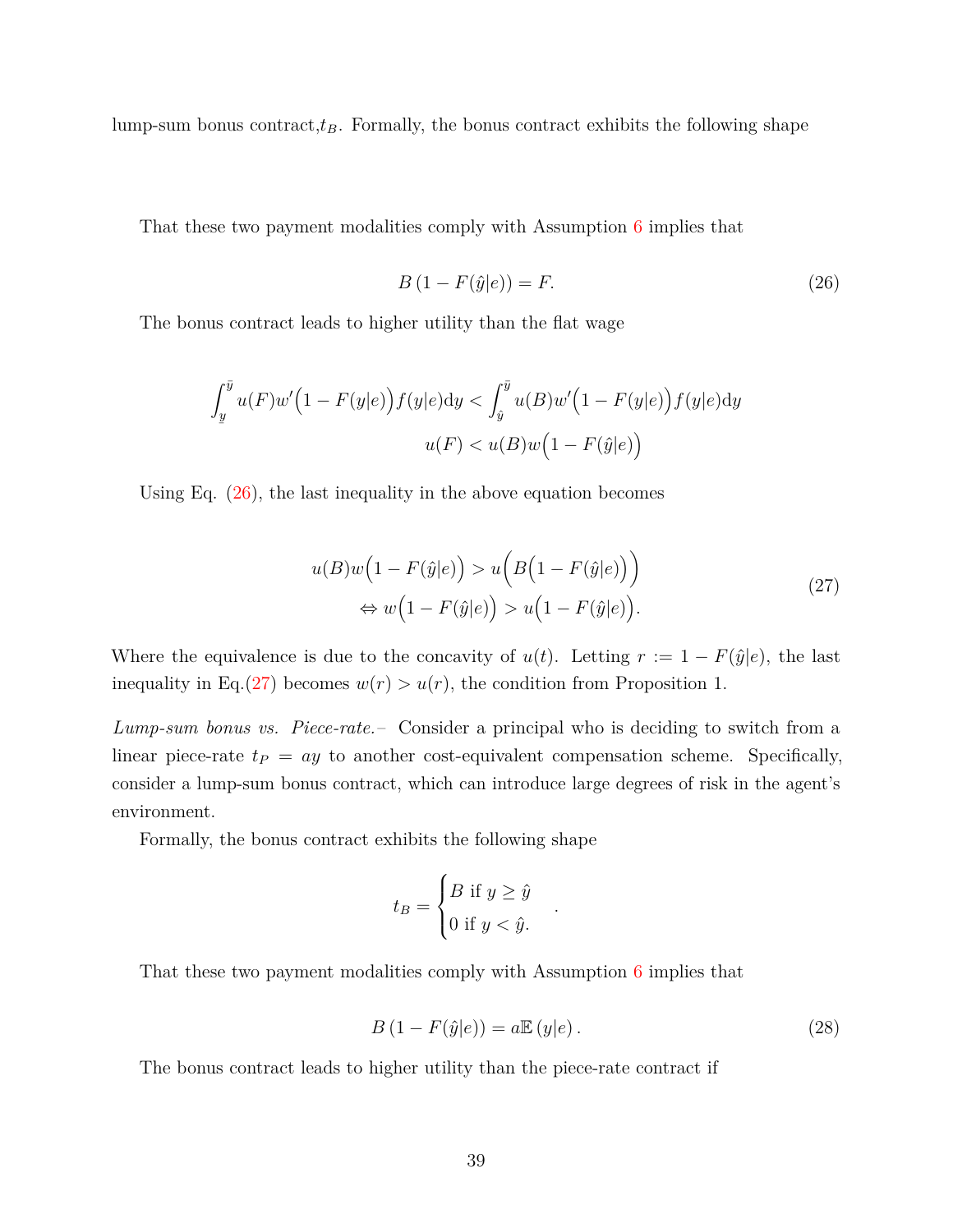$$
\int_{\underline{y}}^{\overline{y}} u(ay)w'\Big(1 - F(y|e)\Big)f(y|e)dy < \int_{\hat{y}}^{\overline{y}} u(B)w'\Big(1 - F(y|e)\Big)f(y|e)dy
$$

$$
\tilde{\mathbb{E}}\Big(u(ay)|e\Big) < u(B)w\Big(1 - F(\hat{y}|e)\Big)
$$

Where  $\mathbb{E}(y) := \int_y^{\bar{y}} yw'\big(1 - F(y|e)\big) f(y|e) dy$ , a non-linear expectation. For each  $\tilde{y} \in [0, \infty)$ the last inequality in the above equation becomes ¯  $y,\bar{y}$ ],

<span id="page-40-0"></span>
$$
u(B)w(1 - F(\hat{y}|e)) > u(a\tilde{y}) \Leftrightarrow u(B)w(1 - F(\hat{y}|e)) > u\Big(B(1 - F(\hat{y}|e)\Big))
$$
  

$$
\Leftrightarrow w(1 - F(\hat{y}|e)) > u\Big(1 - F(\hat{y}|e)\Big).
$$
 (29)

Where the first equivalence is due to  $Eq.(28)$  $Eq.(28)$  and the second equivalence is due to the concavity of  $u(t)$ . Letting  $r := 1 - F(\hat{y}|e)$ , the last inequality in Eq.[\(29\)](#page-40-0) becomes  $w(r) > u(r)$ , the condition from Proposition 1.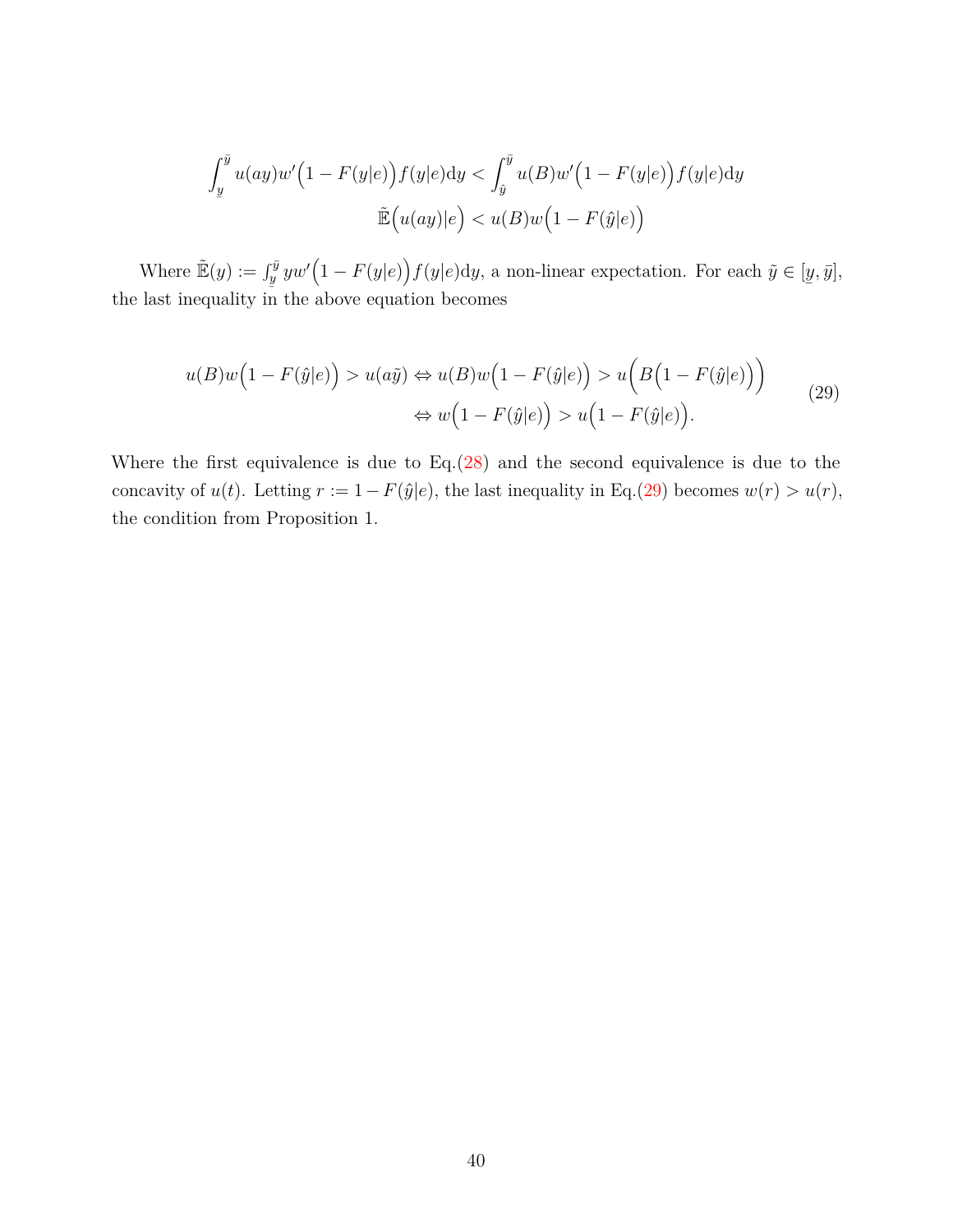### **Appendix B. Stochastic output and applications**

This Appendix consider the special case in which effort is binary. Formally, the agent's action consists on exerting a high effort level or a low effort level  $e = \{e_L, e_H\}$ . In this setting, only high effort is costly, that is

**Assumption 7** (cost of effort)**.**

$$
c(e) = \begin{cases} c & \text{if } e_H, \\ 0 & \text{if } e_L. \end{cases}
$$

*Where*  $c > 0$ *.* 

Output is still assumed to be a random variable taking any value in the interval  $y \in [y, \bar{y}]$ . The simplifying assumption that effort is binary, leads to less stringent assumptions on the distribution function of output. The following assumption relaxes Assumption [2.](#page-4-2)

**Assumption 8** (output distribution)**.** *F*(*y*|*e*) : [ ¯  $(y, \bar{y}] \rightarrow [0, 1]$  *admits a density function f*(*y*|*e*)*.*

The relationship between effort and output is still given by the monotone likelihood ratio property, which is now captured by the following assumption.

<span id="page-41-0"></span>**Assumption 9** (monotone likelihood ratio property)**.** *Effort and output relate according to ∂*<sub>*g*</sub>  $\left(\frac{g(y|e_H)}{f(y|e_L)}\right)$  $f(y|e_L)$  $\big)\geq 0.$ 

In the considered setting, the principal's program is

<span id="page-41-1"></span>
$$
\max_{\{t(y)\}} \int_{\underline{y}}^{\overline{y}} \left( S(y) - t(y) \right) f(y|e_H) dy
$$
\ns.t. 
$$
\int_{\underline{y}}^{\overline{y}} u(t) w_y \left( 1 - F(y|e_H) \right) f(y|e_H) dy - c \ge \overline{U},
$$
\n
$$
\int_{\underline{y}}^{\overline{y}} u(t) \left( w_y \left( 1 - F(y|e_H) \right) f(y|e_H) - w_y \left( 1 - F(y|e_L) \right) f(y|e_L) \right) dy - c.
$$
\n(30)

The following proposition presents the condition under which the stochastic contract outperforms standard contracts *t*(*y*).

<span id="page-41-2"></span>**Proposition 4.** *Let Assumptions [4-](#page-5-3)[9](#page-41-0) hold. The stochastic contract L improves upon any contract*  $t(y)$  *if*  $w(r) > u(r)$ *.*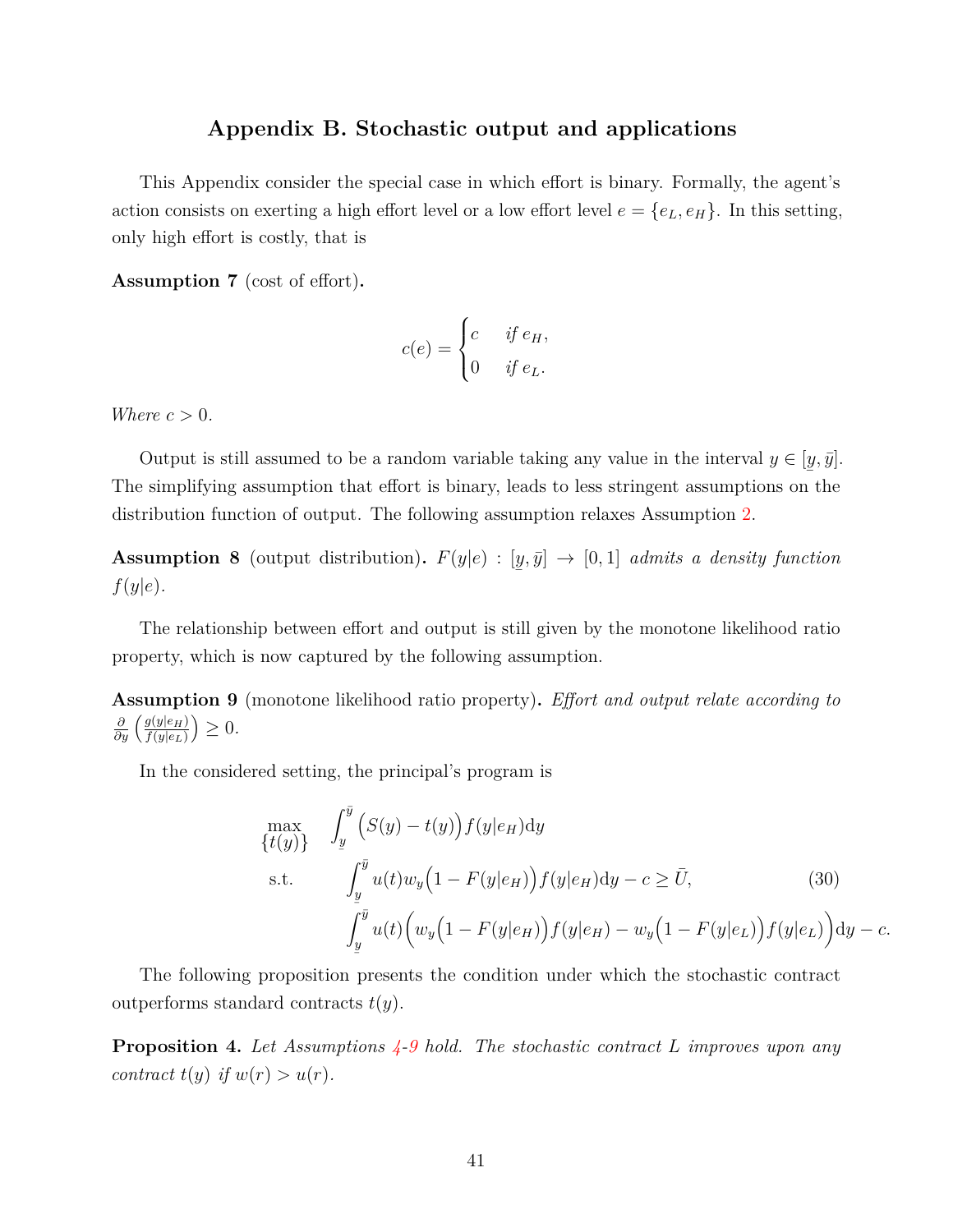*Proof.* Denote by  $t^{fo}$  the standard solution to the principal's problem (Eq. [\(30\)](#page-41-1)) derived from the first-order approach. For the optimality of  $L = (r, T(y); 1 - r, 0)$ , it suffices that for any generic  $t^{fo}$  the following inequality holds:

<span id="page-42-1"></span>
$$
RDU(L, e) > RDU(t(y), e) \Leftrightarrow
$$
  

$$
w(r) \int_{\underline{y}}^{\overline{y}} u(T(y)) w_y \left(1 - F(y|e)\right) f(y|e) dy > \int_{\underline{y}}^{\overline{y}} u\left(t^{fo}(y)\right) w_y \left(1 - F(y|e)\right) f(y|e) dy.
$$
 (31)

For each  $y^* \in [y, \bar{y}]$  and since  $T(y)p = t^{f \circ}(y)$  (Assumption [6\)](#page-9-0), the inequality in Eq. [\(31\)](#page-42-1) ¯ collapses to

$$
w(r)u\left(T(y^*)\right) > u\left(t^{fo}(y^*)\right) \Leftrightarrow w(r) > \frac{u\left(t^{fo}(y^*)\right)}{u\left(T(y^*)\right)}.\tag{32}
$$

Using Assumption  $6$ , this inequality can be rewritten as

<span id="page-42-0"></span>
$$
w(r) > \frac{u(rT(y^*))}{u(T(y^*))} \Rightarrow w(r) > u(r)\frac{u(T(y^*))}{u(T(y^*))} \Leftrightarrow w(r) > u(r),\tag{33}
$$

 $\blacksquare$ 

where the second implication is due to the concavity of *u* (Assumption [4\)](#page-5-3).

Proposition [4](#page-41-2) shows that the result from Proposition [1](#page-9-1) holds when the effort space is binarized. This modelling approach is often followed in the literature to avoid making strong assumptions on the shape of the distribution function (See Assumption [2\)](#page-4-2). Some distributions cannot comply with the convexity requirement  $F_{ee}(y|e) > 0$ . The result in Proposition [4](#page-41-2) shows that the effectiveness of stochastic contracts go beyond impossing that assumption. Hence, the result from Proposition  $1$  is not an artifact of the assumptions on the density function, but a consequence of the agent's risk preferences.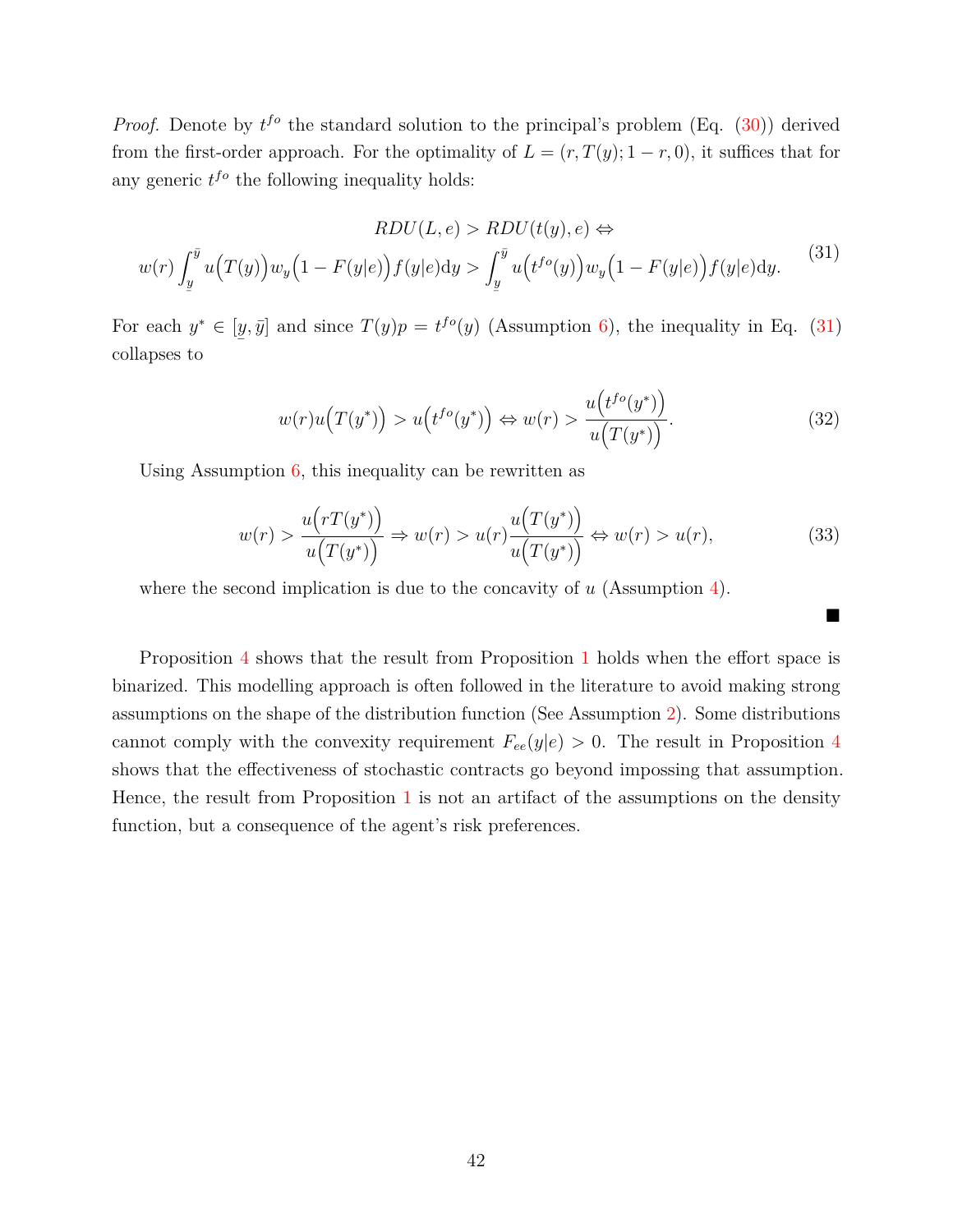## **Appendix C: Agents with CPT preferences**

In this Appendix, I analyze the incentives generated by stochastic contracts when agents have risk preferences characterized by CPT [\(Tversky and Kahneman,](#page-34-0) [1992\)](#page-34-0). I find that under mild additional conditions, the result stated in Proposition [1](#page-9-1) holds: stochastic contracts that expose the agent to large amounts of risk can generate higher output than linear piece-rate contracts. This finding is not surprising since CPT incorporates probability distortions in the same way as RDU.

Agents with CPT preferences evaluate possible outcomes in the stochastic contract relative to a reference point  $R \geq 0$ . Outcomes below the reference point are coined *losses* and outcomes above it are *gains*. In the original formulation of CPT, *R* represents the status quo, or the monetary amount that the agent owns and is thus exogenous to the principal's choice. In the following, I adopt the assumption that the reference point is exogenous to the principal's offer.

The main difference of CPT with respect to RDU is that the agent can exhibit different risk preferences in the domain of gains and the domain of losses. This is partly because outcomes are evaluated with a value function that exhibits the following properties:

<span id="page-43-0"></span>**Assumption 10.**  $V(t(y), R)$  *is the piecewise function,* 

$$
V(t,R) = \begin{cases} u(t(y) - R) & \text{if } t(y) \ge R, \\ -\lambda u(R - t(y)) & \text{if } t(y) < R. \end{cases}
$$

*With*  $R \geq 0$ ,  $\lambda > 1$ ,  $u' > 0$  *for all*  $y \in [0, \bar{y}]$ , and  $u'' < 0$  *for all*  $y \in [0, \bar{y}]$ .

In words, the value function, *V* , is an increasing function that is concave in the domain of gains and convex in the domain of losses. This S-shaped utility function generates risk averse and risk seeking attitudes in gains and losses, respectively. Additionally, the worker is loss averse, i.e. losses loom larger than equally-sized gains. This property is captured by the parameter  $\lambda > 1$  which only enters the value function for the domain of losses.

Like the RDU agent, a CPT agent transforms probabilities using a probability weighting function. However, transformations of probability can be different for gains and losses. Let  $w(p)$  with the properties from Assumption [5](#page-5-1) be the probability weighting function used to transform probabilities in the domain of gains.

Let  $z(p)$  be the probability weighting function used to transform probabilities in the domain of losses. To simplify matters, I assume that  $w(p)$  and  $z(p)$  relate through the duality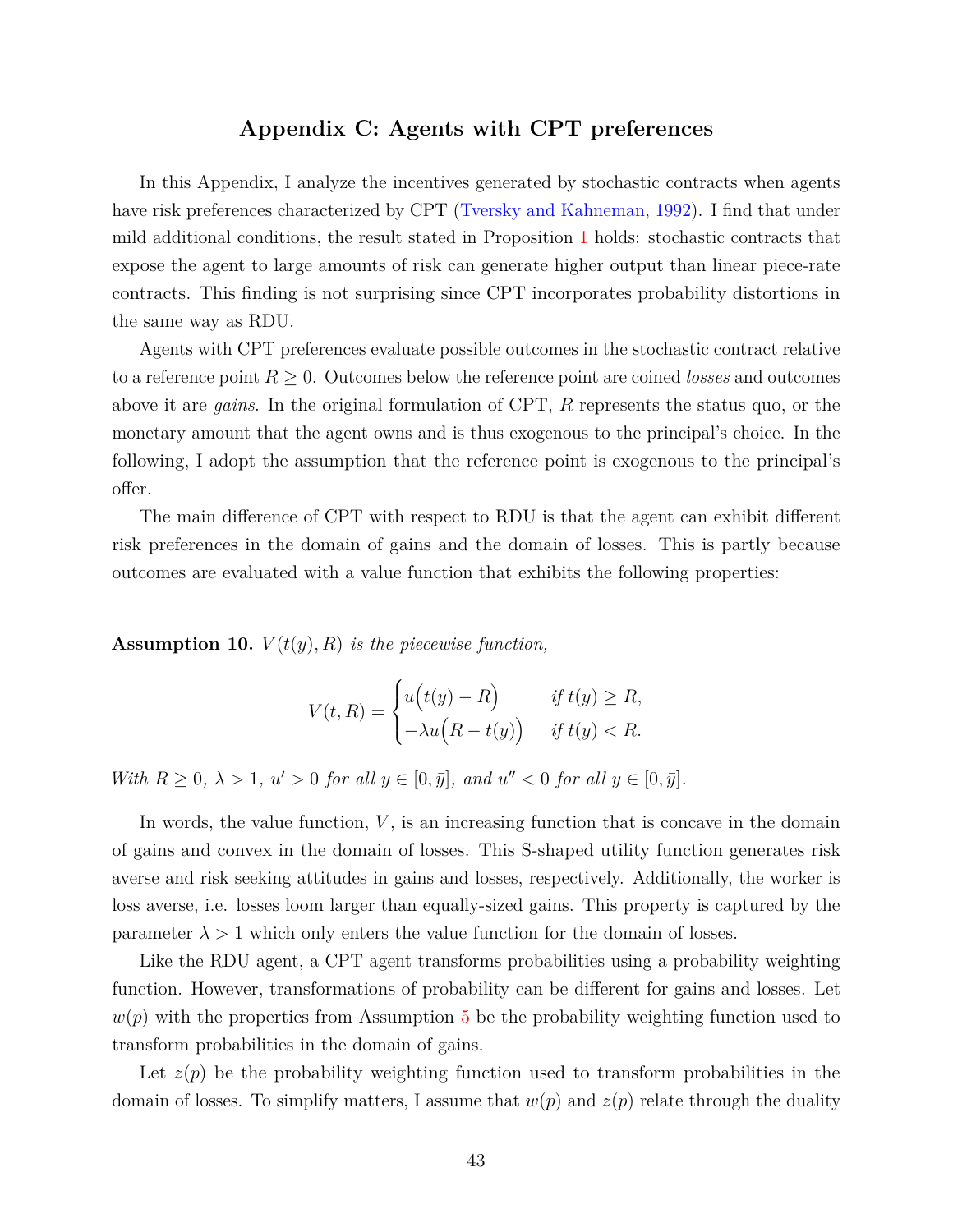$z(p) = 1 - w(1 - p)$ . Hence, the weighting function for losses adopts the same properties as that for gains, but differs in that probability transformations are applied to loss ranks, or a ranking of outcomes from least-desirable to most-desirable, rather than to gain ranks.<sup>[21](#page-44-0)</sup>

All in all, the utility of the agent with CPT preferences when offered *ts*(*y*) is equal to:

$$
CPT(t_s(y), t) = \begin{cases} w(p)u(t(y) - R) - c(e) & , \text{if } t \ge R \ge 0, \\ -z(p)\lambda u(R - t(y)) - c(e) & , \text{if } R > t > 0. \end{cases}
$$
(34)

We are in a position to compare the two contracts with respect to the output that they deliver. Proposition [5](#page-44-1) provides the conditions under which the principal is better off exposing the agent to large amounts of risk with the stochastic contract.

<span id="page-44-1"></span>**Proposition 5.** *Let assumptions [1](#page-4-1)[-6,](#page-9-0) and [10](#page-43-0) hold. Contract L improves upon any contract*  $t(y)$  *if and only if*  $w(r) > u(r)$ *.* 

*Proof.* Let  $w(r) > u(r)$  and  $t \geq R$ . For the optimality of  $L = (r, t(y); 1-r, 0)$ , it suffices that for any generic contract  $t(y)$ ,

<span id="page-44-2"></span>
$$
CPT(L, e) > CPT(t(y), e) \Leftrightarrow
$$
  

$$
w(r) \int_{\underline{y}}^{\overline{y}} u(T(y) - R) w_y \left(1 - F(y|e)\right) f(y|e) dy > \int_{\underline{y}}^{\overline{y}} u\left(t(y) - R\right) w_y \left(1 - F(y|e)\right) f(y|e) dy.
$$
  
(35)

For a given realization  $\tilde{y} \in [y, \bar{y}]$  the inequality in [\(35\)](#page-44-2) collapses to ¯

$$
w(r)u(T(\tilde{y}) - R) > u(t(\tilde{y}) - R) \Leftrightarrow w(r) > \frac{u(t(\tilde{y}) - R)}{u(T(\tilde{y}) - R)}.
$$
\n(36)

Using Assumption [6,](#page-9-0) the previous inequality can be written as

<span id="page-44-3"></span>
$$
w(r) > \frac{u(rT(\tilde{y}) - R)}{u(T(\tilde{y}) - R)} \Rightarrow w(r) > u(r)\frac{u(T(\tilde{y}) - \frac{R}{r})}{u(T(\tilde{y}) - R)},
$$
\n(37)

<span id="page-44-0"></span>where the second equivalence is due to the concavity of *u* in  $t > r$  and  $u(r) \in (0,1)$ 

<sup>&</sup>lt;sup>21</sup>Formally, an agent with CPT preferences facing a lottery  $(x_1, p_1; x_2, p_2; ...; x_n, p_n)$  ranks the outcomes using an increasing arrangement  $x_1 < x_2 < ...x_{r-1} < r < x_{r+1}... < x_n$  and evaluates the outcomes of the lottery relative to *r* through the function  $v(y, r)$ . The lottery outcomes  $x_{r+1}, \ldots, x_n$  are gains and the outcomes *x*1*, ...xr*−<sup>1</sup> are losses. The individual assigns decision weights to gains in the following way  $\pi_n = w(p_n), \pi_{n-1} = w(p_{n-1} + p_n) - w(p_n), ..., \pi_{r+1} = 1 - \sum_{j=r+1}^n w(p_j)$  and assigns decision weights to losses in the following way  $\pi_1 = z(p_1), \pi_2 = z(p_1 + p_2) - z(p_1)$ , ...,  $\pi_{r-1} = 1 - \sum_{j=r-1}^{n} z(p_j)$ .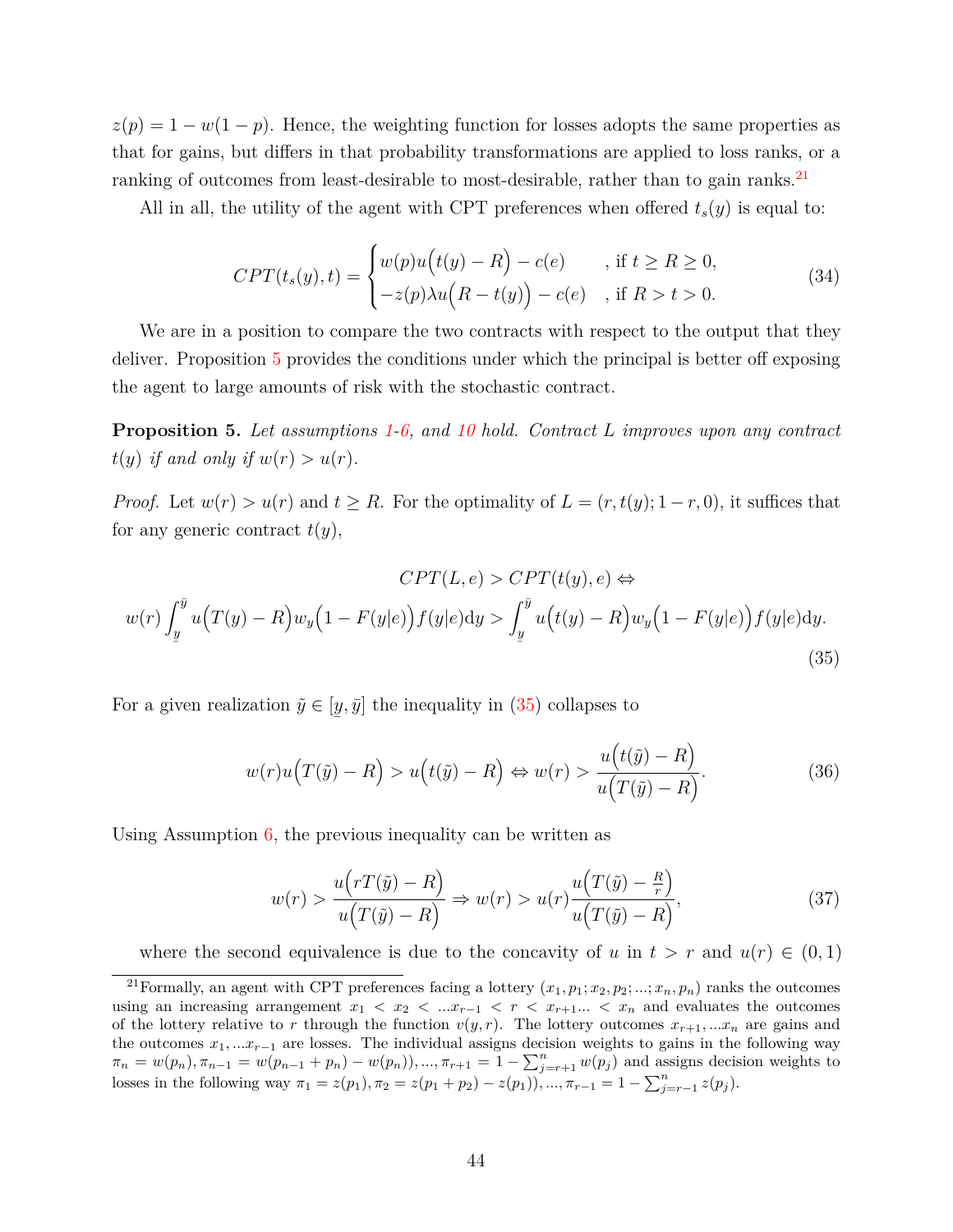(Assumption [10\)](#page-43-0). Since  $\frac{R}{r} > R$  and  $u' > 0$  (Assumption 10), then  $0 < \frac{u(T(\tilde{y}) - \frac{R}{r})}{T(T(\tilde{y}) - R)}$  $\frac{f'(s)-r}{f(x)} < 1$ . Hence,  $w(r) > u(r)$  suffices for the inequality in Eq. [\(37\)](#page-44-3) to hold.

Let now  $z(r) > u(r)$  and  $t < R$ . Then

<span id="page-45-0"></span>
$$
z(r) > u(r) \Leftrightarrow w(r) > u(r) \frac{u(T(y) - R)}{u(T(y) - R)} \Leftrightarrow w(r) > \frac{u(t(y) - rR)}{u(T(y) - R)},
$$
\n(38)

where the second equivalence is due to the convexity of *u* in  $t < R$  (Assumption [10\)](#page-43-0). Since  $\frac{u(t(y)-rR)}{u(T(y)-R)} > \frac{u(t(y)-R)}{u(T(y)-R)}$  $\frac{u(t(y)-R)}{u(T(y)-R)}$ , the last inequality in Eq. [\(38\)](#page-45-0) implies

$$
z(r) > u(r)\frac{u(t(y) - R)}{u(T(y) - R)}.
$$
\n(39)

Due to the duality,  $z(r) = 1 - w(1 - r)$ , for a given realization  $\tilde{y} \in [$ ¯  $y, \bar{y}$  the inequality in [\(35\)](#page-44-2) holds.

Hence, contract *L* leaves the participation and incentive compatibility constraint unchanged as compared to offering a generic contract  $t(y)$ . It provides the same utility and incentives  $(Eq. (35))$  $(Eq. (35))$  $(Eq. (35))$  at the same costs to the principal (Assumption [6\)](#page-9-0).

Let L be optimal. This part of the proof is identical to that presented in Proposition 1. See Eqs. (13)-(16).

As with RDU preferences, the principal derives greater motivation using the stochastic contract. However, this result emerges when the agent sufficiently overweights the probability specified by the principal, so that the probabilistic risk seeking attitude of the agent outweighs the potential risk averse attitudes stemming from his value function. Specifically, when the favorable outcome of L is evaluated as a gain,  $t \geq R$  the necessary lower-bound of probability overweighting to be attained by the probability weighting function to make the agent risk seeking is  $u(p)$ . Instead, when  $t < R$  such lower-bound is sufficient. As it will explained below, the requirement under gains is more stringent.

To conclude this appendix, I comment on the role of loss aversion and diminishing sensitivity, two factors that determine risk attitude under CPT preference and that are absent under RDU. Notice that the coefficient of loss aversion,  $\lambda$ , does not enter in the lower-bound of Proposition 3, when the agent is located in the domain of losses. Thus, that the agent exhibits more or less loss aversion is immaterial to the effectiveness of this stochastic contract with respect to the linear contract.

The second component is diminishing sensitivity, i.e. that the value function is concave for gains and convex for losses. This property implies that the requirement on probability overweighting for the effectiveness of stochastic contracts is more stringent in the domain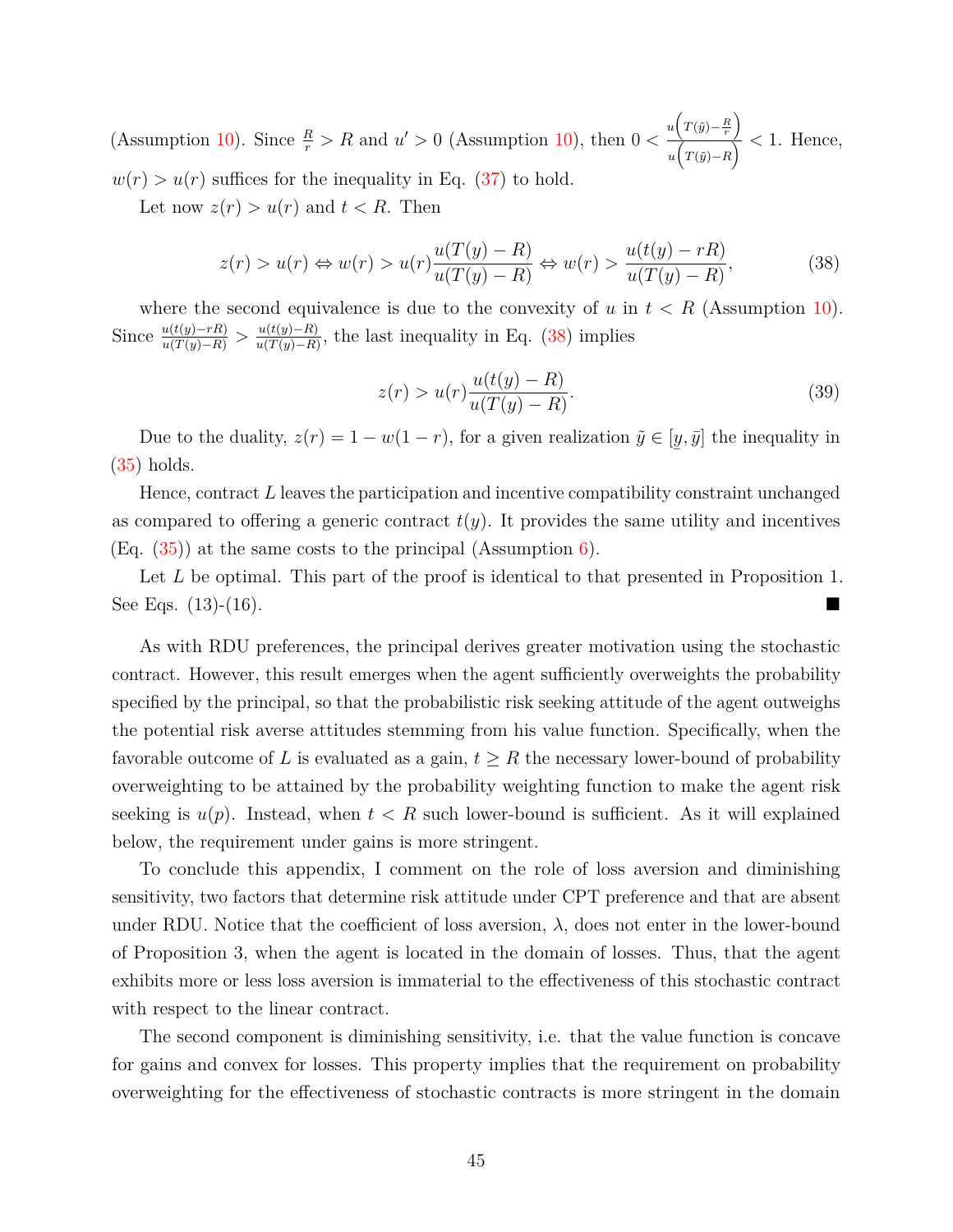of gains. Intuitively, the convex curvature of the value function in the domain of losses generates risk seeking, and facilitates that the agent becomes more motivated with a contract that introduces risk. Instead, in the domain of gains, the value function is concave which generates risk aversion, making more difficult that a contract that introduces risk is attractive to the agent unless sufficient probabilistic risk seeking is induced so as to make the agent risk seeking. An implication is thus that stochastic contracts are more likely to be motivating in the domain of losses.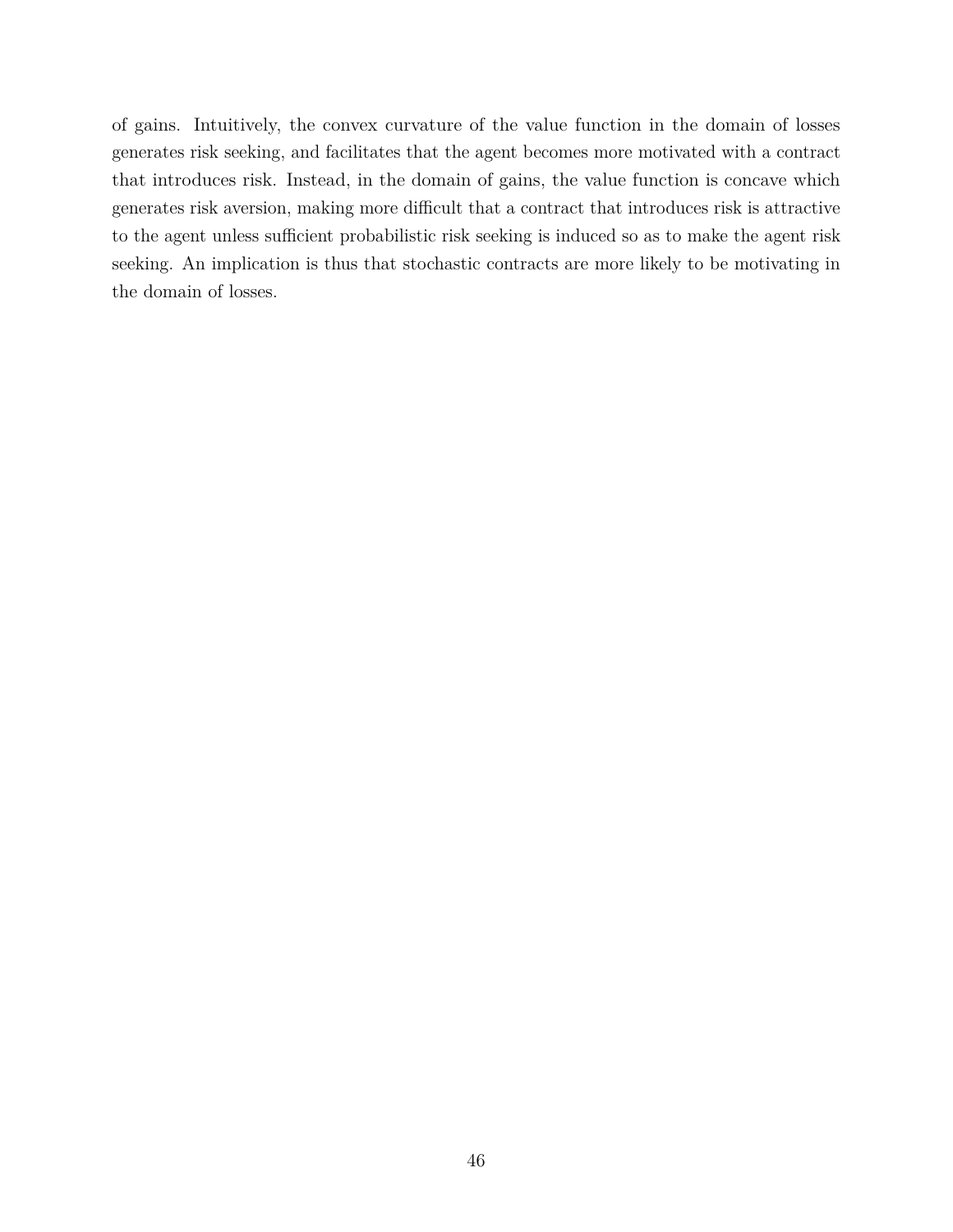## **Appendix D: Utility functions**

This appendix investigates the properties of the elicited utility functions. Decision sets 1 to 6 of the second part of the experiment are designed to elicit the sequence of outcomes  ${x_1, x_2, x_3, x_4, x_5, x_6}$  for each subject. This elicited sequence has the relevant property that it ensures equally-spaced utility values, i.e.  $u(x_j) - u(x_{j-1}) = u(x_{j-1}) - u(x_{j-2})$ , allowing me to characterize a subject's preference over monetary outcomes by mapping each utility value,  $u(x_j)$  to the subject's stated preference  $x_j$ .

I focus on two properties of the utility function: the sign of the slope and the curvature. To that end, I construct two variables, the first variable is  $\Delta_i' := x_j - x_{j-1}$ , for  $j = 1, ..., 6$  and the second is  $\Delta_j' := \Delta_j' - \Delta_{j-1}'$  for  $i = 2, ..., 6$ . The sign of  $\Delta_j'$  as *j* increases determines the sign of the slope, i.e. whether a subject prefers larger monetary outcomes to smaller monetary outcomes. Similarly, the sign of  $\Delta_j''$  as *j* increases determines the utility curvature. For example, a subject with  $\Delta'_{j} > 0$  and  $\Delta''_{j} > 0$  for all *j* exhibits a preference for larger monetary outcomes and experiences smaller utility increments with larger monetary outcomes, this is equivalent to say that this subject has an increasing and concave utility function.

The first analysis focuses on classifications at the individual level. I classify subjects according to the curvature of their utility function. Since I have multiple observations for each subject and it was possible that subjects made mistakes, this classification is based on the sign of  $\Delta_j^{\prime\prime}$  with the most occurrence. Specifically, a subject with at least three negative  $\Delta''_j$ s was classified as having a convex utility, a subject with at least three positive  $\Delta''_j$ s had a concave utility and subject with three or more  $\Delta_i$ 's had a linear utility. A subject with a utility function that cannot be classified as concave, convex, or linear, had a mixed utility. Furthermore, to statistically asses the sign of a  $\Delta_{j}^{\prime\prime}$ , I construct confidence intervals around zero. In particular, I multiply the standard deviation of each  $\Delta_{j}^{\prime\prime}$  by the factors 0.64 and  $-0.64$ . Thus, if  $\Delta''_j$  follows a normal distribution, 50% of the data should lie within the confidence interval.<sup>[22](#page-47-0)</sup>

The data suggest that all subjects in the experiment exhibit an increasing sequence {*x*1*, ..., x*6} which denotes, not surprisingly, a generalized preference for larger amounts of money. Table [7](#page-49-0) presents the classification of subjects according to the curvature of their utility function. The data suggest that the majority of subjects exhibit linear utility functions.

<span id="page-47-0"></span><sup>22</sup>More stringent confidence intervals were also used for the analysis. These confidence intervals were also constructed using the standard deviation of a  $\Delta_{j}^{\prime\prime}$  which was multiplied by different factors, such as 1 and −1, 1*.*64 and −1*.*64, and 2 and −2. The qualitative results of these analyzes are not different from the main result presented here that the majority of subjects exhibit a linear utility function. This is not surprising inasmuch as these confidence intervals are more stringent and yield less subjects classified as having a mixed utility function and more subjects exhibiting a linear utility function.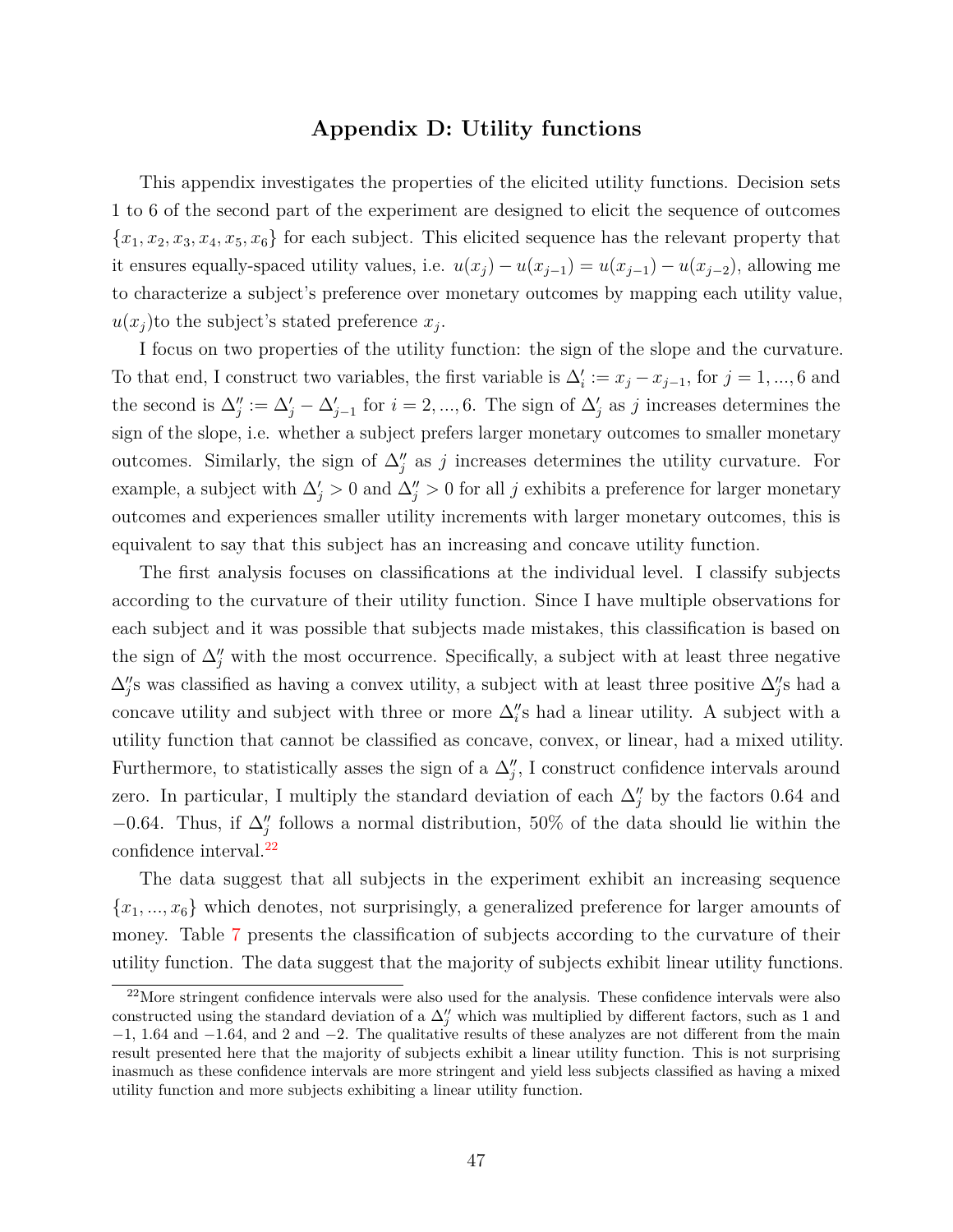Specifically, 77% of the subjects have linear utility, while the rest of the subjects have mixed utility (13% of the subjects), and concave utility (7% of the subjects). A proportions test suggest that the proportion of subjects with linear utility is significantly larger than 50% (p<0.001). Moreover, this test also yields that the proportion of subjects having linear functions is significantly larger than the proportion of subjects with mixed  $(p<0.001)$  and concave utility  $(p<0.001)$ .

The result that more than two-thirds of the subjects exhibit linear utility is at odds with the principle of diminishing sensitivity, a key property of cumulative prospect theory (CPT). However, disregarding CPT as a possible representation for the subjects' preferences for money on the basis of this classification may be incorrect. As pointed out by [Wakker and](#page-34-5) [Deneffe](#page-34-5) [\(1996\)](#page-34-5), their trade-off method, used to elicit  $\{x_1, x_2, x_3, x_4, x_5\}$ , requires lotteries with large monetary outcomes in order to obtain utility functions with curvature. Therefore, one of the advantages of the experimental design, that it elicits the utility function and the probability weighting function of subjects using monetary stakes that reflect the monetary incentives in the first part of the experiment, is also the reason that diminishing sensitivity is not be observed.

Table [7](#page-49-0) also presents the results of the aforementioned analysis when it is assumed that subjects have CPT preferences with a reference point equal to the monetary equivalent of a subject's beliefs about his performance in the first part of the experiment. Monetary outcomes above this reference point are considered gains and outcomes below the reference point are considered losses. This alternative analysis also leads to the conclusion that the majority of the subjects exhibit a linear utility function. Specifically, I find that 65 % of the subjects have linear utilities in the domain of gains and 98% of the subjects exhibit linear utilities in the domain of losses.

To understand how the aforementioned results aggregate, I analyze the sequence {*x*1*, ..., x*6} when each outcome  $x_j$  is averaged for all subject. Table  $8$  presents the descriptive statistics of the resulting outcomes. I find that the average outcome  $x_j$  is increasing with  $j$ , implying that on average subjects exhibit a taste for larger monetary outcomes. Moreover, the column displaying the average values of the variable  $\Delta'_{j}$  shows that as *j* increases, increments of  $x_j$ become larger. Thus, while on average subjects exhibit linear utility, this tendency ceases as monetary outcomes in the lotteries become larger. In fact, for large values of  $x_j$  the average utility function displays concavity. This result is also found by [Abdellaoui](#page-31-0) [\(2000\)](#page-31-0).

The last analysis of the data consists on fitting well-known parametric families of utility functions. Specifically, I assume a power utility, belonging to the CRRA family of utility functions, and an exponential function, belonging to the CARA family of utility functions. Table [9](#page-51-0) the regression estimates when non-linear least squares is used to fit the data to the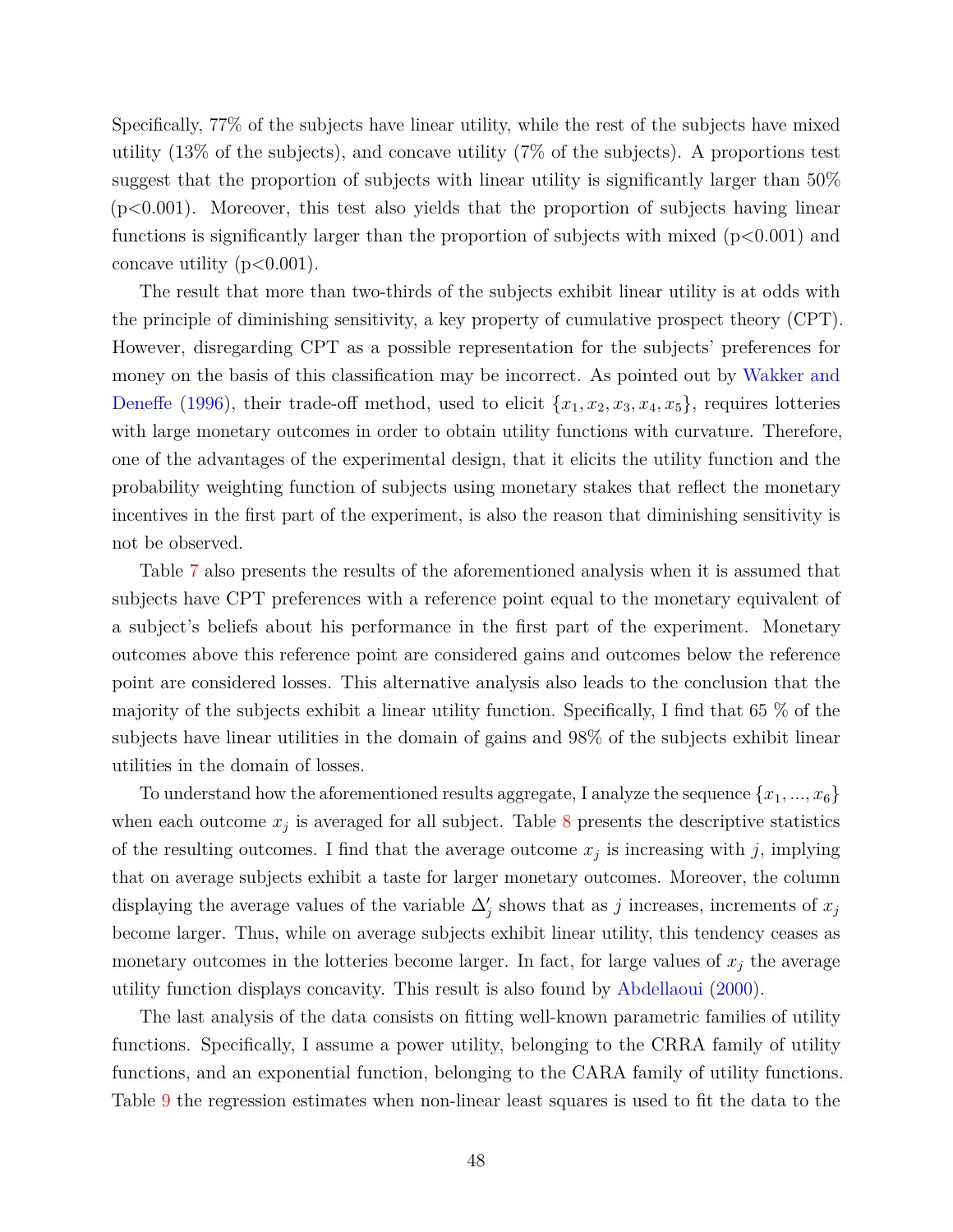<span id="page-49-0"></span>

| Reference Point |          | Domain Convex Concave Linear Mixed |     |    | Total |
|-----------------|----------|------------------------------------|-----|----|-------|
| No/Zero         | No/Gains | 13                                 | 133 | 23 | 172   |
| Belief          | Gains    |                                    | 43  |    | 79    |
| Belief          | Losses   |                                    | 90  |    | 93    |

Table 7: Classification of subjects according to utility curvature

Note: This table presents the subjects classification according to the shape of their utility function. Subjects are classified as having a convex, concave, linear or mixed utility function based on the sign of  $\Delta_j$  with more occurrence. The first row presents the classification when the analysis is performed with all the data. The second and third columns feature the analysis taking into account the Beliefs non-zero reference point, which is the monetary equivalent of a subject's beliefs about her performance in the first part of the experiment. The second row presents the analysis when the monetary outcomes of the lotteries are above the reference point, whereas the third row presents the analysis when the monetary outcomes of the lotteries are below the reference point

assumed utility function. For the two parametric specifications I find that the average utility function of the subjects is approximately linear. For instance, when the power utility function  $u(x) = x^k$  is assumed, the parameter attains a value of 0.995. This finding is consistent with the large proportion of subjects that were classified as having a linear utility function in the individual analysis and the modest increments that the averaged outcomes  $x_j$  exhibit as  $j$ increases presented in Table [8.](#page-50-0)

These analyses are also performed under the assumption that subjects have CPT preferences with a reference point equal to the monetary equivalent of the subject's belief in the first part of the experiment. According to Table [8,](#page-50-0) subjects exhibit an average preference for larger monetary amounts in both domains. Also, the descriptive statistics suggest a decreasing tendency of the utility function to be linear as the outcome becomes larger in the domain of gains and lower in the domain of losses. The latter finding implies that in the domain of gains the average utility function tends to concavity, while in the domain of losses the function it tends to convexity. Furthermore, the data suggest that diminishing sensitivity manifests at different degrees across the domains, with subjects exhibiting more in the domain of gains. This difference is explained by fact that only positive outcomes were used to elicit the sequence  $\{x_1, x_2, x_3, x_4, x_5, x_6\}$ . This leaves little room for subjects to exhibit as much sensitivity in the domain of losses as in the domain of gains. Note that I chose to elicit preferences using only positive outcomes since the second part of the experiment was designed to understand the subjects' risk preferences over the monetary incentives at stake in the first part of the experiment. A more complete analysis of diminishing sensitivity across domains, and of risk preferences in general, requires lotteries featuring negative outcomes.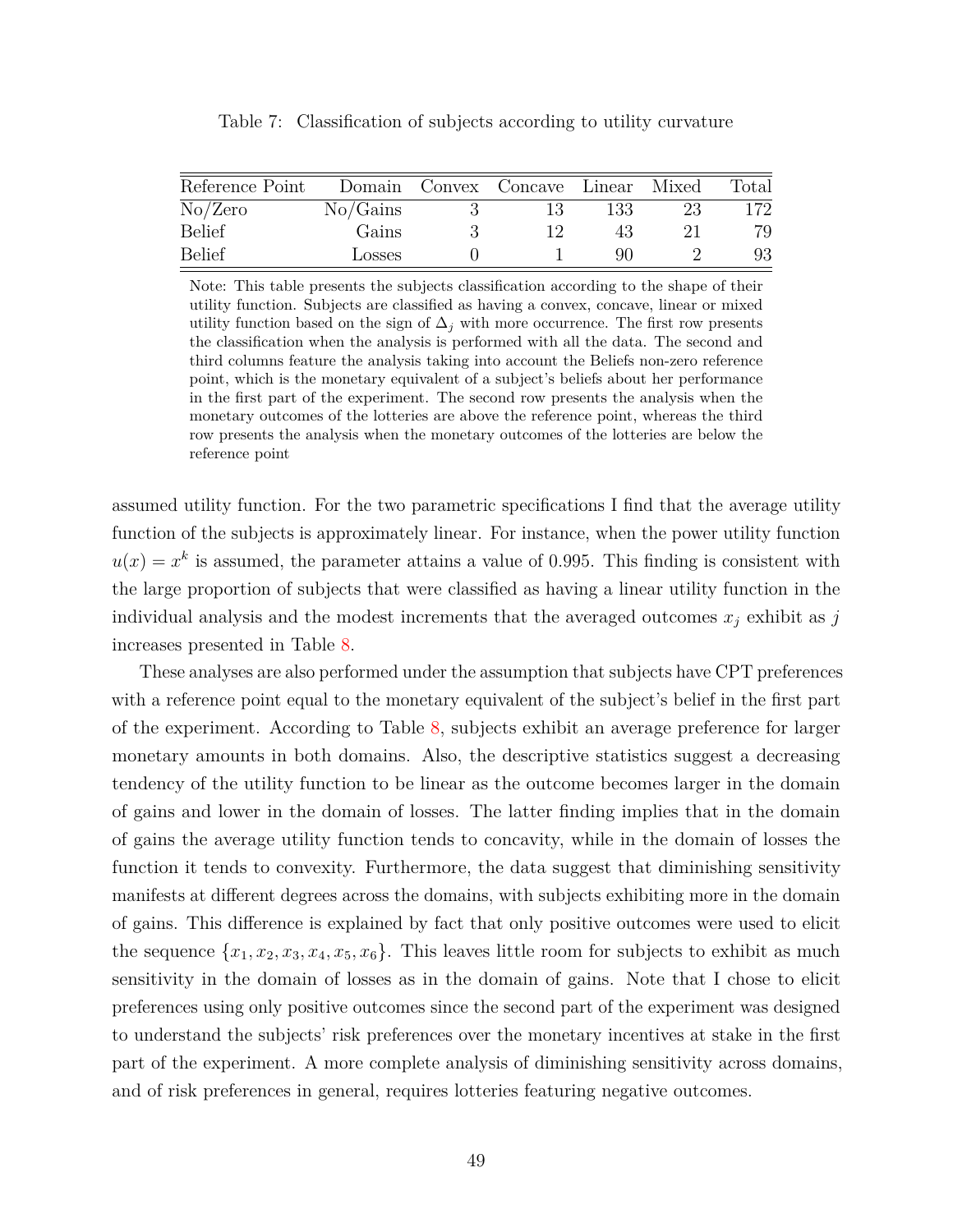<span id="page-50-0"></span>

| $\jmath$        | $x_i$           |       | $x_i$           |       | $x_i$                  | $\Delta_i'$ |
|-----------------|-----------------|-------|-----------------|-------|------------------------|-------------|
| 1               | 2.579(1.990)    | 1.579 | 3.761(4.037)    | 3.037 | 1.576(0.548)           | 0.576       |
| 2               | 4.573(4.445)    | 1.993 | 8.167(5.226)    | 4.129 | 2.167(0.931)           | 0.590       |
| 3               | 6.684(6.792)    | 2.110 | 12.545(7.564)   |       | $4.378$ $2.761(1.280)$ | 0.593       |
| $\overline{4}$  | 9.179(9.420)    | 2.495 | 17.812 (9.826)  | 5.266 | 3.515(1.800)           | 0.754       |
| $5\overline{)}$ | 11.773 (11.880) | 2.594 | 23.156(11.598)  | 5.344 | 4.353(2.589)           | 0.837       |
| 6               | 14.379 (14.418) | 2.605 | 28.400 (13.608) | 5.243 | 5.287(3.727)           | 0.934       |
| Ref.Point       | No/Zero         |       | <b>Beliefs</b>  |       | <b>Beliefs</b>         |             |
| Domain          | No/Gains        |       | Gains           |       | Losses                 |             |

Table 8: Aggregate results  $x_1, x_2, x_3, x_4, x_5$ , and  $x_6$ 

Note: This table presents the average, standard deviations of the sequence  $x_1, x_2, x_3, x_4, x_5, x_6$  along with the difference  $\Delta'_{j} = x_{j} - x_{j-1}$ . Standard deviations are presented in parenthesis. Columns 2 and 3 present these statistics when all the data is taken into account. Columns 4, 5, 6, and 7, present these statistics when it is assumed that subjects make decisions around Beliefs as a reference point. Columns 4 and 5 present the mean and median of  $x_1, x_2, x_3, x_4, x_5, x_6$  along with  $\Delta'_{j} = x_{j} - x_{j-1}$  for values above Beliefs for each subject. Columns 6 and 7 present the mean and median of  $x_1, x_2, x_3, x_4, x_5, x_6$  along with  $\Delta'_j = x_j - x_{j-1}$  for values below Beliefs for each subject.

I also estimate the parameters of the utility function for each domain assuming a power or an exponential utility function. For the domain of losses, the estimated coefficients suggest approximate linearity, with an estimated coefficient  $k = 0.992$  when a power utility function is assumed. A similar result is found for the domain of losses, where the estimation yields  $k = 1.035$ .

All in all, the data suggest that subjects have linear utility functions. This finding is robust to the assumption that subjects have CPT preferences and the reference point is assumed to be their belief. This is not a surprising finding given the magnitude of the stakes used to elicit the subject's risk preferences. Furthermore, the conclusion that the utility function is linear implies that probability risk attitudes fully determine the risk attitudes. Implying that performance differences across treatments must be explained by probability distortions.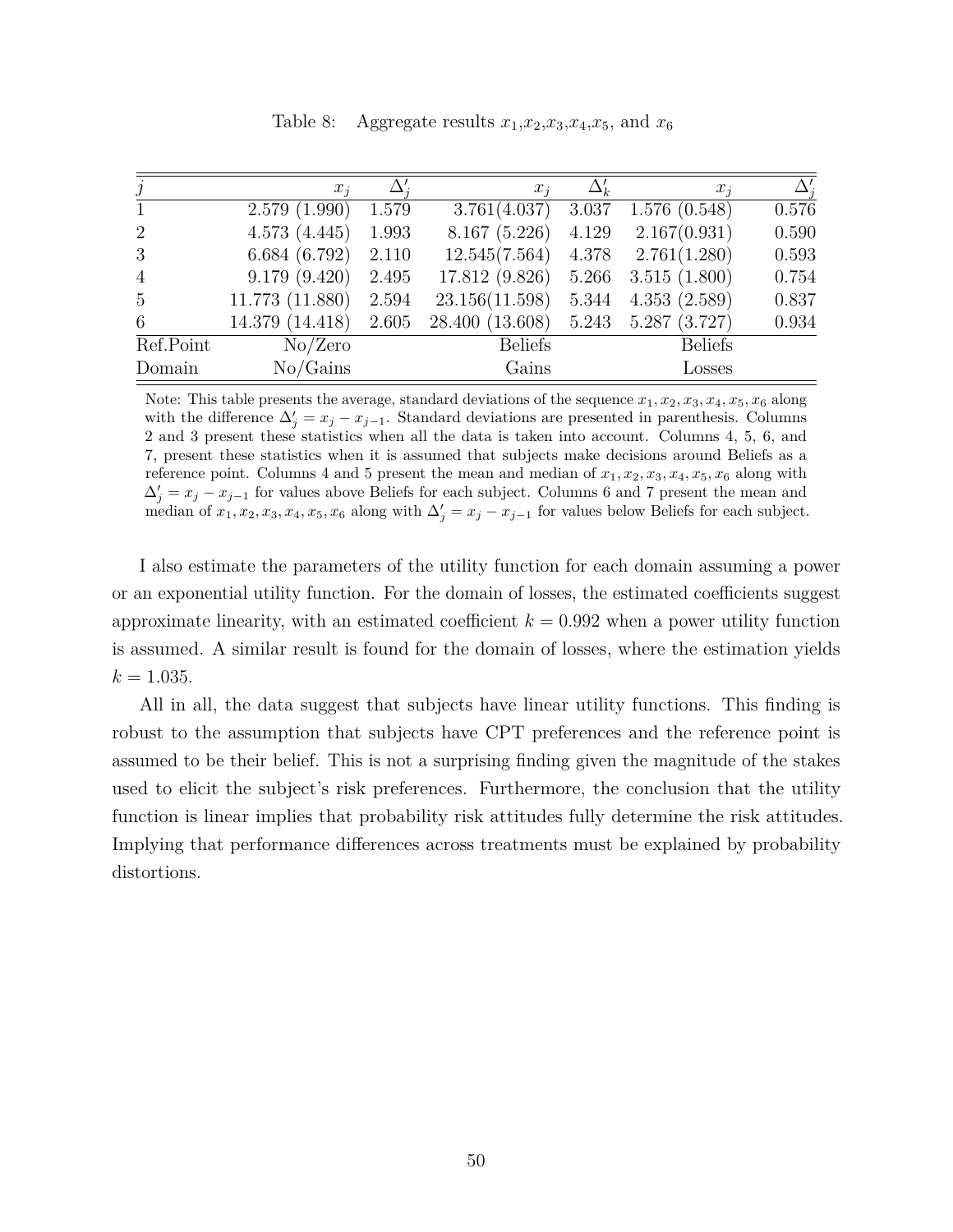<span id="page-51-0"></span>

| Exponential (CARA) $1 - \exp(-\gamma(x_{i-1} + \frac{\epsilon}{2}))$ |              |                |                |
|----------------------------------------------------------------------|--------------|----------------|----------------|
| $\hat{\gamma}$                                                       | 0.977(0.001) | 0.946(0.001)   | 1.337(0.001)   |
| Adj. $\mathbb{R}^2$                                                  | 0.922        | 0.887          | 0.303          |
| N                                                                    | 1032         | 412            | 619            |
| Power Utility (CRRA) $(x_{j-1} + \frac{\epsilon}{2})^k$              |              |                |                |
| $\hat{k}$                                                            | 0.995(0.001) | 0.992(0.001)   | 1.035(0.007)   |
| Adj. $\mathbb{R}^2$                                                  | 0.925        | 0.971          | 0.756          |
| N                                                                    | 1032         | 412            | 619            |
| $\overline{\text{Ref.Point}}$                                        | No/Zero      | <b>Beliefs</b> | <b>Beliefs</b> |
| Domain                                                               | No/Gains     | Gains          | Losses         |

Table 9: Parametric estimates of average utility function

Note: This table presents the estimates of the non linear least squares regression. The upper panel assumes that the parametric form  $1 - \exp(-\gamma(x_{j-1} + \frac{\epsilon}{2}))$  and the lower panel assumes the parametric form  $(x_{j-1} + \frac{\epsilon}{2})^k$ . The first column presents uses all the data. The second and third column present the data for the domain of gains and the domain of losses, respectively, when the reference point is Beliefs. Standard errors in parenthesis.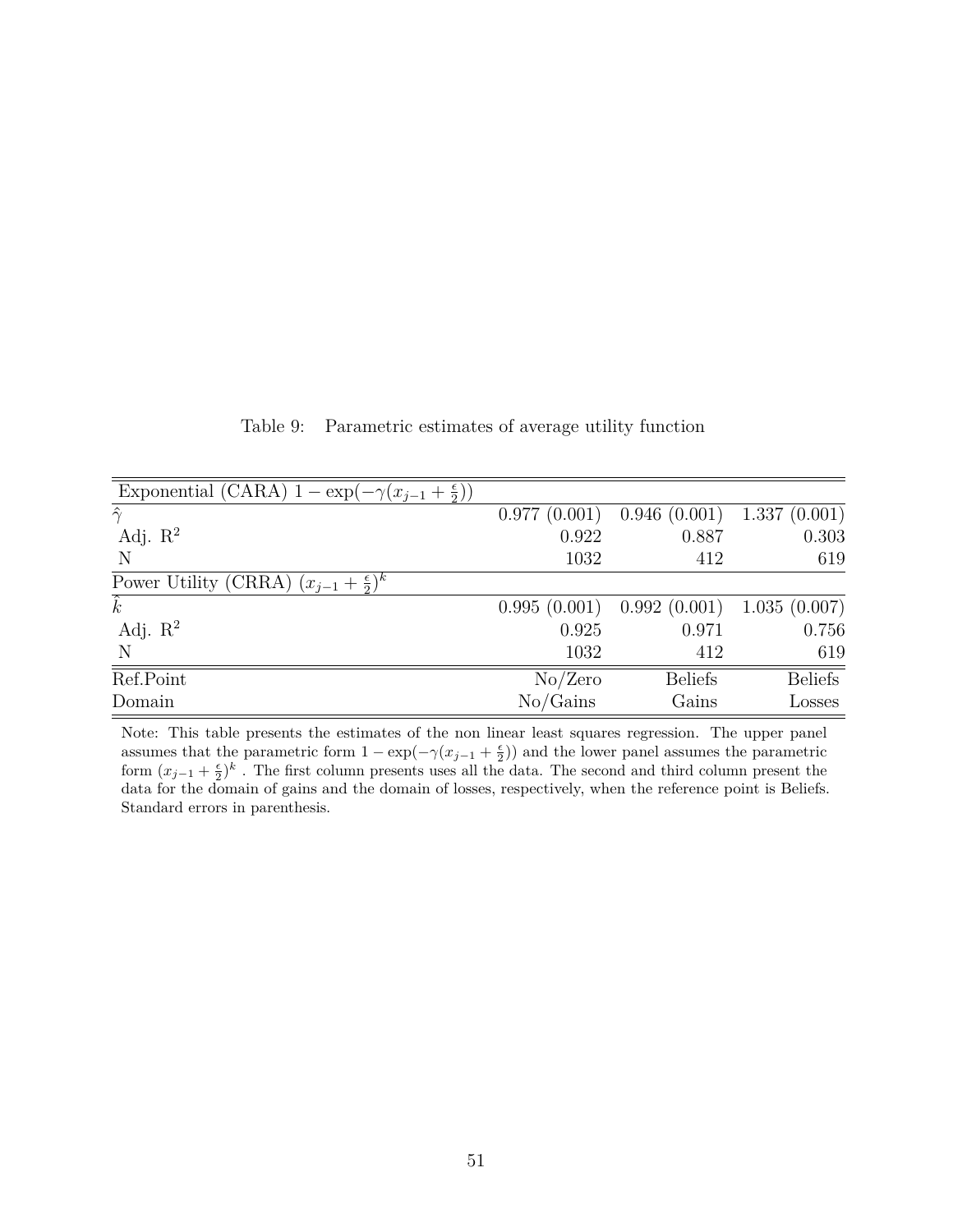## **Appendix E: Individual analysis of probability weighting functions**

This appendix presents alternative analyses of the probability weighting functions. Decision sets 7 to 11 included in the second part of the experiment were designed to elicit the subjects' weighting functions. In the main body of the paper, I present parametric analyses of the average data. In this appendix, I present non-parametric analyses of these data performed at the individual level.

The first analysis classifies each subject according to the shape of the elicited probability weighting function and is based on [Bleichrodt and Pinto](#page-32-18) [\(2000\)](#page-32-18). There were five possible shapes of the probability weighting function. A subject could display a weighting function with either lower subadditivity (LS), upper subadditivity (US) or with both properties. These three properties result from comparing the behavior of the probability weighting function at extreme probabilities to the behavior of the same function at intermediate probabilities. Moreover, a subject could display a concave or a convex probability weighting function.

To classify a subject into one of these five categories, I created the variable  $\partial_i^j$ *j*−1 :=  $w(p_j) − w(p_{j-1})$  $\frac{w(p_j)-w(p_{j-1})}{w^{-1}(p_j)-w^{-1}(p_{j-1})}$ , which captures the average slope of the probability weighting function between probabilities *j* and *j* − 1. I also created the variable  $\bigtriangledown_{j-1}^{j} \equiv \partial_{j-1}^{j} - \partial_{j-2}^{j-1}$  $j_{-2}^{j-1}$ , which represents the change of the average slope of the weighting function between successive probabilities.

To understand the subjects' behavior at extreme and intermediate probabilities I focus on the sign of the variables  $\bigtriangledown_{0.16}^{0.33}$  and  $\bigtriangledown_{0.83}^{1}$ . If a subject exhibits  $\bigtriangledown_{0.16}^{0.33}$  < 0, his probability weighting exhibits LS. In other words, his probability weighting function assigns larger weights to small probabilities than to medium-ranged probabilities. Moreover, if a subject has  $\bigtriangledown_{0.83}^{1} > 0$ , then his probability weighting function exhibits the property of US. That is, his weighting function assigns larger weights to large probabilities than to medium-ranged probabilities. The resulting dummy variables LS and US or Both were used in the main body of the paper to investigate the effect of these properties of the weighting function on the treatment effects.

In addition, I examine the sign of  $\bigtriangledown_{j-1}^{j}$  as *j* increases to determine the shape of the weighting function of each subject over the whole probability interval. A subject was classified as having a concave weighting function if at least three (out of five)  $\bigtriangledown_{j=1}^{j}$  had a negative sign and he did not exhibit US. Alternatively, a subject had a convex probability weighting function if at least three (out of five)  $\bigtriangledown_{j-1}^j$  were positive and he did not exhibit LS. Note that these classifications allow for the possibility of response error.

Table [10](#page-53-0) presents the results of the individual classification. I find that 57 % of subjects exhibit LS, 75% of subjects exhibit US and 44% of subjects display probability weighting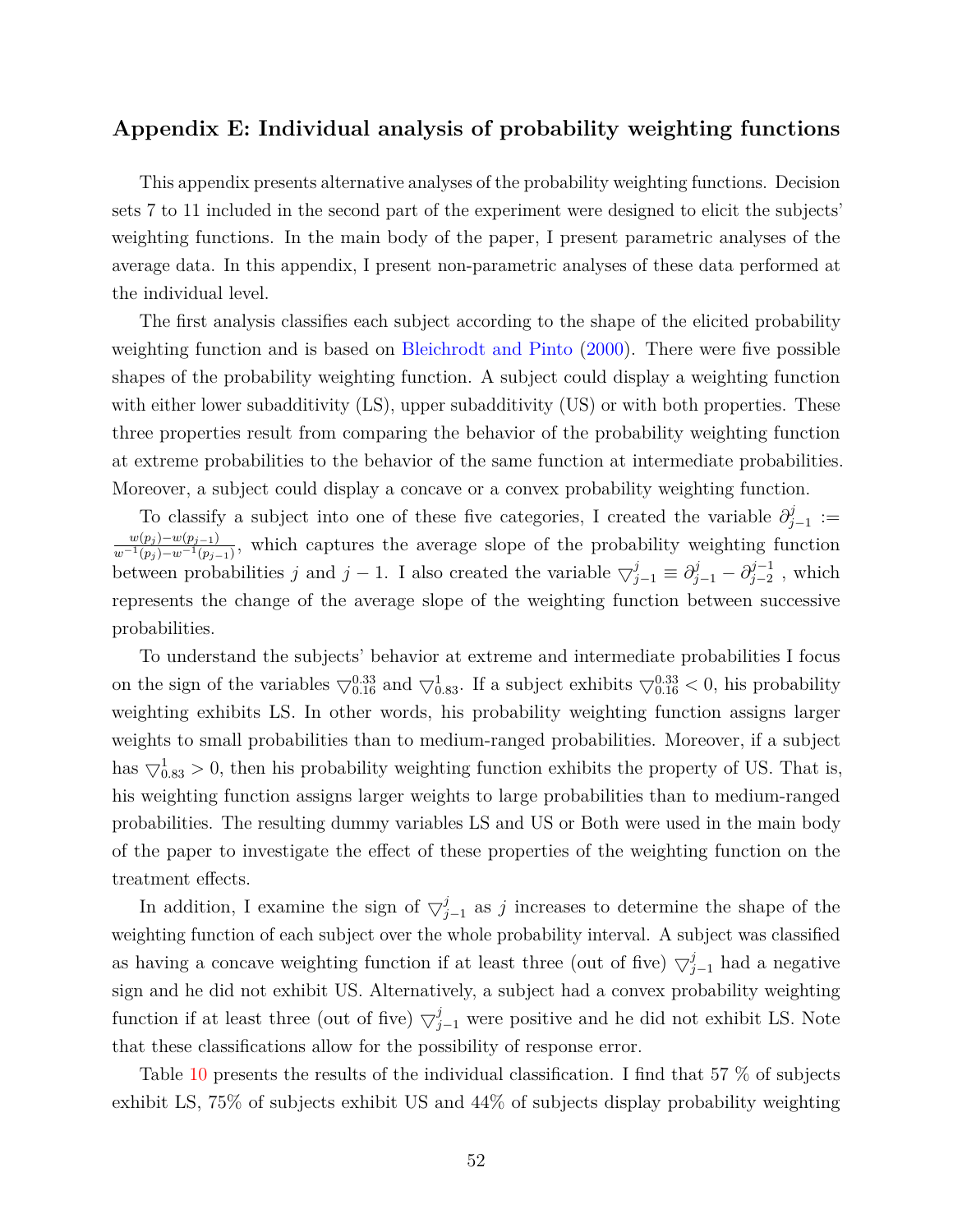functions with both LS and US. Therefore, most subjects in the experiment had weighting functions that yield overweighting of small probabilities or underweighting of large probabilities. Also, almost half of subjects exhibit probability weighting functions that assign large weights to small and large probabilities. These proportions are however considerably lower than those reported by [Bleichrodt and Pinto](#page-32-18) [\(2000\)](#page-32-18). Moreover, I find that 39% of the subjects exhibit convex weighting functions and only 13% of the subjects exhibit concave weighting functions. Thus, more subjects in the experiment exhibit pessimism. Furthermore, the proportion of subjects in the experiment with either concave or convex probability weighting functions is higher than that reported by [Bleichrodt and Pinto](#page-32-18) [\(2000\)](#page-32-18), who finds that only 15% of the subjects have probability weighting functions with either of these shapes.

<span id="page-53-0"></span>Table 10: Classification of subjects according to the shape of their weighting function

| Reference Point |          |    | Domain Convex Concave LS US LS & US |    |       |    |
|-----------------|----------|----|-------------------------------------|----|-------|----|
| No/Zero         | No/Gains | 68 | 23                                  | 98 | - 129 | 76 |
| <b>Beliefs</b>  | Gains    | 29 |                                     | 49 | 63    | 38 |
| <b>Beliefs</b>  | Losses   | 39 | $\overline{14}$                     | 49 | 66    | 38 |

Note: This table presents the classification of subjects according to the shape of their probability weighting function. Subjects are classified as having a probability weighting function with US, LS or both. Also, subjects are classified as having a convex or concave probability weighting function if they do not exhibit LS and US, respectively. This classification depends on the sign of  $\bigtriangledown_{j=1}^{j}$ . The first row presents the classification with all the data. The second and third columns feature the analysis assuming that the monetary equivalent of a subject belief in the real-effort task is the reference point. The second row presents the analysis when the monetary outcomes of the lotteries are above the reference point. The third row presents the analysis when the monetary outcomes of the lotteries are below the reference point.

For the sake of robustness, I perform an alternative classification of LS and US also proposed by [Bleichrodt and Pinto](#page-32-18) [\(2000\)](#page-32-18). In comparison to the above classification, weights given to extreme probabilities are contrasted to the corresponding objective probability. In particular a subject has a weighting function with LS if  $w^{-1}\left(\frac{1}{6}\right)$ 6  $($   $)$  < 0.16. Similarly, a subject has a weighting function with US if  $1 - w^{-1} \left(\frac{5}{6}\right)$ 6 *<* 0*.*16. This alternative classification of LS and US is admittedly less accurate. The reason is that assigning large weights to extreme probabilities does does not guarantee that the weights assigned to medium-ranged probabilities are small.

The results of the alternative classification are presented in Table [11.](#page-54-0) I find that a similar proportion of subjects exhibit US and LS. Specifically, 40.12% of subjects exhibit LS and 38.37% subjects exhibit US. Also, only 20% of subjects exhibit both LS and US. These proportions are considerably lower than those obtained with the initial classification and are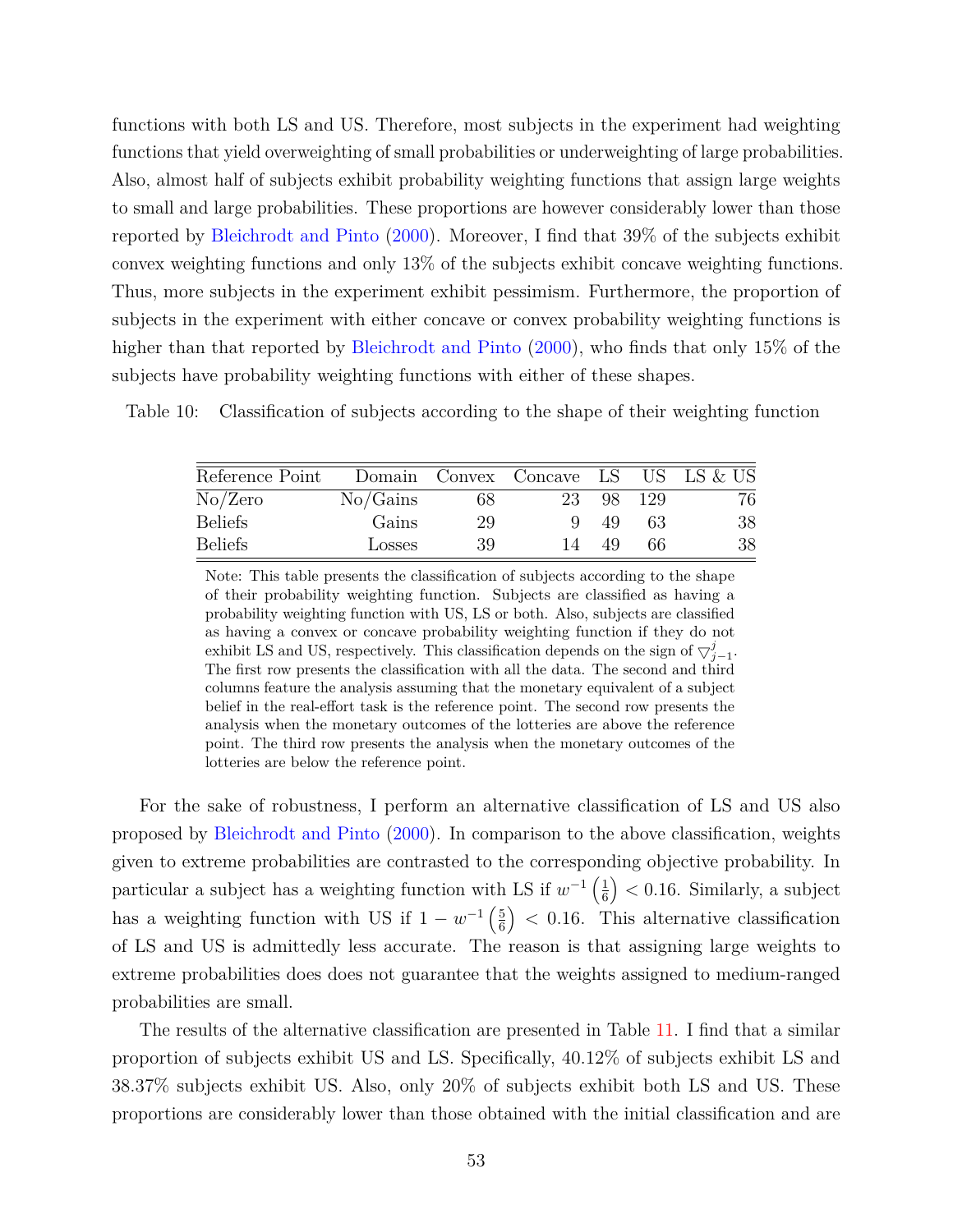<span id="page-54-0"></span>also smaller to those reported by [Bleichrodt and Pinto](#page-32-18) [\(2000\)](#page-32-18).

| Reference Point | Domain LS US |     | <b>Both</b> |
|-----------------|--------------|-----|-------------|
| No/Zero         | No/Gains 55  | -89 | 25          |
| <b>Beliefs</b>  | Gains 18     | -49 | 8           |
| <b>Beliefs</b>  | Losses 37    | 40  | 17          |
|                 |              |     |             |

Table 11: Classification of subjects according to LS, US, or both

Note: This table presents the classification of subjects according to the shape of their weighting functions. Subjects are classified as having weighting functions with LS if  $w^{-1}(\frac{1}{6}) < w^{-1}(\frac{2}{6}) - w^{-1}(\frac{1}{6})$ . Subjects have weighting functions with US if  $1 - w^{-1} \left(\frac{5}{6}\right)$  <  $w^{-1}\left(\frac{5}{6}\right) - w^{-1}\left(\frac{4}{6}\right)$ . When these two properties hold, subjects are classified in Both.

The last considered classification, evaluates the strength of the possibility effect relative to the certainty effect. A subject exhibits a weighting function with a possibility effect that is stronger than the certainty effect when  $1 - w^{-1} \left(\frac{5}{6}\right)$ 6 ) >  $w^{-1}$  ( $\frac{1}{6}$ 6 . Table [12](#page-54-1) shows that the majority of subjects in the experiment have probability weighting functions with the certainty effect exceeding the possibility effect. This result is in line with the findings of [Tversky and](#page-33-1) [Fox](#page-33-1) [\(1995\)](#page-33-1). Nevertheless, the proportion of subjects for which Certainty exceeds Possibility is not negligible as it constitutes close to 32 % of subjects.

<span id="page-54-1"></span>Table 12: Classification of subjects according to strength of possibility effect

| Reference Point |          | Domain Certainty Possibility |    | Equal |
|-----------------|----------|------------------------------|----|-------|
| No/Zero         | No/Gains | 107                          | 55 | 10    |
| <b>Beliefs</b>  | Gains    | 57                           | 18 | Δ     |
| Beliefs         | Losses   | 50                           | 37 |       |

Note: This table presents the classification of subjects according to the strength of the possibility effect with respect to the certainty effect. Subjects are classified Possibility, that is having probability weighting function where the possibility effect exceeds the certainty effect if  $1$  $w^{-1}(\frac{5}{6}) > w^{-1}(\frac{1}{6})$ . Instead, if  $1 - w^{-1}(\frac{5}{6}) < w^{-1}(\frac{1}{6})$  subjects were classified certainty. Finally, subjects with  $1 - w^{-1} \left(\frac{5}{6}\right) = w^{-1} \left(\frac{1}{6}\right)$  were classified Equal.

As in the main body of the paper, I consider the possibility that subjects have CPT preferences with a reference point equal to the monetary equivalent of their beliefs about performance in the first part of the experiment. All previous analyses are also performed under the assumption that the monetary equivalent of a subject's belief in the real-effort task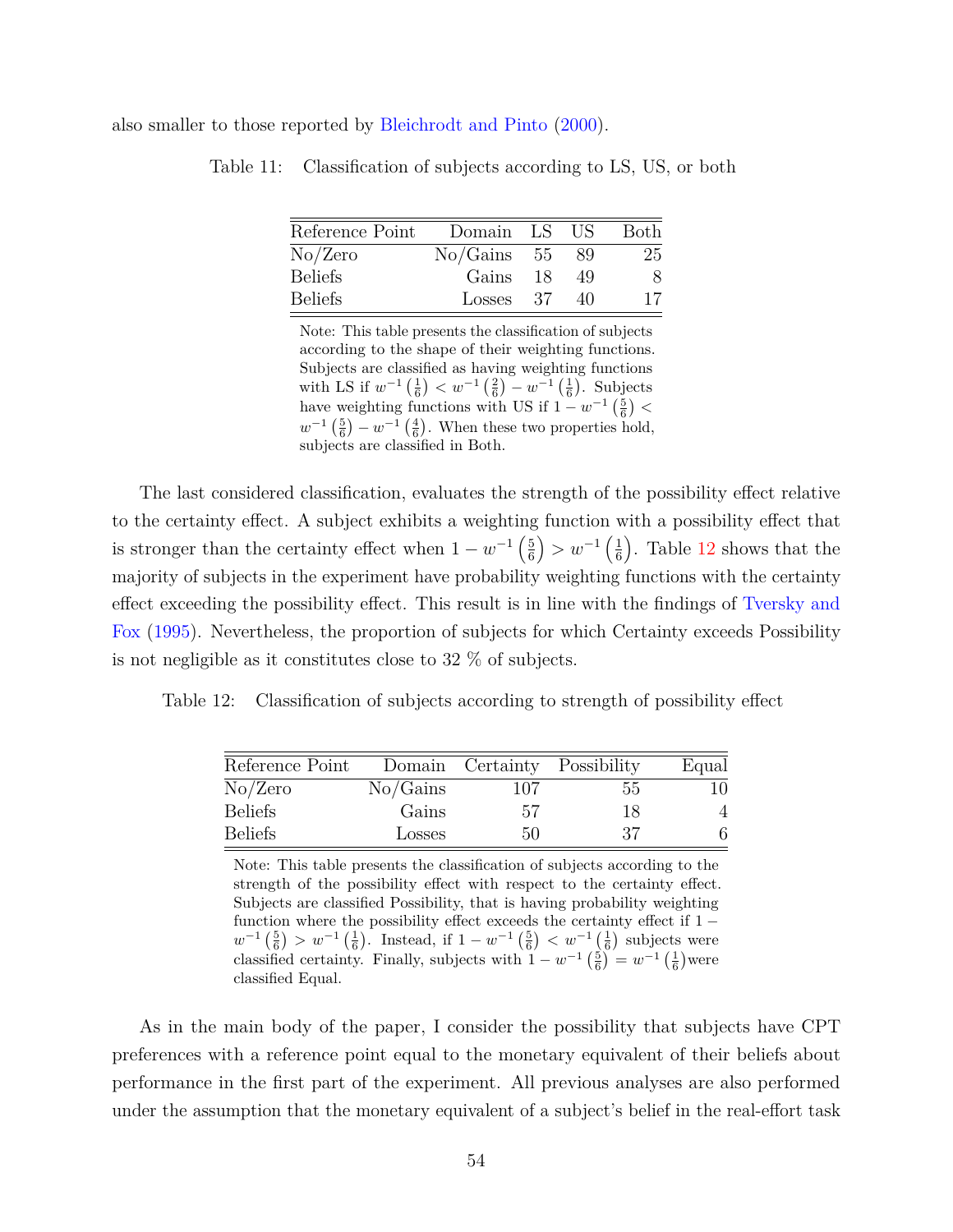is the reference point.<sup>[23](#page-55-0)</sup> The results of these analyses are also presented in Table [10,](#page-53-0) Table [11,](#page-54-0) and Table [12.](#page-54-1) All in all, I find that the aforementioned results are robust to subjects having CPT preferences. In particular for both domains there is a large proportion of subjects with US and/or LS. Also, regardless of the domain, more subjects exhibit weighting functions with the certainty effect being stronger than the possibility effect.

In conclusion, the analyses of the data at the individual level suggest that the majority of subjects have weighting functions with US or LS. Moreover, I find that less than half of subjects exhibit both properties at the same time, which is a remarkable difference with respect to [Bleichrodt and Pinto](#page-32-18) [\(2000\)](#page-32-18). Finally, as in [Abdellaoui](#page-31-0) [\(2000\)](#page-31-0) and [Tversky and](#page-33-1) [Fox](#page-33-1) [\(1995\)](#page-33-1), I find that the certainty effect is stronger than the possibility effect for a larger share of individuals.

<span id="page-55-0"></span> $^{23}$ It is important to emphasize that the nature and intuition of the classification under the assumption that Beliefs is the reference point differs from the original classification. The reason for this difference is that the data do not admit enough  $\bigtriangledown_{j=1}^{j}$ s to analyze the shape of the probability weighting function of a subject for the domain of gains as well as for the domain of losses. Instead, I analyze the shape of a subject's probability weighting function for the domain wherein the majority of his  $\bigtriangledown_{j-1}^j$ s lie. Thus, this analysis could shed light on whether subjects who have most of their choices in the domain of losses exhibit weighting functions of different shape than subjects who have most of their choices in the domain of gains.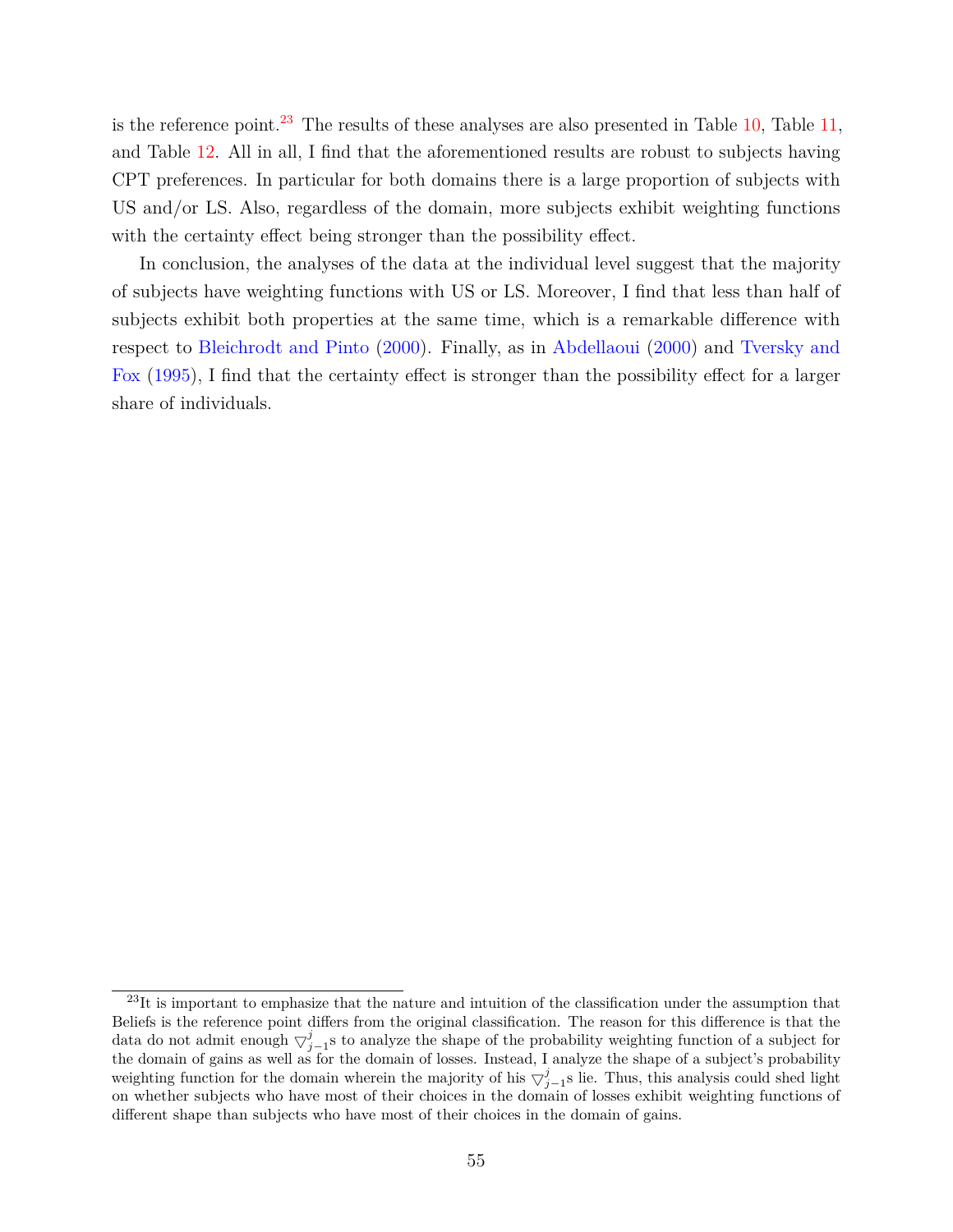## **Appendix F: Additional analyses**

### <span id="page-56-0"></span>**Robustness of main results**

|                     | (1)         | (2)         | (3)                  |
|---------------------|-------------|-------------|----------------------|
|                     | Performance | Performance | Performance          |
| LowPr               | $1.674***$  | $1.600**$   | $1.653**$            |
|                     | (0.705)     | (0.739)     | (0.745)              |
| MePr                | 0.652       | 0.634       | 0.658                |
|                     | (0.645)     | (0.655)     | (0.660)              |
| HiPr                | 0.237       | 0.162       | 0.076                |
|                     | (0.595)     | (0.619)     | (0.590)              |
| Mixed               |             | 0.370       | 0.426                |
|                     |             | (0.657)     | (0.666)              |
| Convex              |             | 0.853       | 0.719                |
|                     |             | (1.027)     | (1.032)              |
| Concave             |             | 1.507       | 1.509                |
|                     |             | (0.935)     | (0.950)              |
| LS                  |             | 0.292       |                      |
|                     |             | (0.496)     |                      |
| <b>US</b>           |             | 0.090       |                      |
|                     |             | (0.509)     |                      |
| Possibility         |             |             | 0.490                |
|                     |             |             | (0.749)              |
| Certainty           |             |             | 0.706                |
|                     |             |             | (0.764)              |
| Constant            | $6.369***$  | $6.081***$  | $5.698***$           |
|                     | (0.465)     | (0.502)     | (0.734)              |
| Round Fixed Effects | Yes         | Yes         | $\operatorname{Yes}$ |
| $\mathrm{R}^2$      | 0.083       | 0.084       | 0.071                |
| Observations        | 1720        | 1720        | 1720                 |

Table 13: Regression of performance by round on treatments

Note: This table presents the estimates of the Random Effects regression of the model  $Performance_i = \gamma_0 + \gamma_1 Low Pr + \gamma_2 Me Pr + \gamma_3 High Pr + Control's' \Lambda + \epsilon_i$ with  $E(\epsilon | MepR, LowPr, HiPr, Controls) = 0$ . "Performance" is the number of correctly solved sums solved by a subject in a round in the first part of the experiment, "LowPr", "MePr" and "HiPr" are binary variables that indicate if a subject was assigned to the treatment offering stochastic contracts implemented with low, medium or high probability, respectively. "Piecerate" is the benchmark of the regression. Robust standard errors in parenthesis. \*\*\* denotes significance at the 0.01 level, \*\* denotes significance at the 0.05 level, \* denotes significance at the 0.1 level.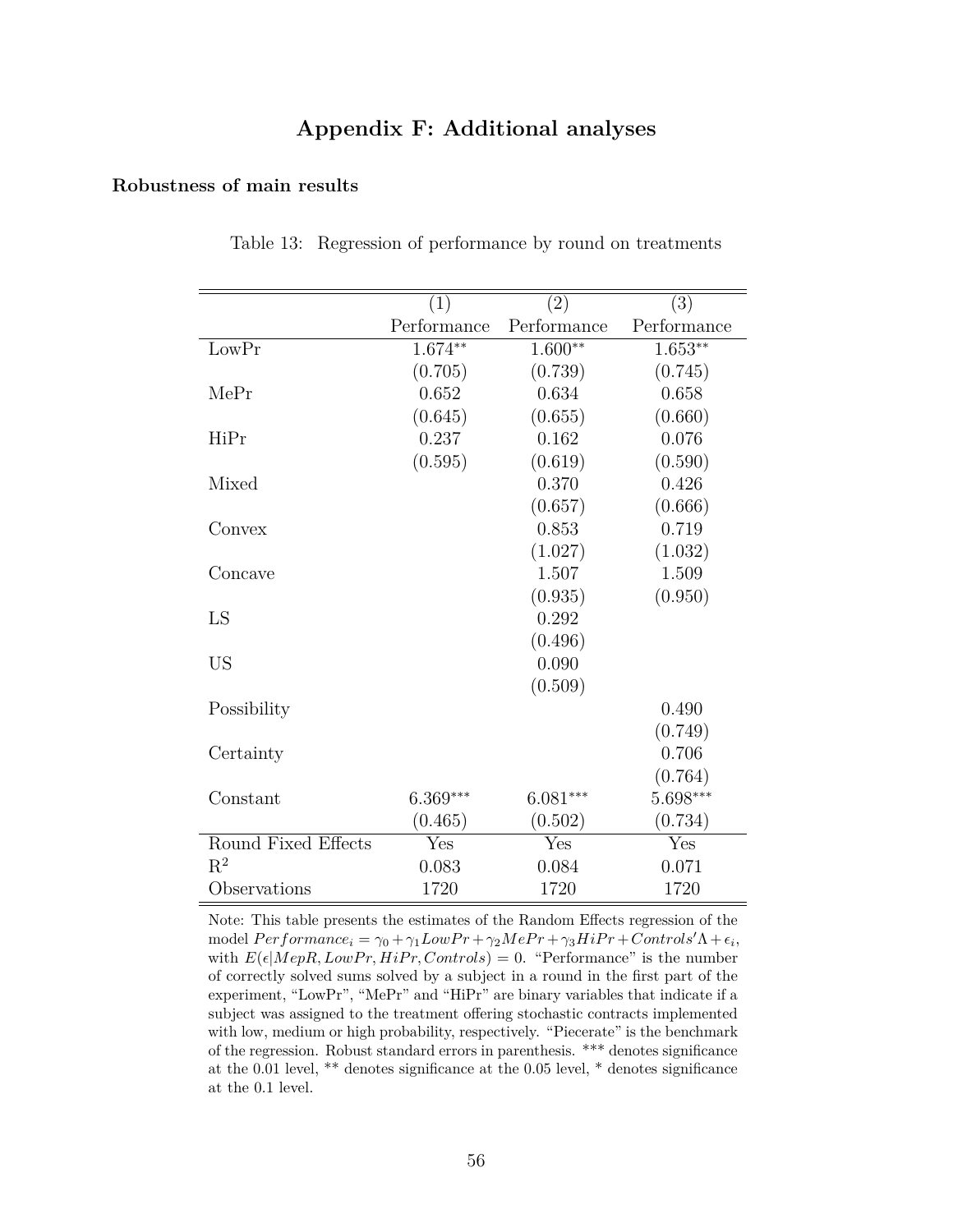<span id="page-57-0"></span>

|                           | (1)         | (2)         | (3)         | (4)         |
|---------------------------|-------------|-------------|-------------|-------------|
|                           | Performance | Performance | Performance | Performance |
| LowPr                     | 16.739**    | 16.103**    | 15.506**    | 15.825**    |
|                           | (7.090)     | (7.179)     | (7.150)     | (7.281)     |
| MePr                      | 6.522       | 6.730       | 6.339       | 6.484       |
|                           | (6.487)     | (6.444)     | (6.475)     | (6.536)     |
| HiPr                      | 2.372       | 1.953       | 1.904       | 0.939       |
|                           | (5.985)     | (5.842)     | (6.317)     | (5.972)     |
| Curvature Utility         |             | $0.001**$   | $0.001**$   | $0.001**$   |
|                           |             | (0.000)     | (0.000)     | (0.000)     |
| <b>US</b>                 |             |             | 0.953       |             |
|                           |             |             | (5.140)     |             |
| LS                        |             |             | 3.288       |             |
|                           |             |             | (5.041)     |             |
| Possibility               |             |             |             | 7.415       |
|                           |             |             |             | (7.005)     |
| Certainty                 |             |             |             | 8.942       |
|                           |             |             |             | (7.056)     |
| Constant                  | $81.378***$ | 76.146***   | 74.407***   | 68.568***   |
|                           | (4.726)     | (5.285)     | (5.752)     | (7.592)     |
| $\overline{\mathrm{R}^2}$ | 0.045       | 0.066       | 0.07        | 0.07        |
| Observations              | 172         | 172         | 172         | 172         |

Table 14: Regression of performance on treatments

Note: This table presents the estimates of the Ordinary Least Squares regression of the model  $Performance_i = \gamma_0 + \gamma_1 Low Pr + \gamma_2 MePr + \gamma_3 High Pr + Controls'\Lambda + \epsilon_i$ , with  $E(\epsilon | MepR, LowPr, HiPr, Controls) = 0$ . "Performance" is the number of correctly solved sums solved by a subject in the first part of the experiment, "LowPr", "MePr" and "HiPr" are binary variables that indicate if a subject was assigned to the treatment offering stochastic contracts implemented with low, medium or high probability, respectively. "Piecerate" is the benchmark of the regression. Robust standard errors in parenthesis. \*\*\* denotes significance at the 0.01 level, \*\* denotes significance at the 0.05 level, \* denotes significance at the 0.1 level.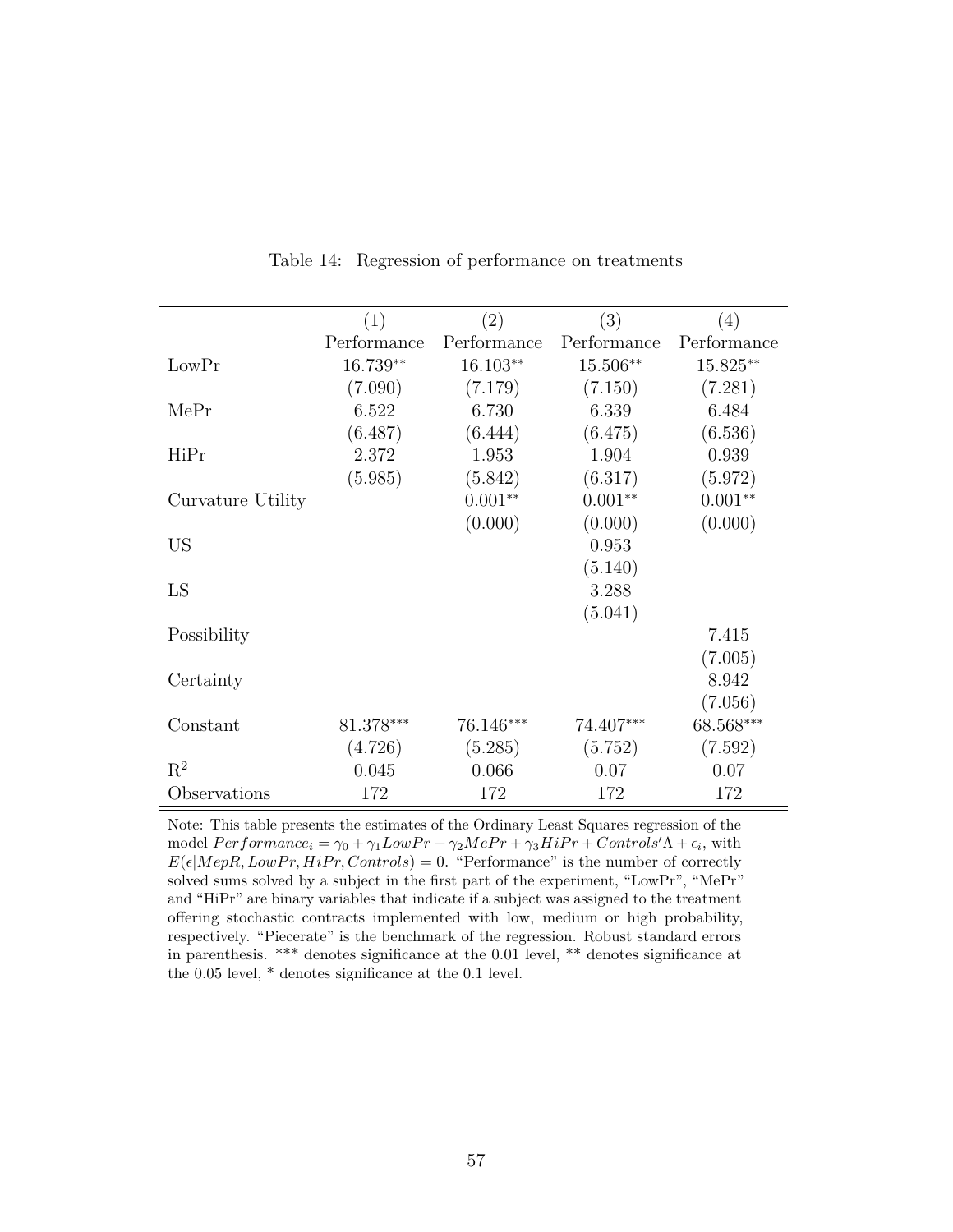|                  | $\overline{(1)}$<br>Performance | $\overline{(2)}$<br>Performance | $\overline{(3)}$<br>Performance | $\overline{(4)}$<br>Performance | $\overline{(5)}$<br>Performance | $\overline{(6)}$<br>Performance |
|------------------|---------------------------------|---------------------------------|---------------------------------|---------------------------------|---------------------------------|---------------------------------|
| $LowPr^*$ Curvw  | $9.299*$                        |                                 |                                 | $10.280**$                      |                                 |                                 |
|                  | (5.073)                         |                                 |                                 | (5.214)                         |                                 |                                 |
| $LowPr^*$ CurvwS |                                 | 18.700*                         |                                 |                                 | $18.850*$                       |                                 |
|                  |                                 |                                 |                                 |                                 |                                 |                                 |
|                  |                                 | (10.353)                        |                                 |                                 | (10.406)                        |                                 |
| $LowPr^*$ CurvwM |                                 |                                 | 6.090                           |                                 |                                 | 7.750                           |
|                  |                                 |                                 | (11.944)                        |                                 |                                 | (12.453)                        |
| Curvw            | $-3.777$                        |                                 |                                 | $-2.235$                        |                                 |                                 |
|                  | (2.887)                         |                                 |                                 | (3.402)                         |                                 |                                 |
| CurvwS           |                                 | $-14.606**$                     | $-8.209$                        |                                 | $-12.110*$                      | $-10.462*$                      |
|                  |                                 | (6.827)                         | (6.239)                         |                                 | (7.048)                         | (6.167)                         |
| CurvwM           |                                 | 5.014                           | 2.845                           |                                 | 3.265                           | 2.352                           |
|                  |                                 | (6.908)                         | (7.636)                         |                                 | (6.849)                         | (7.490)                         |
| CurvwL           |                                 | 1.107                           | 1.121                           |                                 | 10.879                          | 1.690                           |
|                  |                                 | (13.834)                        | (14.022)                        |                                 | (14.239)                        | (13.279)                        |
| LowPr            | $15.273**$                      | 12.292                          | 7.613                           | $15.231**$                      | 11.845                          | 4.879                           |
|                  | (7.296)                         | (8.108)                         | (18.268)                        | (7.612)                         | (8.359)                         | (18.712)                        |
| MePr             | 6.770                           | 6.982                           | 6.756                           | 7.527                           | 7.261                           | 7.219                           |
|                  | (6.449)                         | (6.603)                         | (6.654)                         | (6.521)                         | (6.694)                         | (6.756)                         |
| HiPr             | 2.869                           | 3.893                           | 3.190                           | 3.636                           | 3.852                           | 2.582                           |
|                  | (6.015)                         | (6.499)                         | (6.496)                         | (6.016)                         | (6.374)                         | (6.311)                         |
| Convex           |                                 |                                 |                                 | 1.093                           | 3.254                           | 9.913                           |
|                  |                                 |                                 |                                 | (10.684)                        | (9.663)                         | (14.198)                        |
| Mixed            |                                 |                                 |                                 | 5.497                           | 5.258                           | 6.942                           |
|                  |                                 |                                 |                                 | (6.559)                         | (6.798)                         | (6.941)                         |
| Concave          |                                 |                                 |                                 | 14.781                          | $15.201*$                       | $15.630*$                       |
|                  |                                 |                                 |                                 | (8.968)                         | (9.125)                         | (9.137)                         |
| Certainty        |                                 |                                 |                                 | $-7.753$                        | $-8.099$                        |                                 |
|                  |                                 |                                 |                                 | (6.390)                         | (6.656)                         |                                 |
| Constant         | $81.930***$                     | 78.339***                       | 79.683***                       | 84.171***                       | $83.711***$                     | 78.824***                       |
|                  | (4.745)                         | (11.384)                        | (12.236)                        | (5.929)                         | (12.486)                        | (12.333)                        |
| Wald test        |                                 |                                 |                                 |                                 |                                 |                                 |
| Curvw vs.        |                                 |                                 |                                 |                                 |                                 |                                 |
| $LowPr^*Curvw$   | $p = 0.068$                     | $p = 0.028$                     | $p = 0.840$                     | $p = 0.091$                     | $p = 0.041$                     | $p = 0.653$                     |
| $\mathbf{R}^2$   | 0.060                           | 0.069                           | 0.056                           | 0.089                           | 0.096                           | 0.078                           |
| Observations     | 172                             | 172                             | 172                             | 172                             | 172                             | 172                             |

<span id="page-58-0"></span>Table 15: The influence of continuous probability overweighting on treatment effects

Note: This table presents the estimates of the Ordinary Least Squares regression of the model  $Performance_i = \gamma_0 + \gamma_1 Low Pr + \gamma_2 Curv * Low Pr + \gamma_3 Curv + \gamma_4 MePr + \gamma_5 H i Pr + Controls' \Lambda + \epsilon_i$ , with  $E(\epsilon | MepR, LowPr, HiPr, Controls) = 0.$  "Performance" is the number of correctly solved sums solved by a subject in the first part of the experiment, "LowPr", "MePr" and "HiPr" are binary variables that indicate if a subject was assigned to the treatment offering stochastic contracts implemented with low, medium or high probability, respectively. "Piecerate" is the benchmark of the regression. Robust standard errors in parenthesis. "Curvw" measures probability overweighting  $w(p)_j - p_j$  for all five measurements *j*. "CurvwS" measures probability overweighting  $w(p) - p$  for  $p = \frac{1}{6}$  and  $p = \frac{1}{3}$ . "CurvwM" measures probability overweighting  $w(p)_j - p_j$  for  $p = \frac{1}{2}$  and  $p = \frac{2}{3}$ . \*\*\* denotes significance at the 0.01 level, \*\* denotes significance at the 0.05 level, \* denotes significance at the 0.1 level.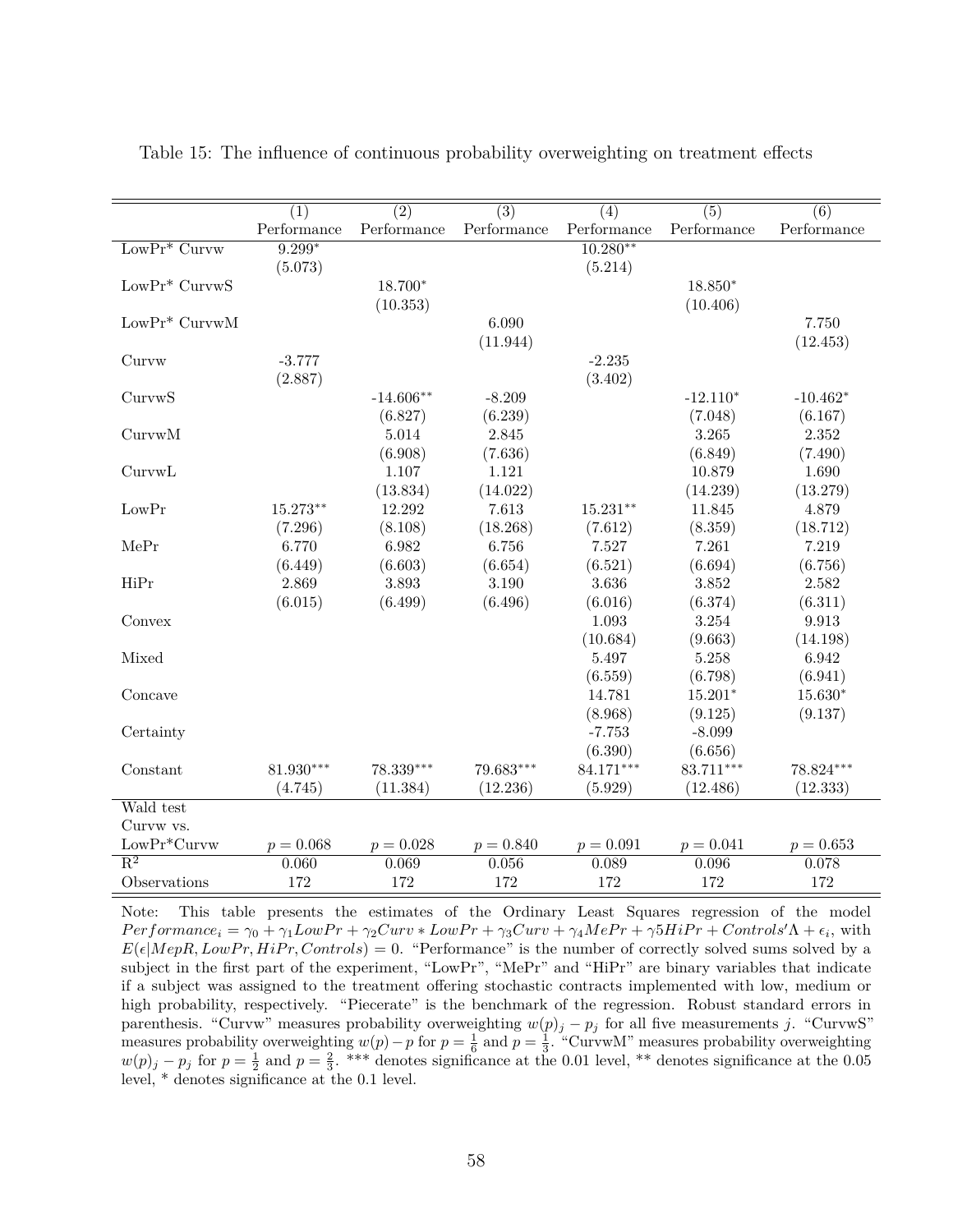|                                                   | (1)         | (2)         | $\overline{(3)}$ | (4)         |
|---------------------------------------------------|-------------|-------------|------------------|-------------|
|                                                   | Performance | Performance | Performance      | Performance |
| $\overline{\text{HiPr}^*(1-\hat{s})}$             | $-1.036$    | 0.106       |                  |             |
|                                                   | (3.914)     | (3.780)     |                  |             |
| $\text{MePr}^*(1-\hat{s})$                        | $-1.187$    | $-0.747$    |                  |             |
|                                                   | (4.258)     | (4.309)     |                  |             |
| $HiPr^*(1 - \hat{s})$                             | $-4.981***$ | $-5.238***$ |                  |             |
|                                                   | (1.313)     | (1.393)     |                  |             |
| $1-\hat{s}$                                       | $-7.909***$ | $-7.847***$ | $-4.759***$      | $-4.783***$ |
|                                                   | (2.574)     | (2.587)     | (1.311)          | (1.296)     |
| $\text{MePr}*\frac{2\hat{c}+\hat{s}}{2}$          |             |             | $-22.271$        | $-17.263$   |
|                                                   |             |             | (15.036)         | (16.198)    |
| $\text{HiPr} \frac{2\hat{c} + \hat{s}}{2}$        |             |             | $-10.546$        | $-7.945$    |
|                                                   |             |             | (11.599)         | (9.694)     |
| $\text{HiPr} \frac{2\hat{c} + \hat{s}}{2}$        |             |             | 6.693            | 12.770**    |
|                                                   |             |             | (4.939)          | (5.617)     |
| $\frac{2\hat{c}+\hat{s}}{2}$                      | $-2.269$    | 1.445       | 13.482           | 13.279      |
|                                                   | (7.316)     | (7.633)     | (10.929)         | (10.493)    |
| HiPr                                              | $16.598**$  | $15.888**$  | $20.518**$       | $17.195***$ |
|                                                   | (7.633)     | (7.264)     | (8.342)          | (8.091)     |
| MePr                                              | 5.167       | 5.031       | $21.631*$        | 18.834      |
|                                                   | (7.018)     | (6.804)     | (11.739)         | (11.743)    |
| HiPr                                              | $-0.155$    | 0.066       | 11.268           | 10.229      |
|                                                   | (5.707)     | (5.635)     | (8.631)          | (7.916)     |
| Mixed                                             | 3.776       |             | 3.044            |             |
|                                                   | (6.765)     |             | (6.984)          |             |
| Concave                                           | 13.605      |             | 14.084           |             |
|                                                   | (9.797)     |             | (9.988)          |             |
| Convex                                            | 6.461       |             | 8.336            |             |
|                                                   | (10.983)    |             | (10.943)         |             |
| Certainty                                         | 1.692       | 1.194       | 1.192            | 0.530       |
|                                                   | (4.521)     | (4.383)     | (4.433)          | (4.289)     |
| Curvature Utility                                 |             | $0.001**$   |                  | $0.001*$    |
|                                                   |             | (0.000)     |                  | (0.000)     |
| Cons                                              | 81.683***   | 75.962***   | $74.195***$      | 70.664***   |
|                                                   | (6.492)     | (6.997)     | (7.134)          | (6.865)     |
| Wald test                                         |             |             |                  |             |
| $HiPr+HiPr*(1-\hat{s})$ vs. $1-\hat{s}$           | $p = 0.014$ | $p = 0.077$ |                  |             |
| $HiPr+HiPr^* \frac{2c+s}{2}$ vs. $\frac{2c+s}{2}$ |             |             | $p = 0.237$      | $p = 0.138$ |
| $\overline{\mathrm{R}^2}$                         | 0.105       | 0.113       | 0.113            | 0.117       |
| Observations                                      | 170         | 170         | 170              | 170         |

<span id="page-59-0"></span>Table 16: The influence of continuous likelihood insensitivity and optimism on treatment effects

Note: This table presents estimates of Ordinary Least Squares regressions. "Performance" is the number of correctly solved sums solved by a subject in the first part of the experiment, "LowPr", "MePr" and "HiPr" are binary variables that indicate if a subject was assigned to a treatment offering a stochastic contract implemented with low, medium or high probability, respectively. "Piecerate" is the benchmark of the regression.  $1 - \hat{s}$  is an index of likelihood insensitivity.  $\frac{2c + s}{2}$  is an index of optimism. Robust stand errors in parenthesis. \*\*\* denotes significance at the 0.01 level, \*\* denotes significance at the 0.05 level, \* denotes significance at the 0.1 level.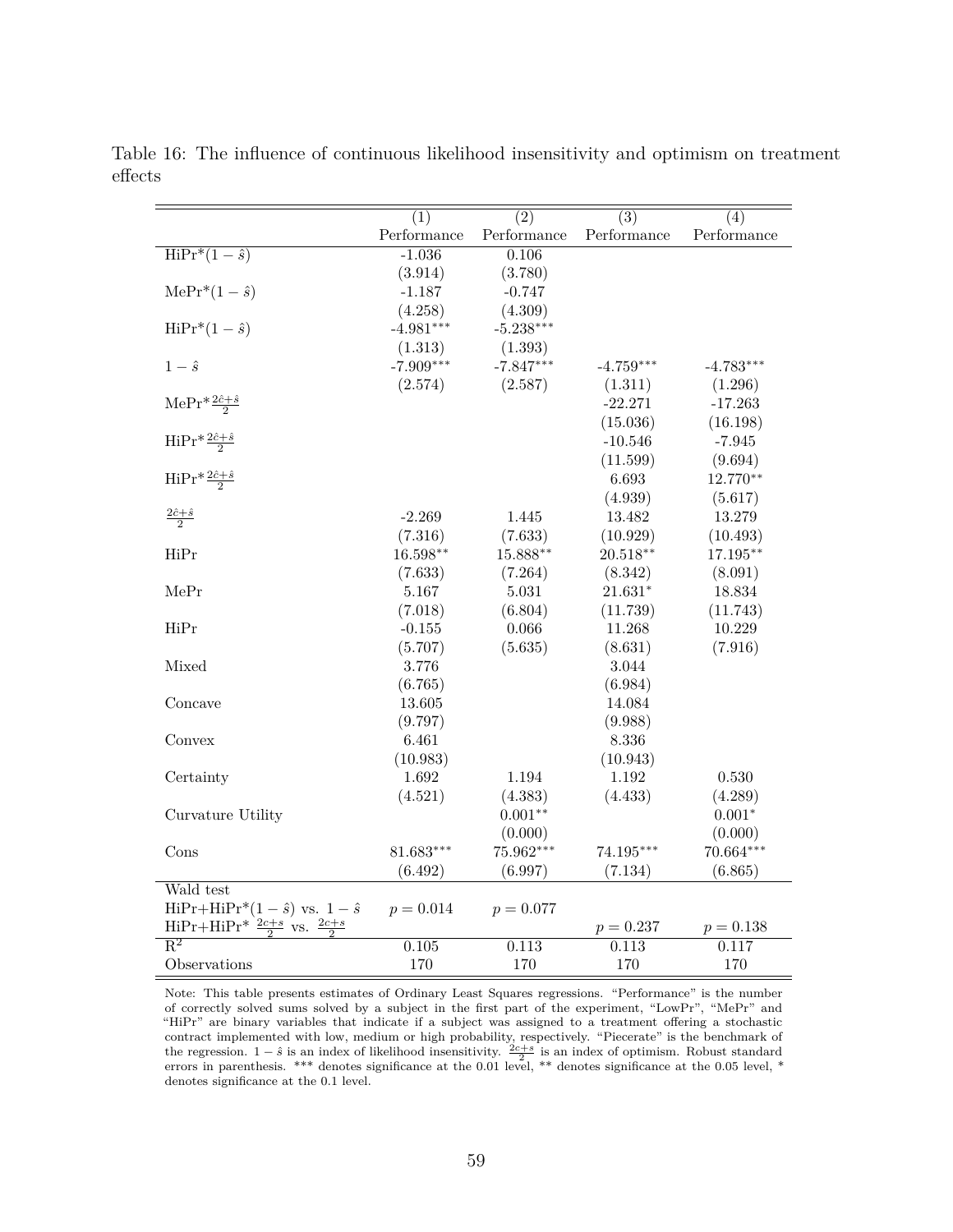|                  | (1)                                           | $\overline{(2)}$   | $\overline{(3)}$   | (4)                                                                         | $\overline{(5)}$   | $\overline{(6)}$                              |
|------------------|-----------------------------------------------|--------------------|--------------------|-----------------------------------------------------------------------------|--------------------|-----------------------------------------------|
|                  | $\label{eq:Performance} \textbf{Performance}$ | Performance        | Performance        | $\begin{minipage}{.4\linewidth} Performance \end{minipage} \vspace{-0.5em}$ | Performance        | $\label{eq:Performance} \textbf{Performance}$ |
| LowPr            |                                               | $21.976***$        | 16.778*            |                                                                             | $20.642**$         | $15.264*$                                     |
| *Likelihood ins. |                                               | (10.085)           | (10.085)           |                                                                             | (8.510)            | (9.112)                                       |
| $LowPr*$         |                                               |                    | 2.450              |                                                                             |                    | 5.135                                         |
| Optimist         |                                               |                    | (12.974)           |                                                                             |                    | (12.227)                                      |
| LowPr            | 20.492***                                     | 15.635             | 8.753              | 21.177***                                                                   | 11.846             | 6.711                                         |
|                  | (7.696)                                       | (13.864)           | (18.827)           | (7.735)                                                                     | (12.342)           | (13.774)                                      |
| MePr             | 12.827*                                       | 12.850*            | 12.768*            | 12.708*                                                                     | 12.907*            | 12.698*                                       |
|                  | (6.679)                                       | (6.704)            | (6.727)            | (6.692)                                                                     | (6.715)            | (6.746)                                       |
| HiPR             | 6.711                                         | 6.727              | 6.411              | 7.753                                                                       | 7.829              | 7.709                                         |
|                  | (5.665)                                       | (5.688)            | (5.692)            | (5.697)                                                                     | (5.709)            | (5.699)                                       |
| Likelihood ins.  | 1.194                                         | $-0.075$           | 0.410              | $-1.399$                                                                    | $-4.034$           | $-3.821$                                      |
|                  | (4.850)                                       | (4.934)            | (4.972)            | (4.759)                                                                     | (4.815)            | (4.807)                                       |
| Optimist         | $-5.818$                                      | $-5.520$           | $-7.887$           | $-4.103$                                                                    | $-4.207$           | $-7.013$                                      |
|                  | (5.119)                                       | (5.296)            | (5.452)            | (4.924)                                                                     | (4.938)            | (4.940)                                       |
| Concave          | $16.859*$                                     | 17.095*            | $16.321*$          | $15.825*$                                                                   | $15.218*$          | $14.631*$                                     |
|                  | (9.257)                                       | (9.388)            | (9.641)            | (8.760)                                                                     | (8.655)            | (8.685)                                       |
| Convex           | 6.206                                         | 5.386              | 9.296              | 8.038                                                                       | 5.723              | 9.774                                         |
|                  | (11.581)                                      | (11.848)           | (12.770)           | (11.387)                                                                    | (11.889)           | (12.279)                                      |
| Mixed            | 6.808                                         | 7.122              | 6.324              | 6.499                                                                       | 7.075              | 6.133                                         |
|                  | (7.348)                                       | (7.365)            | (7.221)            | (7.377)                                                                     | (7.522)            | (7.187)                                       |
| Certainty        | $-9.639*$                                     | $-9.734*$          | $-9.094$           | $-9.437*$                                                                   | $-9.714*$          | $-8.630$                                      |
|                  | (5.793)                                       | (5.844)            | (5.657)            | (5.494)                                                                     | (5.527)            | (5.423)                                       |
| Constant         | 82.533***                                     | 83.128***          | 83.989***          | 82.474***                                                                   | 84.110***          | 84.716***                                     |
|                  | (7.305)                                       | (7.190)            | (7.233)            | (6.733)                                                                     | (6.667)            | (6.614)                                       |
| Parametric       | Prelec $(1998)$                               | Prelec $(1998)$    | Prelec $(1998)$    | Goldstein and                                                               | Goldstein and      | Goldstein and                                 |
| family           |                                               |                    |                    | Einhorn $(1987)$                                                            | Einhorn $(1987)$   | Einhorn $(1987)$                              |
| Likelihood ins.  | $\hat{\alpha} < 1$                            | $\hat{\alpha} < 1$ | $\hat{\alpha} < 1$ | $\hat{g} < 1$                                                               | $\hat{g} < 1$      | $\hat{g} < 1$                                 |
| Optimist         | $\hat{\beta} < 1$                             | $\hat{\beta} < 1$  | $\hat{\beta} < 1$  | $\hat{\delta} > 1$                                                          | $\hat{\delta} > 1$ | $\hat{\delta} > 1$                            |
| $R^2$            | 0.118                                         | 0.119              | 0.124              | 0.114                                                                       | 0.120              | 0.127                                         |
| Observations     | 156                                           | 156                | 156                | 157                                                                         | 157                | 157                                           |

<span id="page-60-0"></span>Table 17: The influence of likelihood insensitivity and optimism on treatment effects

Note: This table presents the estimates of the Ordinary Least Squares regression of the model  $Performance_i = \gamma_0 + \gamma_1 Low Pr *$ Likelihoodins. +  $\gamma_2 Low Pr$  \* Optimism +  $\gamma_3 Low Pr$  +  $\gamma_4 MePr$  +  $\gamma_5 HiPr$  +  $\gamma_6 Likelihoodins$ . +  $\gamma_7 Optimism$  + Controls' $\Gamma$  +  $\epsilon_i$ , with  $E(\epsilon_i|MePr, LowPr, HiPr, Piccerate, Optimism, Likelihoodins., Controls, Mechanism) = 0.$  "Performance" is the number of correctly solved sums solved by a subject in the first part of the experiment, "LowPr", "MePr" and "HiPr" are binary variables that indicate if a subject was assigned to a treatment offering a stochastic contract implemented with low, medium or high probability, respectively. "Piecerate" is the benchmark of the regression. "Likelihood ins." is a binary variable that takes a value of one if the subject is likelihood insensitive and zero otherwise. "Optimist' is a binary variable that takes a value of one if the subject displays optimism and zero otherwise. Robust standard errors in parenthesis. \*\*\* denotes significance at the 0.01 level, \*\* denotes significance at the 0.05 level, \* denotes significance at the 0.1 level.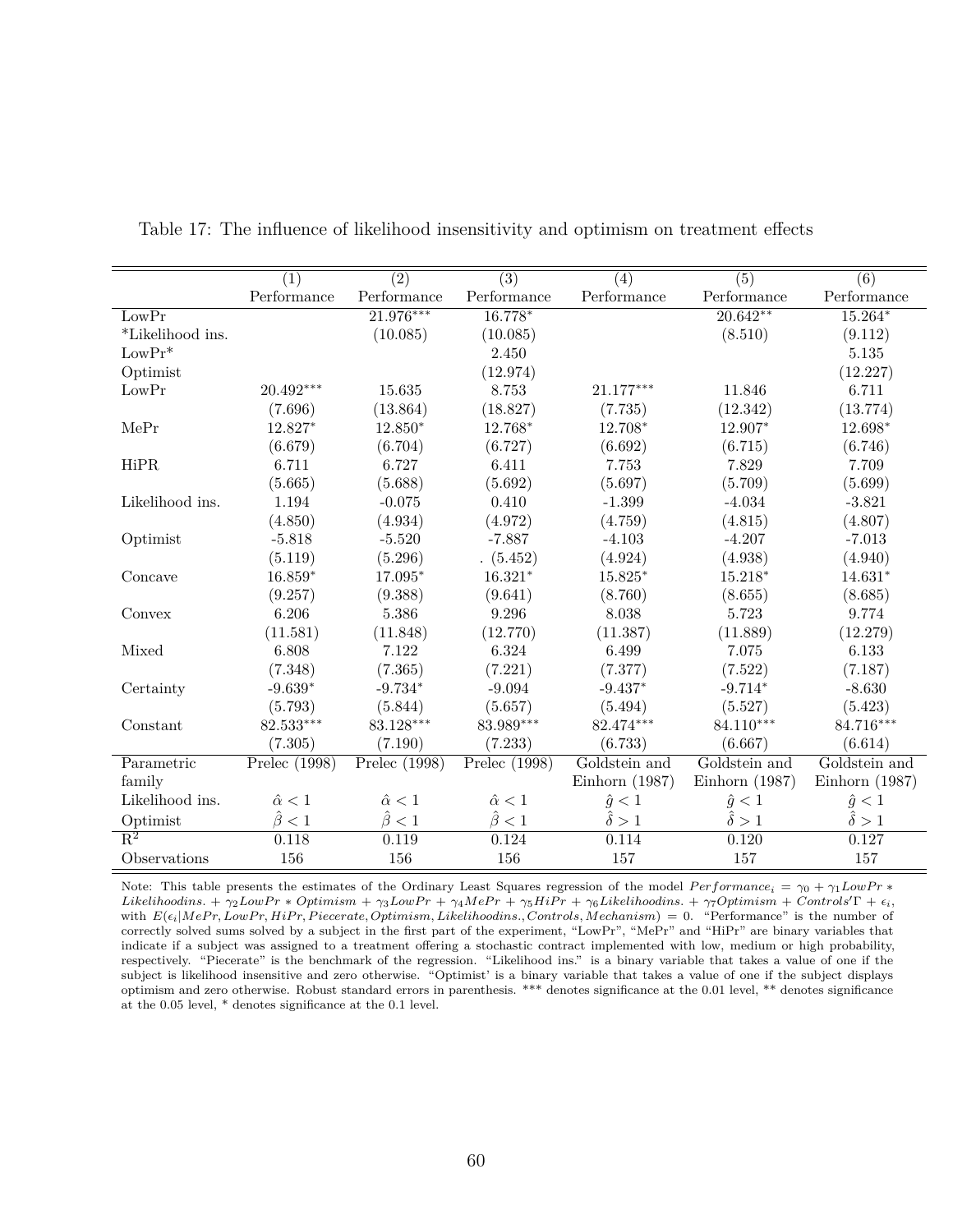#### **Descriptions and comparisons with previous studies**

Panel 1 in Table [4](#page-24-0) presents the estimates of a truncated regression of the neo-additive functional,  $w(p) = c + sp^{24}$  $w(p) = c + sp^{24}$  $w(p) = c + sp^{24}$  The resulting estimates display  $\hat{c} > 0$  and  $\hat{c} + \hat{s} < 1$ , which imply that subjects on average overweighted small probabilities and underweighted large probabilities. Furthermore,  $\hat{c}$  and  $\hat{s}$  are larger and smaller, respectively, than the estimates reported in [Abdellaoui et al.](#page-32-1) [\(2011\)](#page-32-1), suggesting that subjects in my experiment exhibit higher degrees of optimism toward risk as well as higher degrees of likelihood insensitivity.

A more traditional parametric representation of the probability weighting function was proposed by [Tversky and Kahneman](#page-34-0) [\(1992\)](#page-34-0). Their proposal relates probabilities and their associated weights according to the following non-linear function:  $w(p) = \frac{p^{\psi}}{p^{\psi}}$  $\frac{p^{\psi}}{\left(p^{\psi}+(1-p)^{\psi}\right)^{\frac{1}{\psi}}}$ . The second panel of Table [4](#page-24-0) shows that the non-linear least squares method generates an estimate  $\hat{\psi} = 0.59$ , which is lower than those reported in previous studies. Specifically, classical experiments report estimates in the range 0.60-0.75 [\(Bleichrodt and Pinto,](#page-32-18) [2000,](#page-32-18) [Abdellaoui,](#page-31-0) [2000,](#page-31-0) [Wu and Gonzalez,](#page-34-1) [1996,](#page-34-1) [Tversky and Kahneman,](#page-34-0) [1992\)](#page-34-0). Therefore, subjects in my experiment display a weighting function with more severe probability distortion.

A crucial disadvantage of Tversky and Kahneman's (1992) weighting function is that likelihood insensitivity and optimism/pessimism influence  $\psi$ , so their effect on probabilistic risk attitudes cannot be identified. To overcome such disadvantage, I also use the log-odds weighting function proposed by [Goldstein and Einhorn](#page-32-16) [\(1987\)](#page-32-16),  $w(p) = \frac{\delta p^{\gamma}}{\delta p^{\gamma} + (1-p)^{\gamma}}$ , which can, up to some extent, separate these two components. The estimates of a non-linear least squares regression are presented in Panel 3. The magnitude of  $\hat{g}$  indicates that the average weighting function has a strong inverse-S shape and the magnitude of  $\hat{\delta}$  an strikingly small degree of pessimism. These coefficients are lower and higher, respectively, than those found in previous studies [\(Bruhin et al.,](#page-32-0) [2010,](#page-32-0) [Bleichrodt and Pinto,](#page-32-18) [2000,](#page-32-18) [Abdellaoui,](#page-31-0) [2000,](#page-31-0) [Gonzalez and Wu,](#page-33-2) [1999,](#page-33-2) [Wu and Gonzalez,](#page-34-1) [1996,](#page-34-1) [Tversky and Fox,](#page-33-1) [1995\)](#page-33-1). Thus, subjects in the experiment had an average weighting function with more likelihood insensitivity and optimism than previously documented.

Lastly, I also estimate a regression assuming [Prelec](#page-33-10) [\(1998\)](#page-33-10)'s probability weighting function with two parameters,  $w(p) = \exp(-\beta(-\ln(p))^{\alpha})$ . This parametric functional also separates, up to some extent, optimism from likelihood insensitivity. Panel 4 presents the estimates of a non-linear least squares regression. The estimate  $\hat{\alpha}$ , which is statistically lower than one, entails that the average probability function has a strong inverse-S shape. Moreover, the estimate  $\hat{\beta}$ , which is also statistically lower than one, entails that subjects on average display

<span id="page-61-0"></span><sup>&</sup>lt;sup>24</sup>The assumed truncation at the extremes,  $w(0)$  and  $w(1)$ , provides the estimation with the flexibility to admit weighting functions with S-shape.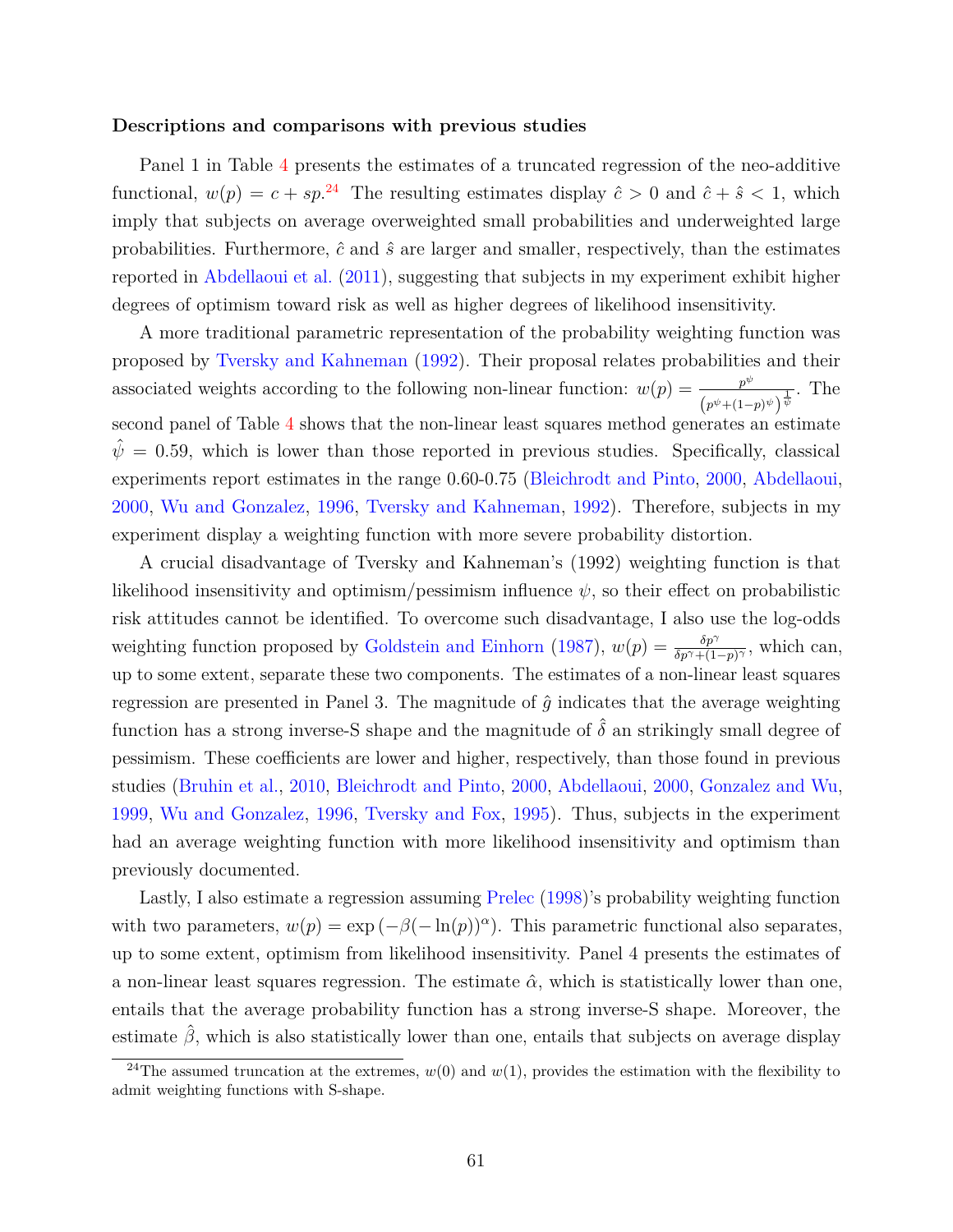optimism. Previous estimations of this probability weighting function report larger values of *α* and *β* [\(Murphy and Ten Brincke,](#page-33-17) [2018,](#page-33-17) [L'Haridon et al.,](#page-33-18) [2018,](#page-33-18) **?**, [Abdellaoui et al.,](#page-32-1) [2011,](#page-32-1) [Bleichrodt and Pinto,](#page-32-18) [2000\)](#page-32-18). Hence, these subjects display an average probability weighting function with a stronger inverse-S shape and more optimism as compared to previous studies.

### **Including an expectations-based reference point**

For the sake of robustness, I perform the aforementioned estimations accounting for the possibility that subjects have CPT preferences. In such analysis I assumed the subject's reference point to be the monetary equivalent of each subject's belief in the first part of the experiment. Lottery outcomes above this reference point belong to the domain of gains, while lottery outcomes below this reference point belong to the domain of losses. I perform separate regressions for each domain. The results are presented in Table [18.](#page-63-0) I find that for all considered functional forms of probability weighting and for both domains, subjects display weighting functions with inverse-S shapes and more optimism than previously found. As a consequence, the results presented in this section are robust to the assumption that subjects' preferences can be represented by CPT preferences.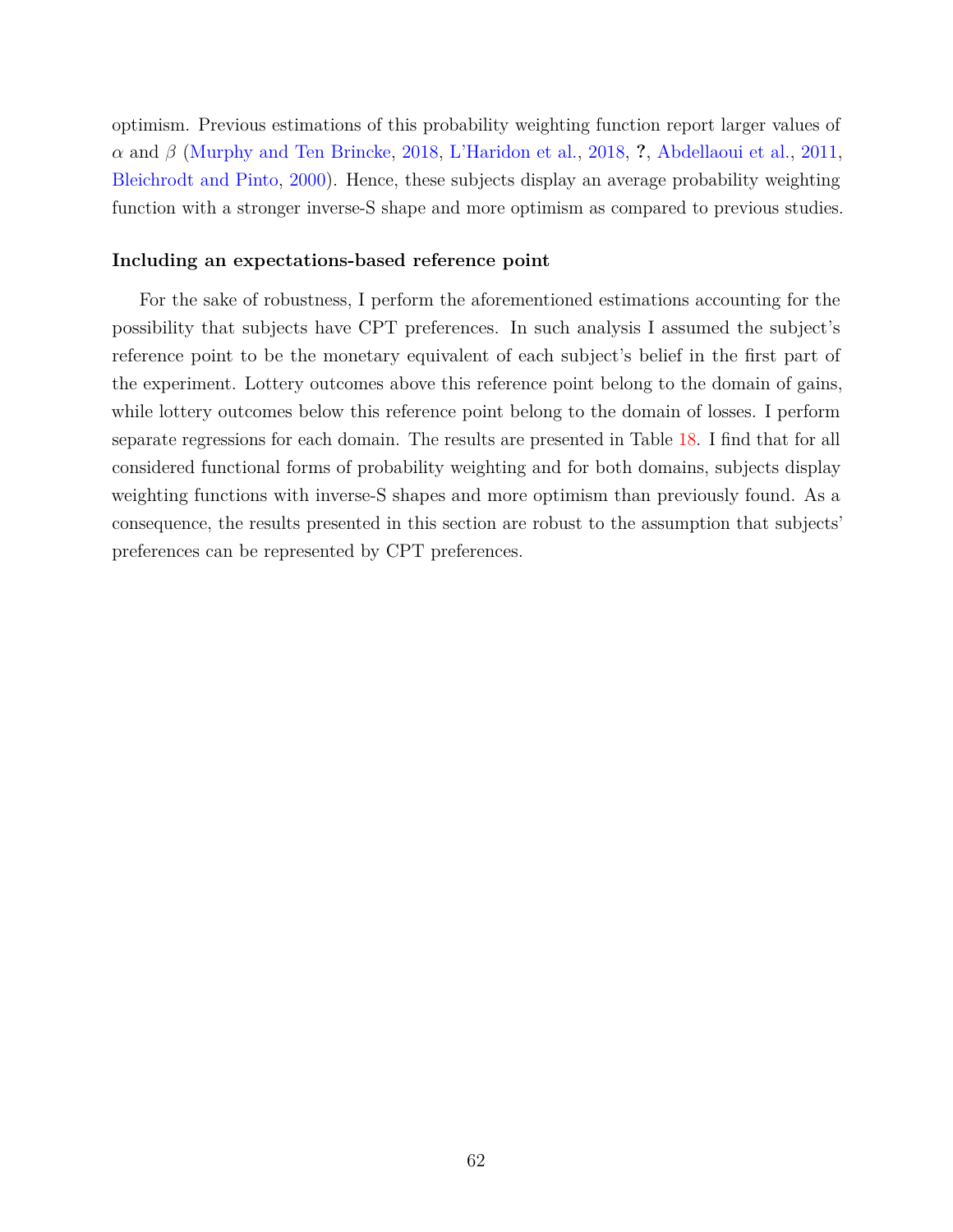<span id="page-63-0"></span>

|  |  | Table 18: Parametric estimates of the weighting function with reference point |  |  |
|--|--|-------------------------------------------------------------------------------|--|--|
|  |  |                                                                               |  |  |

|                                                                       | $\left( 1\right)$     | $\left( 2\right)$                                              | (3)                  |
|-----------------------------------------------------------------------|-----------------------|----------------------------------------------------------------|----------------------|
| Panel 1: Neo-additive (truncated)                                     |                       |                                                                |                      |
|                                                                       |                       |                                                                |                      |
| $w(p) = c + sp$<br>$\overline{\hat{c}}$                               |                       |                                                                |                      |
|                                                                       | $0.194$ *** $(0.021)$ | $\overline{0.228***}$ (0.024)                                  | $0.155***$ $(0.024)$ |
| $\hat{s}$                                                             | $0.566***$ $(0.035)$  | $0.463***$ $(0.037)$                                           | $0.686***$ $(0.044)$ |
| Log-Likelihood                                                        | 220.288               | 75.200                                                         | 166.842              |
| Panel 2: Tversky & Kahneman (1992)                                    |                       |                                                                |                      |
| $w(p) = \frac{p^{\psi}}{(p^{\psi} + (1-p)^{\psi})^{\frac{1}{\psi}}}$  |                       |                                                                |                      |
| $\overline{\hat{\psi}}$                                               | $0.598***$ $(0.016)$  | $0.597***$ $(0.012)$                                           | $0.785***$ $(0.037)$ |
| Adj. $R^2$                                                            | 0.838                 | 0.827                                                          | 0.866                |
| Panel 3: Goldstein and Einhorn (1987)                                 |                       |                                                                |                      |
| $w(p) = \frac{\delta p^{\gamma}}{\delta p^{\gamma} + (1-p)^{\gamma}}$ |                       |                                                                |                      |
| $\frac{\hat{g}}{\hat{\delta}}$                                        | $0.281***(0.025)$     | $0.196***(0.027)$                                              | $0.426***$ $(0.042)$ |
|                                                                       |                       | $0.921***$ $(0.020)$ $0.892***$ $(0.029)$ $0.982***$ $(0.032)$ |                      |
| Adj. $R^2$                                                            | 0.863                 | 0.845                                                          | 0.888                |
| Panel 4: Prelec (1998)                                                |                       |                                                                |                      |
| $w(p) = \exp(-\beta(-\ln(p))^{\alpha})$                               |                       |                                                                |                      |
| $\overline{\hat{\alpha}}$                                             | $0.284***(0.025)$     | $0.143***$ $(0.025)$                                           | $0.357***$ $(0.033)$ |
| $\hat{\beta}$                                                         | $0.841***(0.015)$     | $0.596***(0.024)$                                              | $0.944***$ $(0.019)$ |
| Adj. $R^2$                                                            | 0.864                 | 0.907                                                          | 0.851                |
| $\overline{\overline{\mathrm{N}}}$                                    | 860                   | 304                                                            | 550                  |
| Ref.Point                                                             | No/Zero               | <b>Beliefs</b>                                                 | <b>Beliefs</b>       |
| Domain                                                                | No/Gains              | Gains                                                          | Losses               |
|                                                                       |                       |                                                                |                      |

Note: This table presents the estimates of the probability weighting function when parametric estimates are assumed. Panel 1 presents the maximum likelihood estimates of the equation  $w(p) = c + s(p)$  when truncation at  $w(p) = 0$  and at  $w(p) = 1$  is assumed. Panel 2 presents the non-linear least squares estimation of the function  $w(p) = \frac{p^{\psi}}{p^{\psi}}$  $\frac{p^{\tau}}{(p^{\psi}+(1-p)^{\psi})^{\frac{1}{\psi}}}$ . The third panel presents the non-linear least squares estimates of the parametric form  $\frac{\delta p^{\gamma^*}}{\delta p^{\gamma+1-p}}$ . The last panel presents the non-linear least squares estimates of the function  $w(p) = \exp(-\beta(-\ln(p))^{\alpha})$ . The first column in all the panels presents the estimates when all the data are used. The second and third columns present the estimations when it is assumed that Beliefs is the reference point and only data for the domain of gains and the domain of losses, respectively, is used for the estimations. Robust standard errors in parenthesis. \*\*\* denotes significance at the 0.01 level, \*\* denotes significance at the 0.05 level, \* denotes significance at the 0.1 level.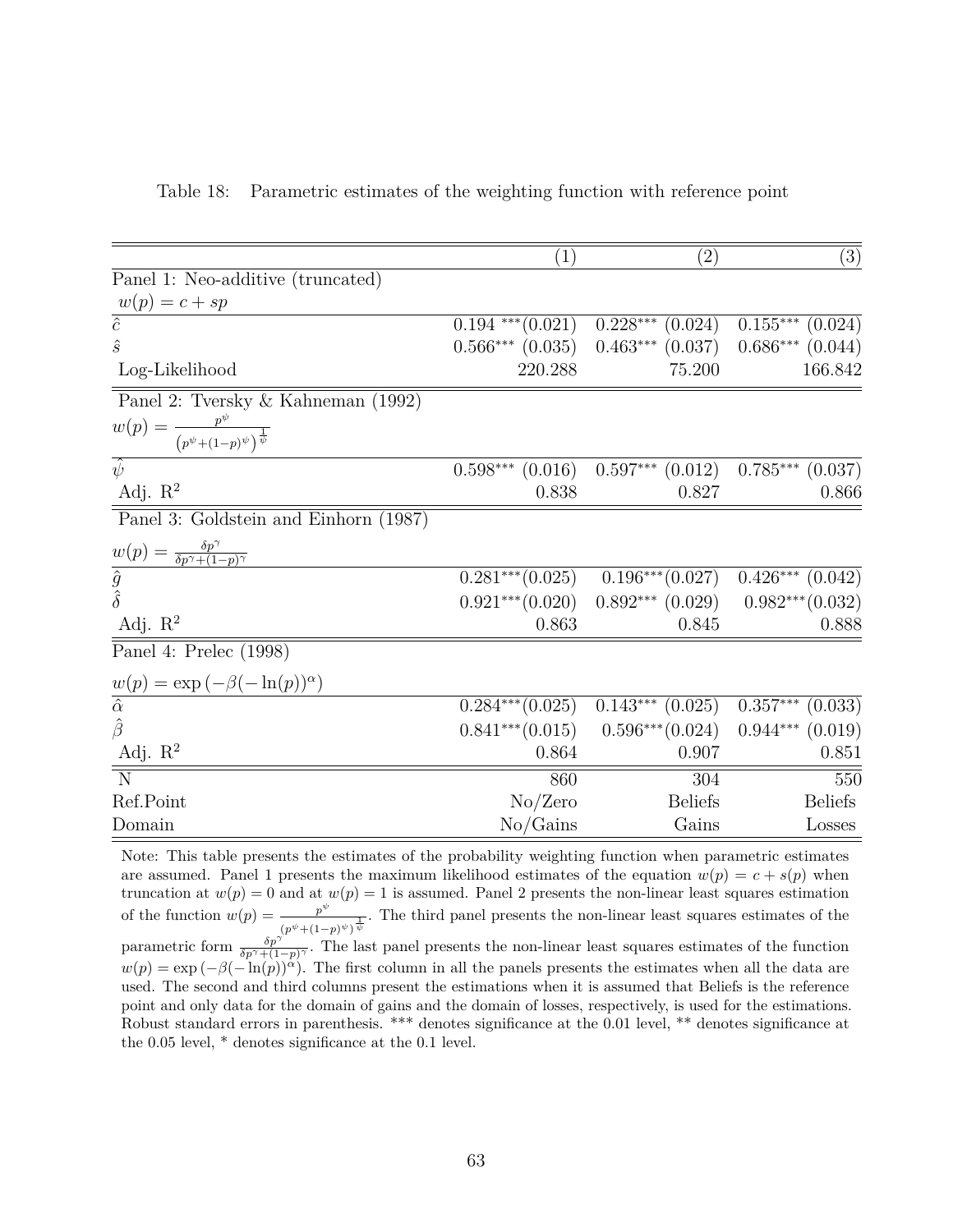## **Appendix G: Instructions**

This is an experiment in the economics of decision-making. The instructions are simple and if you follow them carefully and make certain decisions, you might earn a considerable amount of money, which will be paid to you via bank transfer at the end of the experiment. The amount of money that you earn will depend on your decisions and effort, and partly on chance. Once the experiment has started, no one is allowed to talk to anybody other than the experimenter. Anyone who violates this rule will lose his or her right to participate in this experiment. If you have further questions when reading these instructions please do not hesitate to raise your hand and formulate the question to the experimenter.

The experiment consists of two parts. Your earnings in part one or part two of the experiment will be chosen at the end of the experiment and become your final earnings. Whether the earnings of part one or the earnings of part two will be your final earnings will be established by roll of a die.

### **Part one**

In this part of the experiment your task is to complete summations. Your earnings in this part of the experiment depend only on the number of correct summations that you deliver. You need to complete as many summations as you can in 10 rounds, each round lasts four minutes. In other words you will have a total of 40 minutes to complete as many summations as you can.

Each summation consists of five-two digit numbers. For example  $11+22+33+44+55=?$ Once you know the answer to the sum of these five two digit numbers, input the answer in the interface, Click OK, and a new set of numbers will appear on your screen.

For your better understanding you will face with two examples next.

#### [Examples displayed]

The previous examples show what you have to do in this part of the experiment. The only thing left to be explained is to specify how you are going to earn money by completing the summations.

**Piecerate Treatment Payment rule:** In this part of the experiment each correct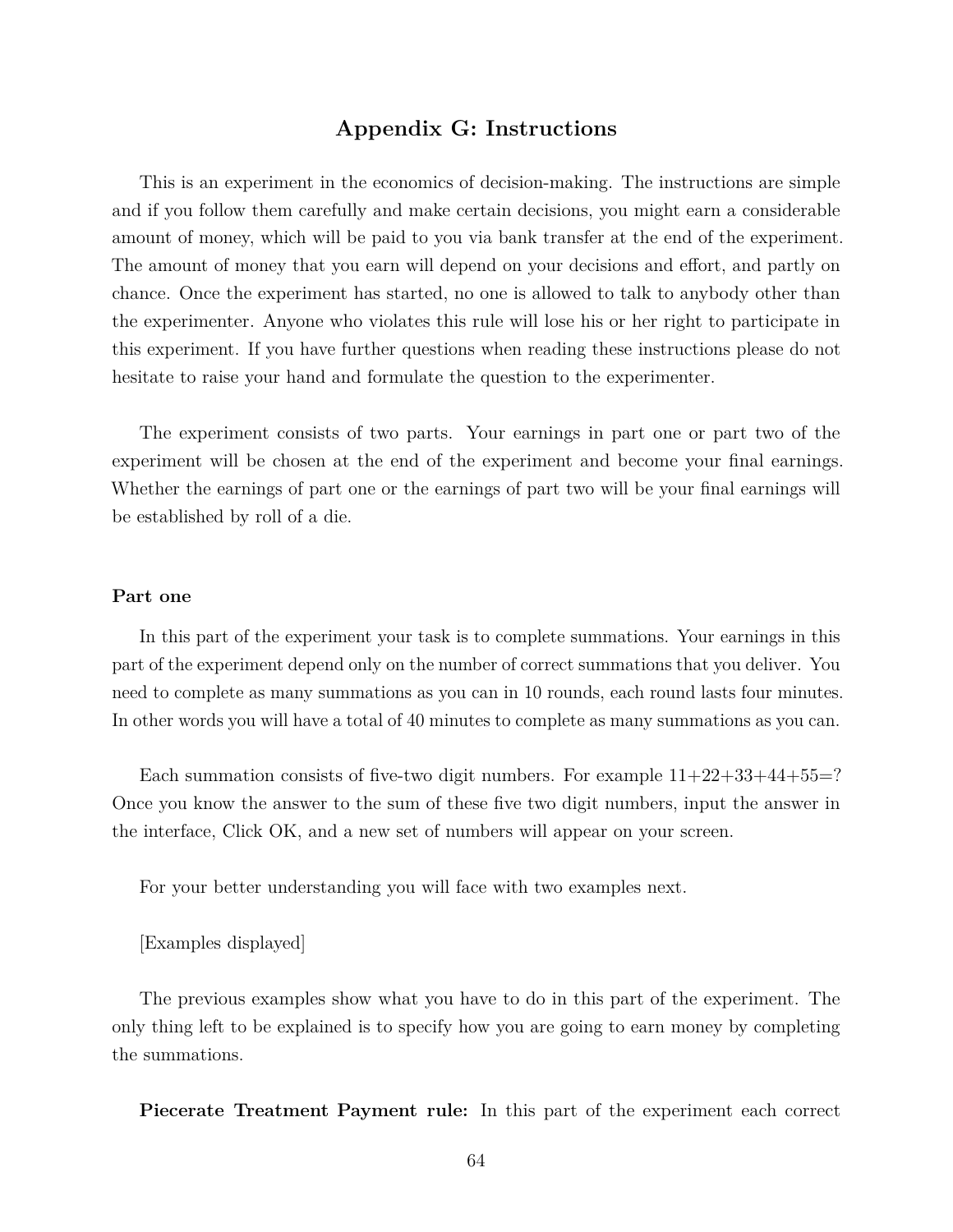summation will add 25 Euro cents to your experimental earnings.

Remember: you have 40 minutes to complete summations, and only correct summations will count towards your earnings at a rate of 25 euro cents each. If you understood these instructions Press "OK". When everyone is ready we will start with this part of the experiment.

**LowPr Treatment Payment rule:** In this part of the experiment 1 out of all the 10 rounds will be randomly chosen. The specific round is chosen at random by the computer at the end of this part of the experiment. This is, once you completed summations in all the 10 rounds, only the correct summations in a randomly chosen round will count towards your earnings at a rate of 250 euro cents per correct summation.

Remember: you have 40 minutes to complete summations, and only correct summations in 1 specific round, chosen randomly by the computer at the end of the experiment, will count towards your earnings at a rate of 250 euro cents each. If you understood these instructions Press "OK". When everyone is ready we will start with this part of the experiment.

**MePr Treatment Payment rule:** In this part of the experiment 3 out of all the 10 rounds will be randomly chosen. The specific rounds are chosen at randomby the computer at the end of this part of the experiment. This is, once you completed summations in all the 10 rounds, only the correct summations in that randomly chosen round will count towards your earnings at a rate of 85 euro cents per correct summation.

Remember: you have 40 minutes to complete summations, and only correct summations in 3 specific rounds, chosen randomly by the computer at the end of the experiment, will count toward your earnings at a rate of 85 euro cents each. If you understood these instructions Press "OK". When everyone is ready we will start with this part of the experiment.

**HiPr Treatment Payment rule:** In this part of the experiment 5 out of all the 10 rounds will be randomly chosen. The specific rounds are chosen at random by the computer at the end of this part of the experiment. This is once you completed summations in all the 10 rounds, only the correct summations in that randomly chosen round will count towards your earnings at a rate 50 euro cents per correct summation.

Remember: you have 40 minutes to complete summations, and only correct summations in 5 specific rounds, chosen randomly by the computer at the end of the experiment, will count toward your earnings at a rate of 50 euro cents each. If you understood these instructions Press "OK". When everyone is ready we will start with this part of the experiment.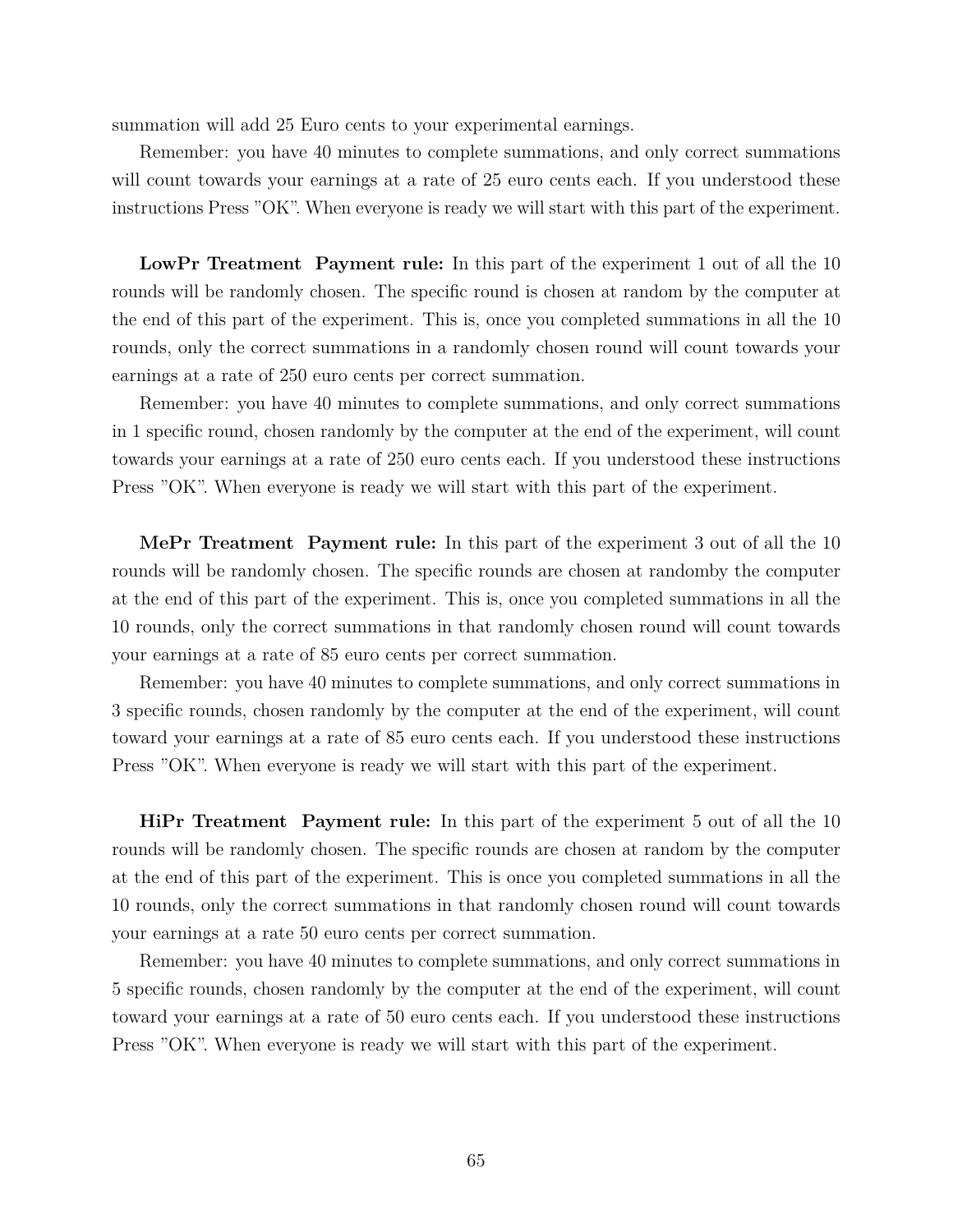### **Part two**

In this part of the experiment your task is to choose among two possible alternatives. Your earnings on this part of the experiment depend on how good your choices are.Particularly, you will face with 11 decision sets. In each of these sets you need to choose between the option L, that delivers a fixed amount of money, and the option R that is a lottery between two monetary amounts. Each decision set contains six choices.

Be Careful! Every time you make a choice between L and R, the monetary prizes of the options are going to change and you ought to make a choice again. One of your choices will be randomly picked by the computer, will be played and its realization will count towards your earnings for this part of the experiment. You will be faced with one example next. [Example displayed]

If it is clear what you have to do in this part of the experiment. Press "OK" to start, once everyone is ready this part of the experiment will begin.

### **Survey**

- Gender:
- Age:
- What is your education level? (Bachelor, Exchange, Pre-Master, Master, PhD):
- What is the name of your program of studies?
- How difficult did you find the task? (where 1 stands for easy and 5 for Very difficult)
- Rate how confident you are that you can do the task good enough so you can be in the top half of performers in this group as of now. (1-Not confident, 10- Very confident)
- Are you any good at adding numbers? (1-Not good at all, 10-Very good)
- Are you generally a person who is fully prepared to take risks or do you try to avoid taking risks?
- Rate yourself from 0 to 10, where 0 means "unwilling to take any risks" and 10 means "fully prepared to take risks".